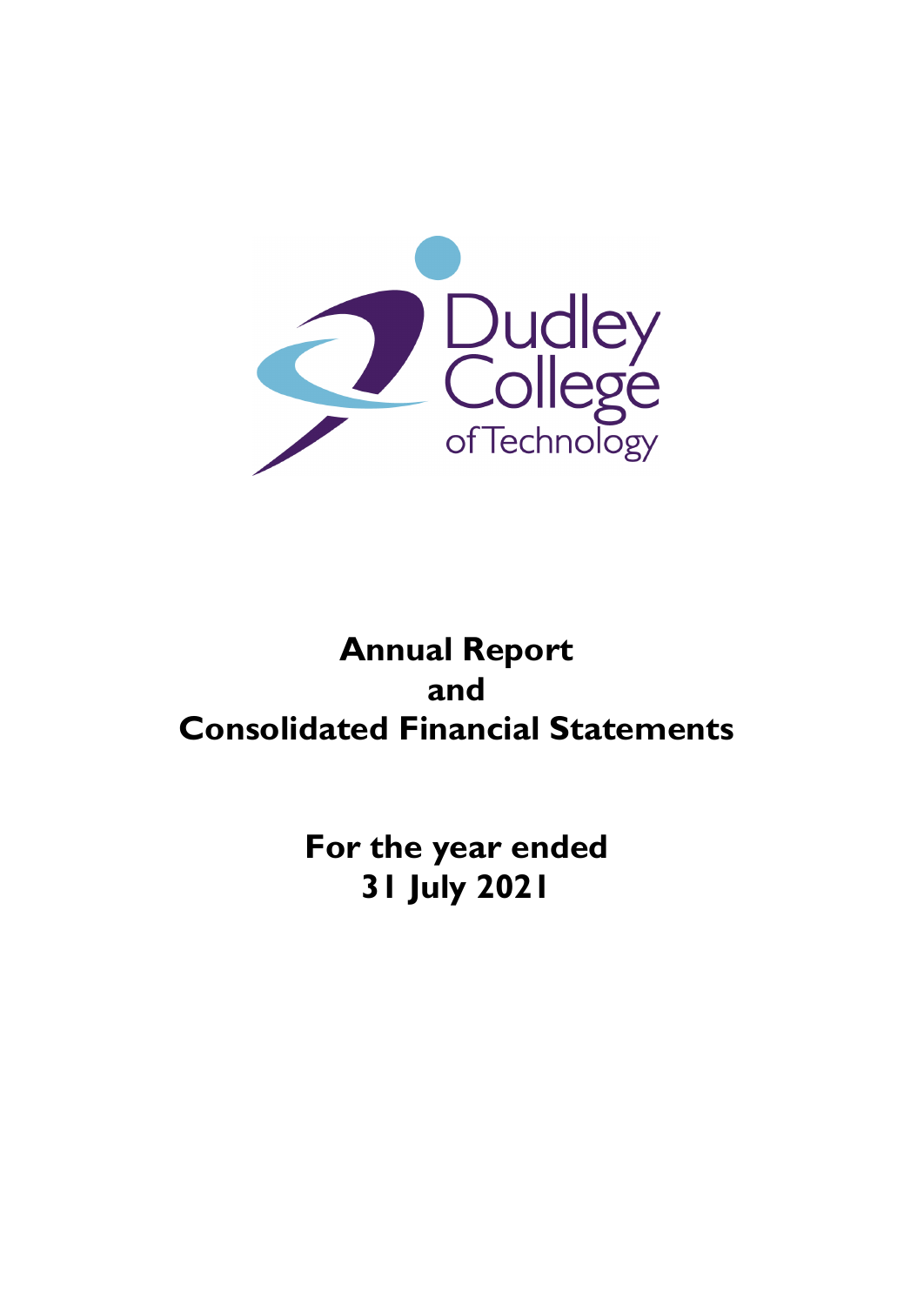# **DUDLEY COLLEGE OF TECHNOLOGY Annual Report and Consolidated Financial Statements**

**For the Year Ended 31 July 2021**

|                                                                 | Page |
|-----------------------------------------------------------------|------|
| Reference and Administrative Details                            | 03   |
| Strategic Report                                                | 04   |
| Statement of Corporate Governance and Internal Control          | 15   |
| Statement of Regularity, Propriety and Compliance               | 23   |
| Statement of Responsibilities of the Members of the Corporation | 24   |
| Independent Auditor's Report on the Financial Statements        | 26   |
| Independent Reporting Accountant's Report on Regularity         | 31   |
| Consolidated Statement of Comprehensive Income and Expenditure  | 33   |
| Consolidated and College Statement of Changes in Reserves       | 34   |
| Balance Sheets as at 31 July 2021                               | 36   |
| <b>Statement of Cash Flows</b>                                  | 37   |
| Notes to the Financial Statements                               | 38   |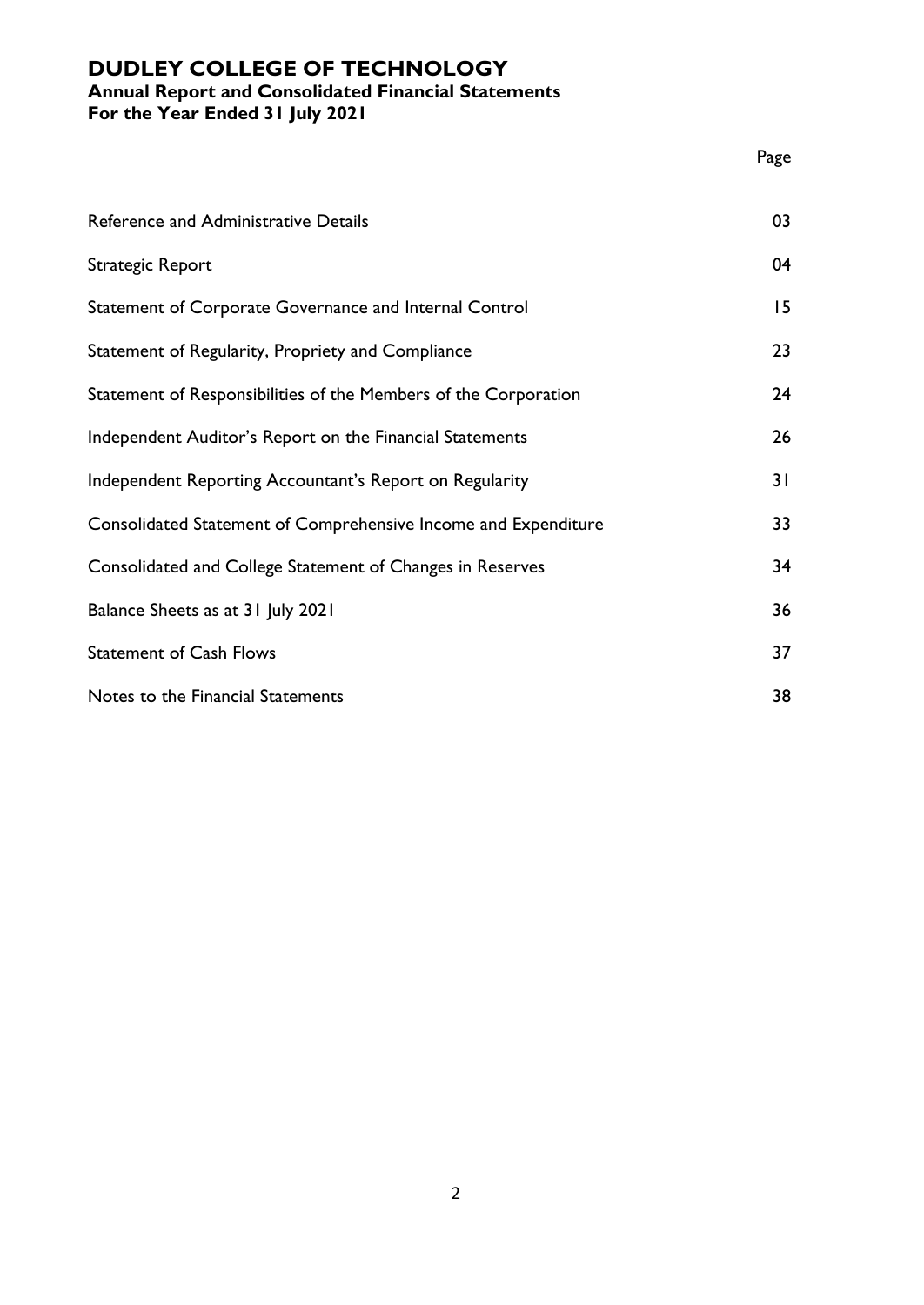#### **Reference and Administrative Details**

#### **Board of Governors**

A full list of Governors is given on page 16 of these financial statements.

#### **Senior Officer Corporate Governance**

G Darwood

### **Senior Leadership Group**

N Thomas - Principal and Chief Executive L Jones – Chief Finance Officer D Martin- Vice Principal C Riding- Vice Principal S Johnson- Executive Director Estates and Capital Projects D Goode - Executive Director Public Affairs and Marketing K Jones -Director of Human Resources G Barnard-Director for IoT

### **Principal and Registered Office** The Broadway, Dudley, DY1 4AS

#### **Professional advisors**

External auditors KPMG LLP, One Snowhill, Snow Hill Queensway, Birmingham B4 6GH Auditor RSM Risk Assurance Services LLP, St Philips Point, Temple Row, Birmingham B2 5AF Solicitors Shakespeare Martineau, 1 Colmore Square, Birmingham B4 6AA Bankers Santander UK Plc, Customer Service Centre, Bootle, Merseyside L30 4GB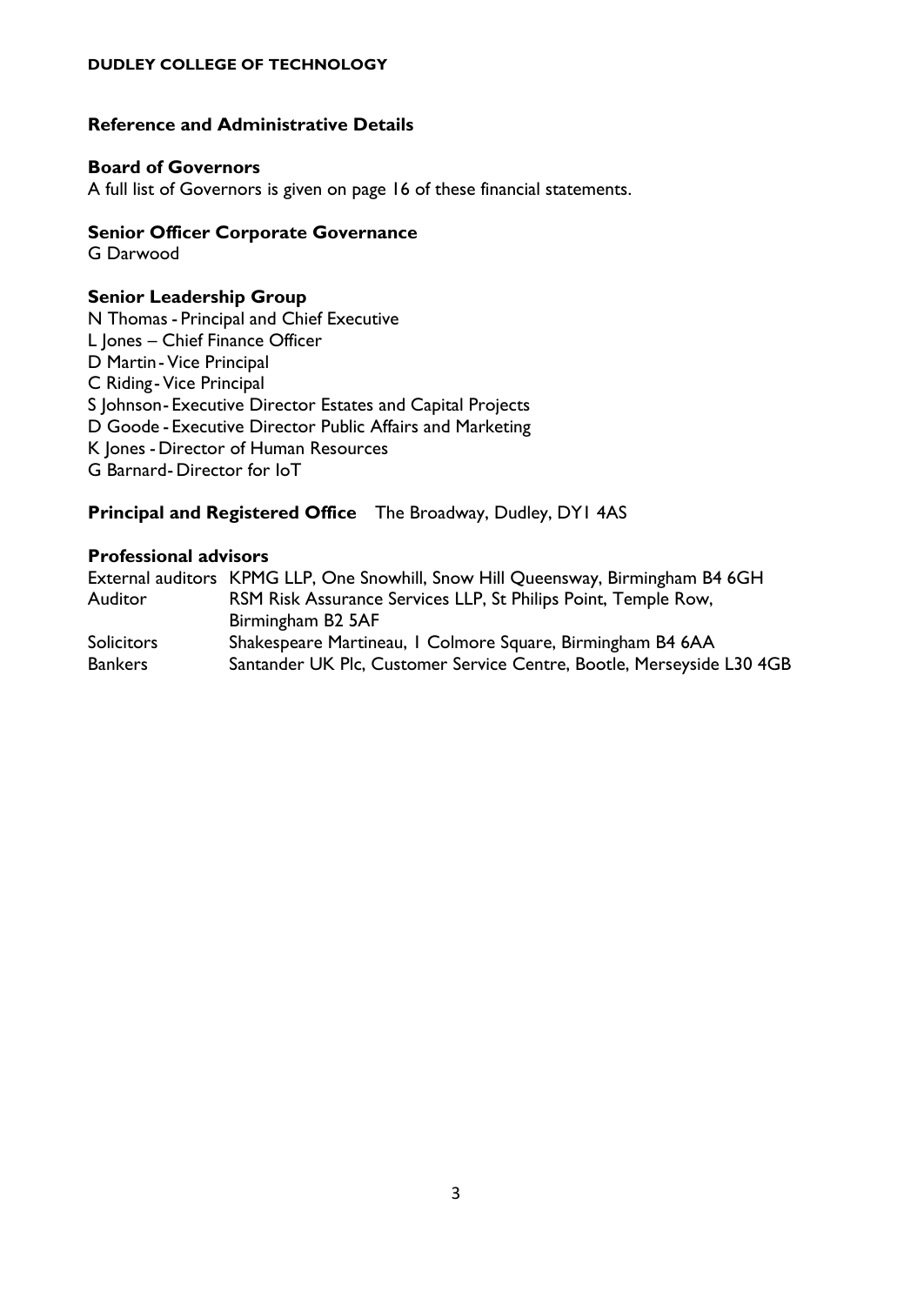# **STRATEGIC REPORT**

### **OBJECTIVES AND STRATEGY**

The governing body present their annual report together with the financial statements and auditor's report for the year ended 31 July 2021.

#### **Legal Status**

The Corporation was established under the Further and Higher Education Act 1992 for the purpose of conducting Dudley College of Technology. The College is an exempt charity for the purposes of Part 3 of the Charities Act 2011.

#### **Mission, Vision, Strategy and Objectives**

In December 2019, following a thorough consultation process involving the College's stakeholders, students and staff, the Corporation agreed a revised Strategic Plan 2020-23. The mission statement is:

#### *"Our mission: outstanding technical and professional learning, which raises aspirations, develops skills and changes lives."*

"…by 2023 we will be firmly recognised regionally, nationally and internationally simply as a 'great College'. With our focus on apprentices, full-time programmes for young people, adult learning and higher technical skills, we will constantly make a real difference to the lives of our learners, raising their aspirations and promoting their prosperity. As a driving force in the regional economy we will continue to improve business productivity, adding gross value".

The Corporation sets the key performance indicators for the year which are used to measure performance and distance travelled towards the strategic objectives. These performance indicators can be viewed on the College web site via the College performance dashboard.

The dashboard web address is [http://www.dudleycol.ac.uk/Dashboard.aspx.](http://www.dudleycol.ac.uk/Dashboard.aspx)

### **COVID-19**

The College's recent financial performance has been stable, with increased cash balances and a positive trading position. The COVID-19 situation impacted negatively on this position during the financial year. During the year the College took a considered approach during the period of lockdown and a phased return for re-opening, ensuring that the safety of staff and students was prioritised. The needs of the curriculum were considered carefully and this influenced the delivery models during the College's re-opening in September. The Senior Leadership Group has carefully monitored the impact on the student experience and has overseen the work with employers and stakeholders, to support business growth as the economy has re-opened.

The size and scale of the College's apprenticeship and commercial provision, which have driven much of the growth seen by the College over the last few years, have been significantly impacted by COVID-19, resulting in a reduction in annual income levels of approximately £3.1m in 2021/22 compared to pre COVID-19 activity.

The College has taken a series of mitigating actions to remedy the financial position, which re-align costs with the lower income levels and reduce capital expenditure payments to maximise cash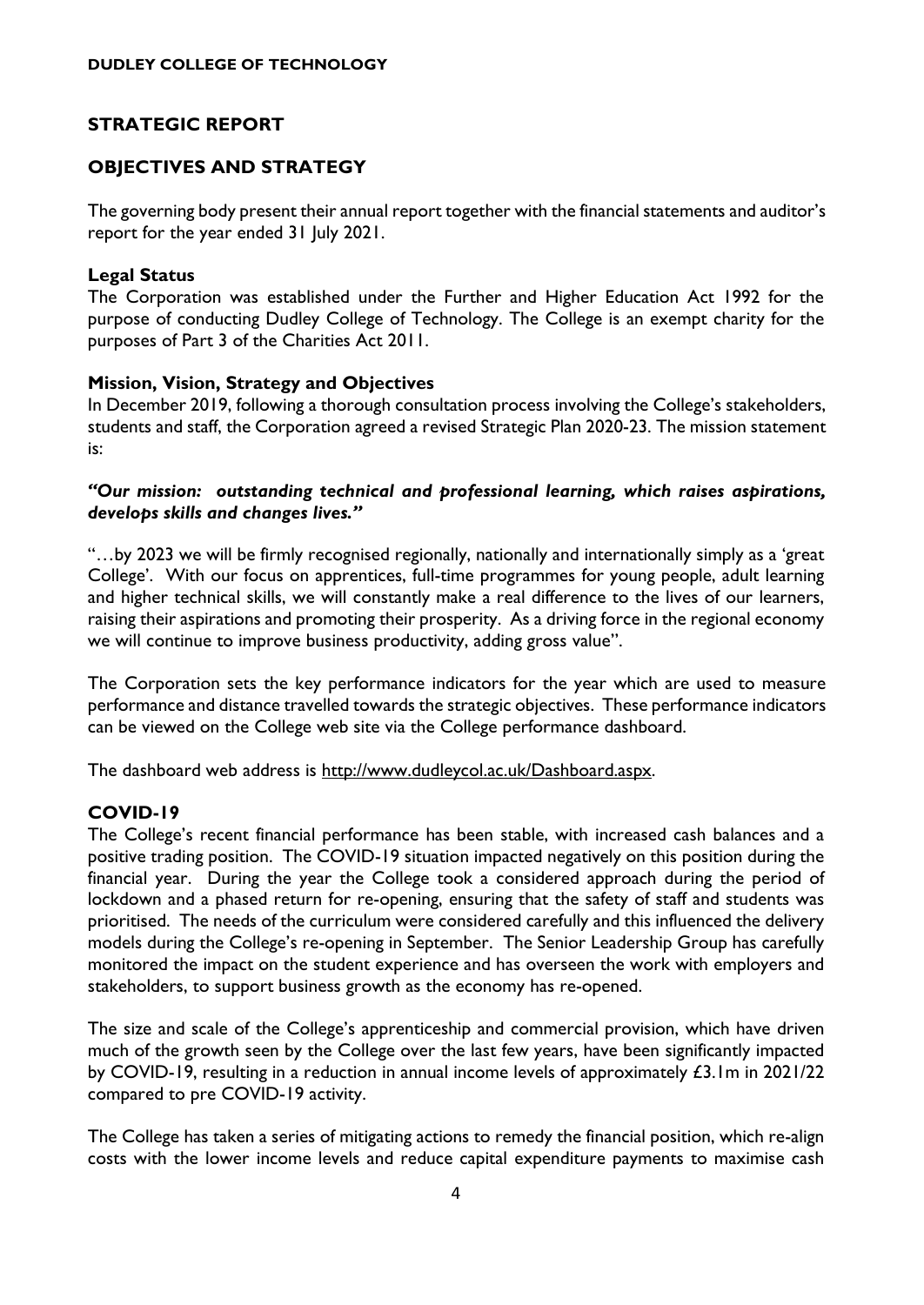retention. The College has prepared a revised 3-year financial plan, which demonstrates that as a result of these actions, the College continues to hold a robust and sustainable financial position.

#### **Resources**

The College has various resources that it can deploy in pursuit of its strategic objectives.

The College employs 645 people (expressed as full time equivalents), of whom 308 are teaching staff (including assessors).

The College enrolled approximately 12,000 students. The College's student population include 4,900 16- to 18-year-old students and 7,100 adult learners, including 3,500 apprentices and 207 higher education students.

The Group has £15.614 million of net liabilities (having taken account of a £43.462 million pension liability) and long-term debt of £17.1 million. During the year the College had tangible resources including the main College sites at Advance I, Advance II, Broadway, Dudley Sixth, Enhance, Evolve, Wolverhampton Street and at the Waterfront and Inspired in Brierley Hill. The Black Country and Marches Institute of Technology is under construction and will be open in September 2021. The College received £2.025m from the FE Capital Allocation funds and this has been used to improve the condition of existing buildings.

The College has an excellent reputation locally and nationally and was inspected in 2016/17 by Ofsted and graded 'OUTSTANDING'. The College has strong relationships with Dudley Metropolitan Borough Council and with the West Midlands Combined Authority. Maintaining a quality brand is essential for the College's success at attracting learners and developing external relationships.

### **Stakeholders**

The College has many stakeholders, including:

- Its current, future and past students;
- Its staff and their trade unions. The trade unions of which College staff are members are the University and College Union and Unison;
- The employers it works with;
- Its partner schools and universities, names Dudley Academies Trust and University of Wolverhampton and University of Worcester;
- The wider College community;
- Dudley Metropolitan Borough Council, West Midlands Combined Authority and the Black Country Local Enterprise Partnership

The College recognises the importance of these relationships and engages in regular communication with them through the College web site and by regular meetings.

#### **Public Benefit**

The College is an exempt charity under the Part 3 of the Charities Act 2011 and is regulated by the Secretary of State for Education. The members of the Governing Body, who are trustees of the charity, are disclosed on page 16. In setting and reviewing the College's strategic objectives, the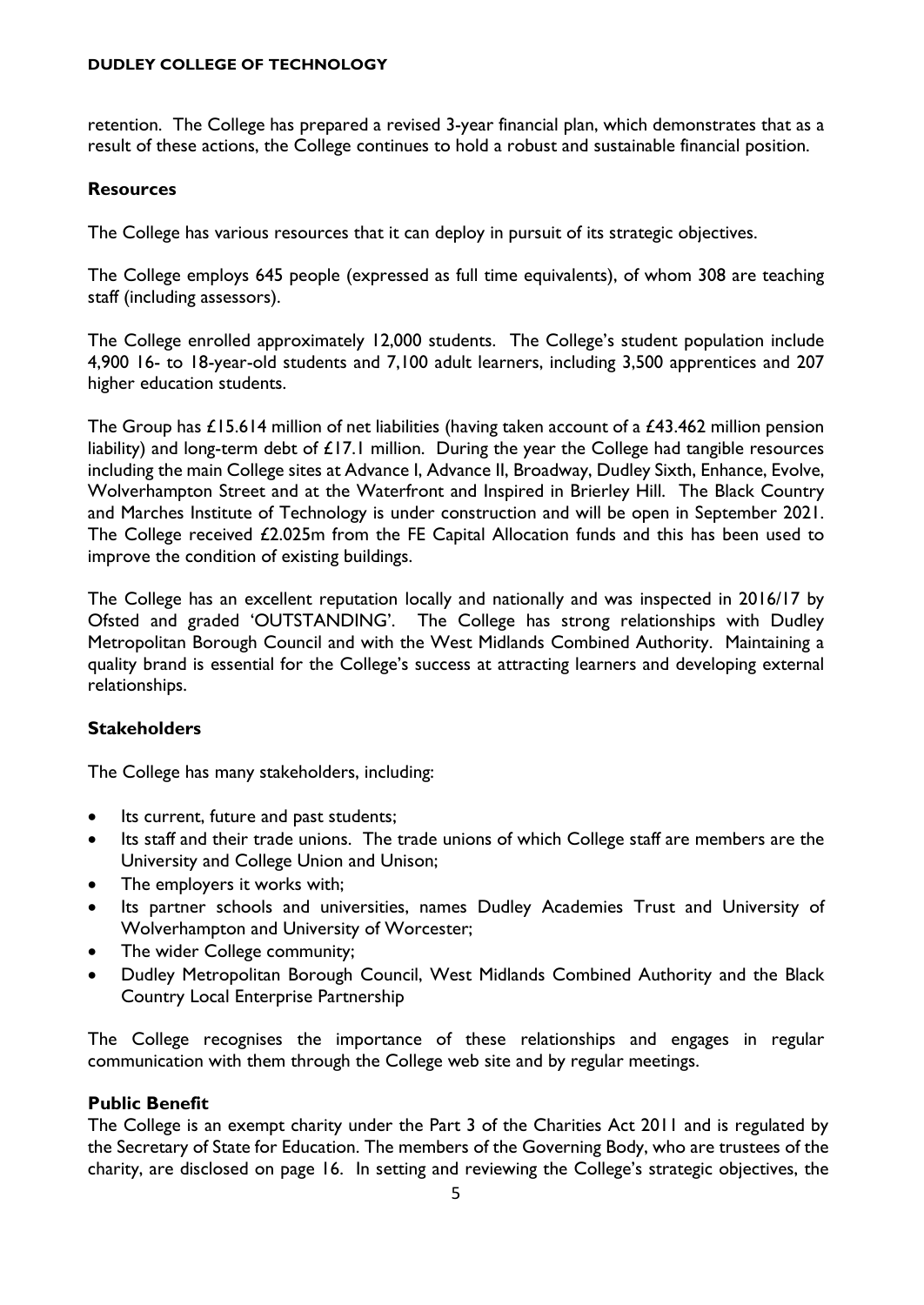Governing Body has had due regard for the Charity Commission's guidance on public benefit and particularly upon its supplementary guidance on the advancement of education.

In delivering its mission, the College provides identifiable public benefits through the advancement of education to approximately 12,000 students, including 168 students with high needs. The College provides courses without charge to young people, to those who are unemployed and adults taking English and maths course. The College adjusts its courses to meet the needs of local employers and provides training to 3,500 apprentices. The College is committed to providing information, advice and guidance to the students it enrols and to finding suitable courses for as many students as possible regardless of their educational background.

### **DEVELOPMENT AND PERFORMANCE**

#### **Financial objectives**

In addition to the key performance indicators the College recognises the importance of maintaining a strong financial base from which the College can continue to invest in its future to help effectively deliver its mission. The College's Strategic Plan 2020-23 includes a section on the College's financial strategy, which sets out the financial targets for the College for the period of the plan. The impact of COVID-19 on the College has been significant, causing a reduction in forecast income in the early years of the plan of approximately  $\epsilon$ 3m per annum. The College has undertaken a range of mitigating actions to minimise the impact of COVID-19 on its finances and has prepared a reforecast of its 3-year plan ending 31 July 2023, which supersede the financial targets set in the Strategic Plan 2020-23. The College will however continue to undertake a range of actions to further improve its financial strength over the course of the strategic plan, but the targets now in place are lower than originally set to incorporate the impact of COVID-19, so that by 2023 the College will:

- Profitably grow income to over £50m and Earnings Before Interest Tax Depreciation and Amortisation (EBITDA) to over £4m (8%+ of income).
- Increase year-end cash to over  $\pounds$ 5m and year-end cash days to more than 30 days.
- Reduce borrowing to below 37% of income.
- Achieve Good financial health under the existing ESFA financial health assessment grading system.

#### **Financial results**

The Group generated an education specific EBITDA of £2.683m in 2020/21 (2019/20: £2.203m). This level of EBITDA is 5.9% of income as measured by the ESFA's Financial Health Assessment (2019/20: 4.5%). Overall, the College's financial health is classified as requires improvement under the ESFA model (2019/20: requires improvement). Total income has decreased to £46.242m (2019/20: £49.340m), largely due to a reduction in fees and other operating income. There has been a corresponding decrease in staff costs from £35.352m to £33.424m and a decrease in other operating expenses from £14.349m to £12.182m.

Tangible fixed asset additions during the year amounted to £18.724m. This was split between land and buildings acquired of  $£2.046m$ , equipment purchased of  $£2.475m$  and assets in course of construction of £14.203m, relating to the construction of the Institute of Technology.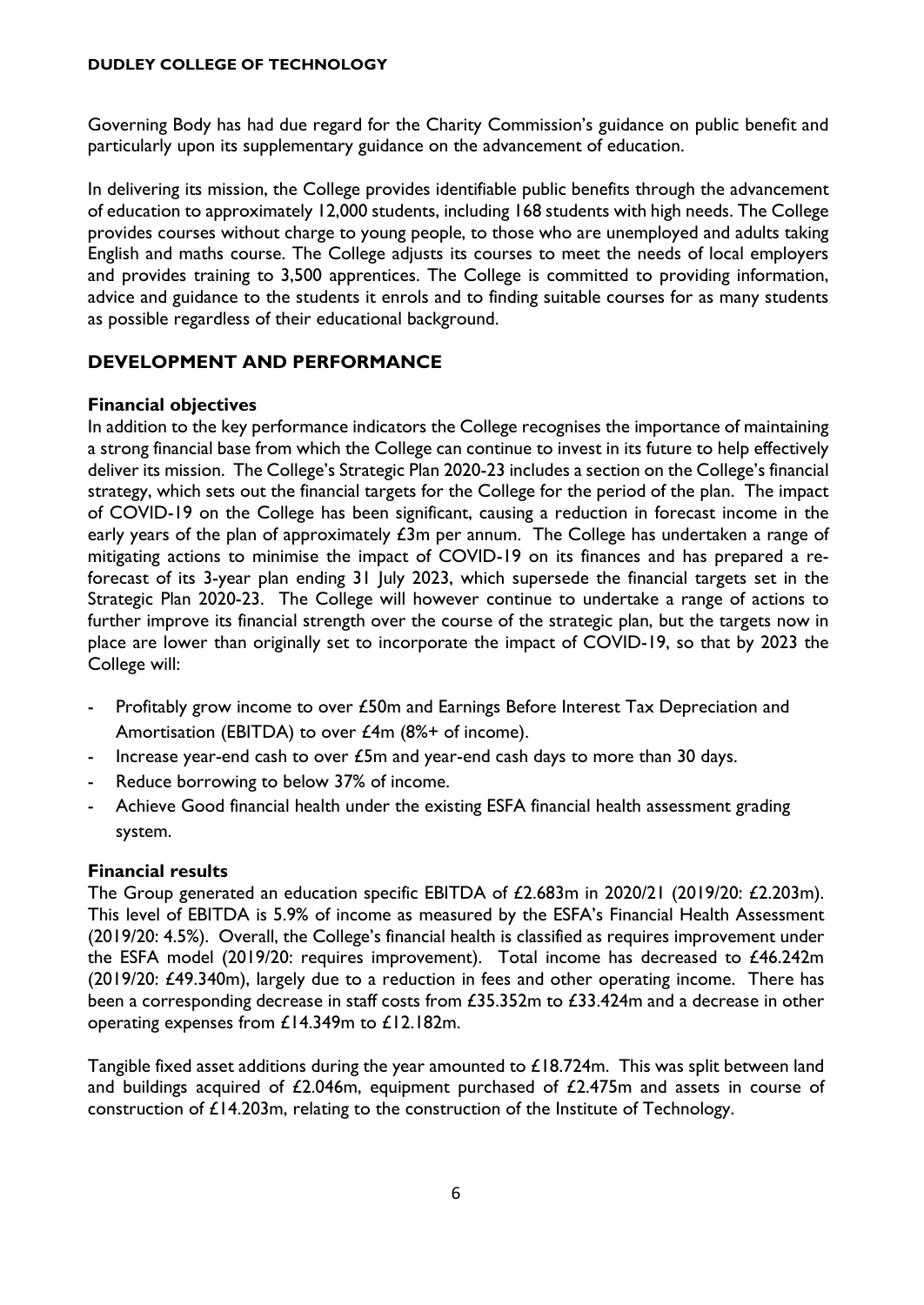The College has continued to repay its existing loans, with no new loans required. The College acquired assets with a value of  $£1.193m$  during the year, funded through finance leases. The College's total borrowing including revolving credit facilities and finance leases is £18.466m (2019/20: £18.441m).

#### **Cash Flows and Liquidity**

At £2.404m (2019/20: £4.670m) net cash flow from operating activities was reasonably strong. The positive inflow is due to careful cost control to manage cash through the financial challenges created by the pandemic.

The size of the College's total borrowing and its approach to interest rates has been calculated to ensure a reasonable cushion between the total cost of servicing debt and operating cash flow. The College negotiated new bank covenants with Santander UK plc during the year. The revised covenants are based on net assets value (excluding pension liability and deferred capital grants), debt service cover and interest costs as a proportion of EBITDA. The College met all three bank covenant tests in place at 31 July 2021.

#### **Developments**

The construction of the Black Country and Marches Institute of Technology resulted in fixed asset additions during the year amounting to  $\pounds$  4.2m. This was entirely for construction of the building. This was funded through £11.42m from the Department for Education, £1.197m West Midlands Combined Authority and £1.58m from the College's own reserves.

#### **Reserves**

The Group has accumulated reserves of -£15.614m and cash and short term investment balances of £4.956m. The College wishes to continue to accumulate reserves and cash balances in order to create a contingency fund to meet future capital requirements.

#### **Sources of Income**

The College has significant reliance on the education sector funding bodies for its principal funding source, largely from recurrent grants. In 2020/21, the funding bodies provided 90% of the group's total income.

COVID-19 had a negative impact on non-funded income during the year with reductions in a number of areas including £0.968m reduction in tuition fee income. Overall the impact of COVID-19 was estimated at circa  $£3$ . Im during the year.

### **Group Companies**

The College had two subsidiary companies during the year, Dudley College Enterprises Limited and Transformational Technologies Partnership Limited. Transformational Technologies Partnership Limited was set up to oversee the activity and operation of the Black Country and Marches Institute of Technology. Both Dudley College Enterprises Limited and Transformational Technologies Partnership Limited did not trade in the year ended 31 July 2021. Any surplus generated by a subsidiary is transferred to the College under Gift Aid.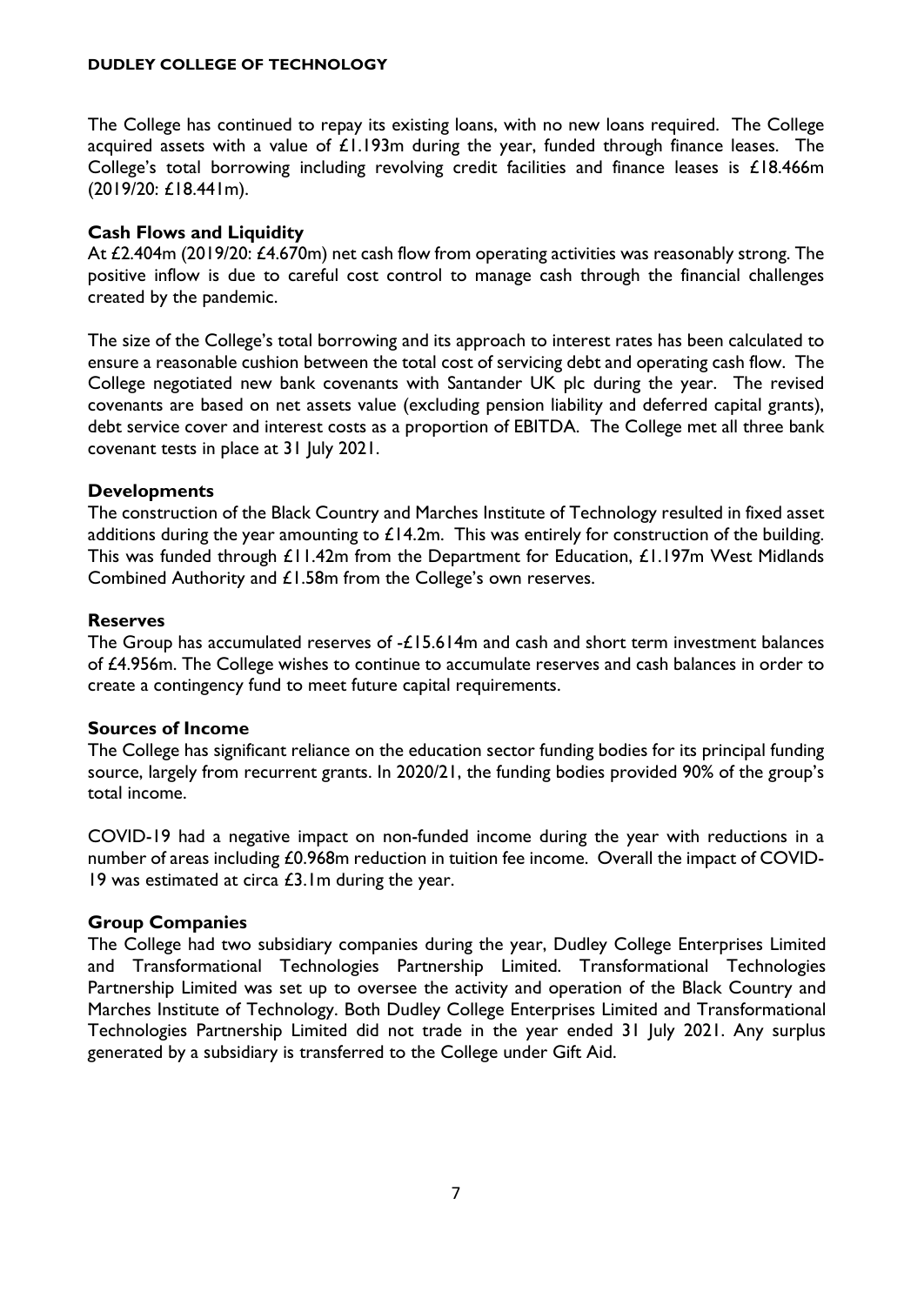### **FUTURE PROSPECTS**

#### **Future Developments**

The College has recently completed construction of new facilities at the Black Country and Marches Institute of Technology (IoT). The IoT will offer a wide range of high-quality technical education programmes with clear pathways to skilled jobs in the following transformational sectors:

- Advanced Engineering & Manufacturing
- Modern Methods of Construction
- Medical Engineering & Healthcare
- Digital Technologies as a cross-cutting theme.

Specialising in higher level technical education programmes and Apprenticeships, the new employer-led Institute combines the College's training offer in collaboration with key partners including University of Wolverhampton, University of Worcester, and Avensys UK Limited.

#### **Financial Plan**

The College governors approved a financial strategy in July 2021 which sets metrics for the period to 2025. The College aims to improve its financial position, moving to a financial health grade of Good by 2022/23 and an EBITDA of 8% of income by 2022.

The College expects income to increase over the period as a result of a continued growth trend in students aged 16-18, apprenticeship provision delivered at the IoT and the College's responsive and flexible approach to meeting adult skills needs.

The College has been able to invest substantially in new buildings through grants and borrowing in recent years. Capital expenditure up to 2023 will therefore be limited and allow a focus on increasing cash reserves and financial resilience.

### **Treasury policies and objectives**

The College has treasury management arrangements in place to manage cash flows, banking arrangements and the risks associated with those activities. Short-term borrowing for temporary revenue purposes is authorised by the Principal/Chief Executive Officer. All other borrowing requires the authorisation of the Corporation.

The College has no plans to increase borrowings and has met all three bank covenants during the year.

#### **Reserves**

The College has no formal Reserves Policy but recognises the importance of reserves in the financial stability of any organisation and ensures that there are adequate reserves to support the College's core activities. As at the balance sheet date the Income and Expenditure reserve stands at -£15.614m (2020: -£11.834m). It is the Corporation's intention to increase reserves over the life of the strategic plan through the generation of annual operating surpluses.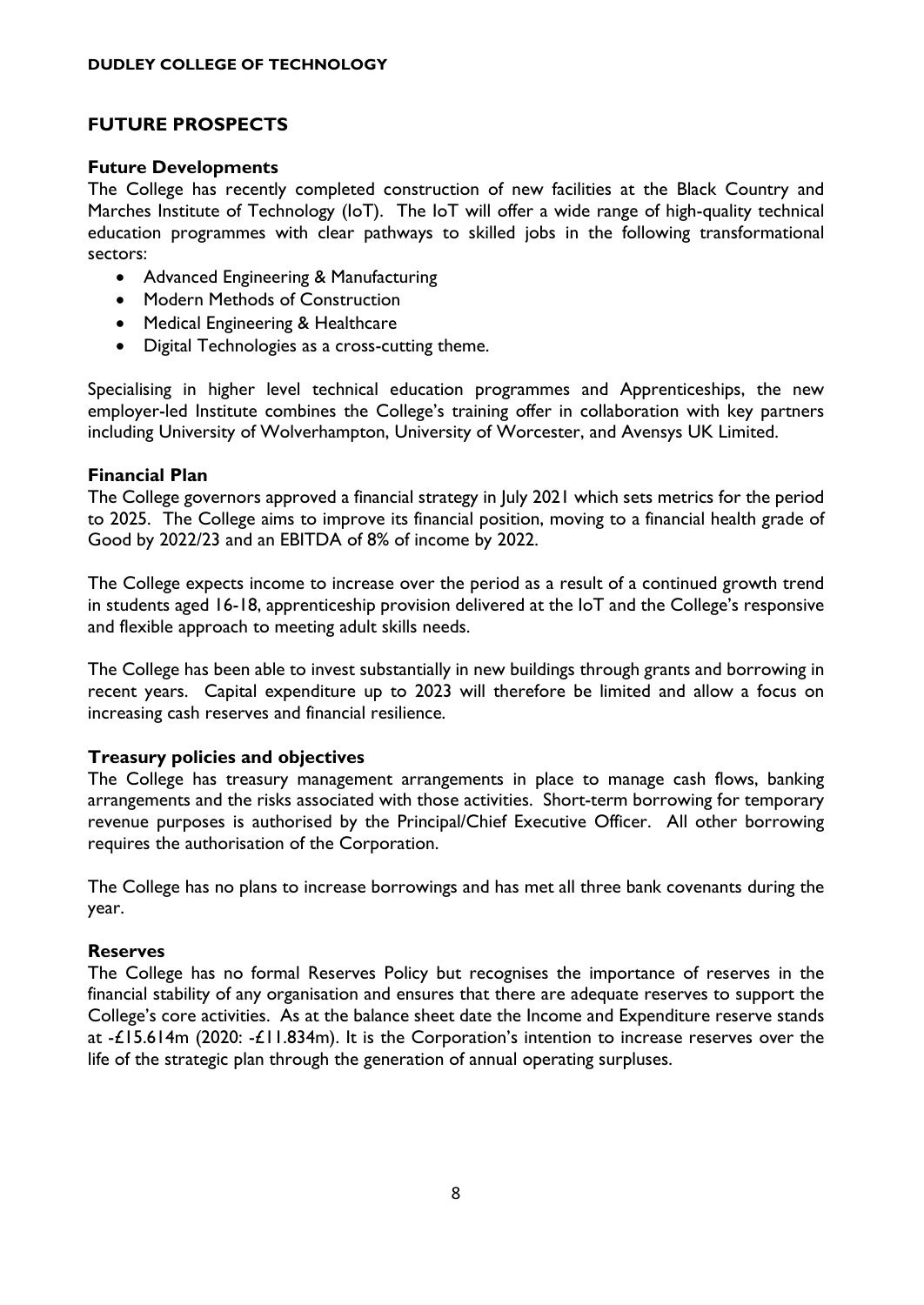### **PRINCIPAL RISKS AND UNCERTAINTIES**

The College has continued to develop and embed the system of internal controls into daily College operations, including financial, operational and risk management which is designed to protect the College's assets and reputation.

Based on the strategic plan, the College Senior Leadership Group undertakes a comprehensive review of the risks to which the College is exposed. They identify systems and procedures, including specific preventable actions which should mitigate any potential impact on the College. The internal controls are then implemented and the subsequent year's appraisal will review their effectiveness and progress against risk mitigation actions.

In addition to the annual review, the Senior Leadership Group will also consider any risks which may arise as a result of a new area of work being undertaken by the College, government policy decisions or macro-economic factors.

A risk register is maintained at the College level which is reviewed termly by the Audit Committee and more frequently, where necessary. The risk register identifies the key risks, the likelihood of those risks occurring, their potential impact on the College and the actions being taken to reduce and mitigate the risks. Risks are prioritised using a consistent scoring system.

This is supported by a risk management training programme to raise awareness of risks throughout the College.

#### **RISKS**

The College has well developed strategies for managing risk and strives to embed risk management in all that it does. Risk management processes are designed to protect its assets, reputation and financial stability. The governing body has overall responsibility for risk management and its approach to managing risks and internal controls is explained in the Statement on Corporate Governance.

A risk register is maintained at the College level which is reviewed at least termly by the Audit Committee and more frequently where necessary. The risk register identifies the key risks, the likelihood of those risks occurring, their potential impact on the College and the actions being taken to reduce and mitigate the risks. Risks are prioritised using a consistent scoring system.

The main risk factors affecting the College are outlined below along with the action taken to minimise them. Not all the factors are within the College's control. Other factors besides those listed below may also adversely affect the College. The number of risks has been increased as a result of COVID-19 which has been included as a separate risk as well as impacting on other areas. The key risks are:

- The failure to recruit sufficient high calibre industry standard staff to deliver higher technical and professional learning.
- The threat of cyber-security risks including phishing attacks, virus attacks and data breaches.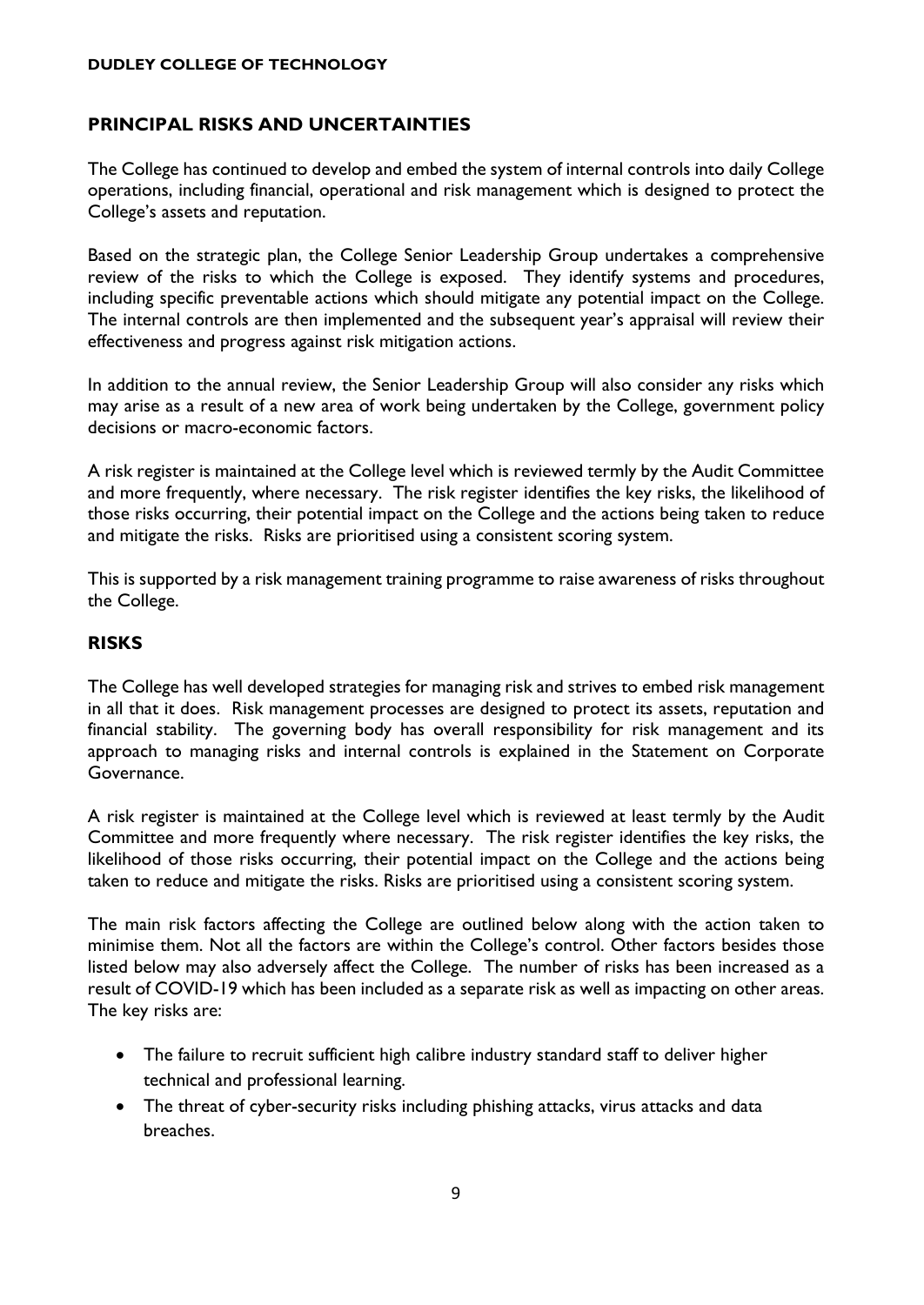• Risk of deteriorating financial health including short to medium term liquidity pressures arising directly from the impact of COVID-19 including reduced activity and income levels and increased costs of delivery.

The College has put in place mitigating actions against each of these risks that aim to reduce the risk assessment from high to at least medium. The uncertainties still remain about the long-term impact of COVID-19 and the external environment impacts from changing government policy.

# **KEY PERFORMANCE INDICATORS**

The College's key performance indicator, targets and results are set out below:

| Key performance indicator                                     | Measure/<br><b>Target</b> | <b>Actual for</b><br>2020/21 |
|---------------------------------------------------------------|---------------------------|------------------------------|
| <b>EBITDA</b> as % of income                                  | 4.00%                     | 5.87%                        |
| Staff costs as % of income (excluding restructuring<br>costs) | 68.75%                    | 69.60%                       |
| Borrowing as % of income                                      | 40.00%                    | 40.40%                       |
| Net capital expenditure ('000)                                | £1,500                    | £3,292                       |
| Cash days in hand                                             | 20                        | 42                           |
| Financial health grade                                        | Requires                  | Requires                     |
|                                                               | Improvement               | Improvement                  |

The target for borrowing as a percentage of income has not been met as a result of the impact of COVID-19 on income generation. The capital expenditure of £3.292m includes additional expenditure grant funded projects including the Institute of Technology and T Levels.

### **Student Achievements**

Students continue to prosper at the College, despite the disruption to their studies as a result of the pandemic. Achievement rates remained high in 2019/20, 84.2% of students moved into employment, further or higher education after they completed College.

### **Payment Performance**

The Late Payment of Commercial Debts (Interest) Act 1998, in the absence of agreement to the contrary, requires organisations to make payments to suppliers within 30 days of either the provision of goods or services or the date on which the invoice was received.

During the accounting period 1 August 2020 to 31 July 2021, the College paid 65% of its invoices within 30 days. The College did not incur any interest charges in respect of late payment in this period.

# **EQUALITY AND DIVERSITY**

### **Equal opportunities and employment of disabled persons**

The College is committed to ensuring equality of opportunity for all who learn and work here. We respect and value positively differences in race, gender, sexual orientation, ability, class and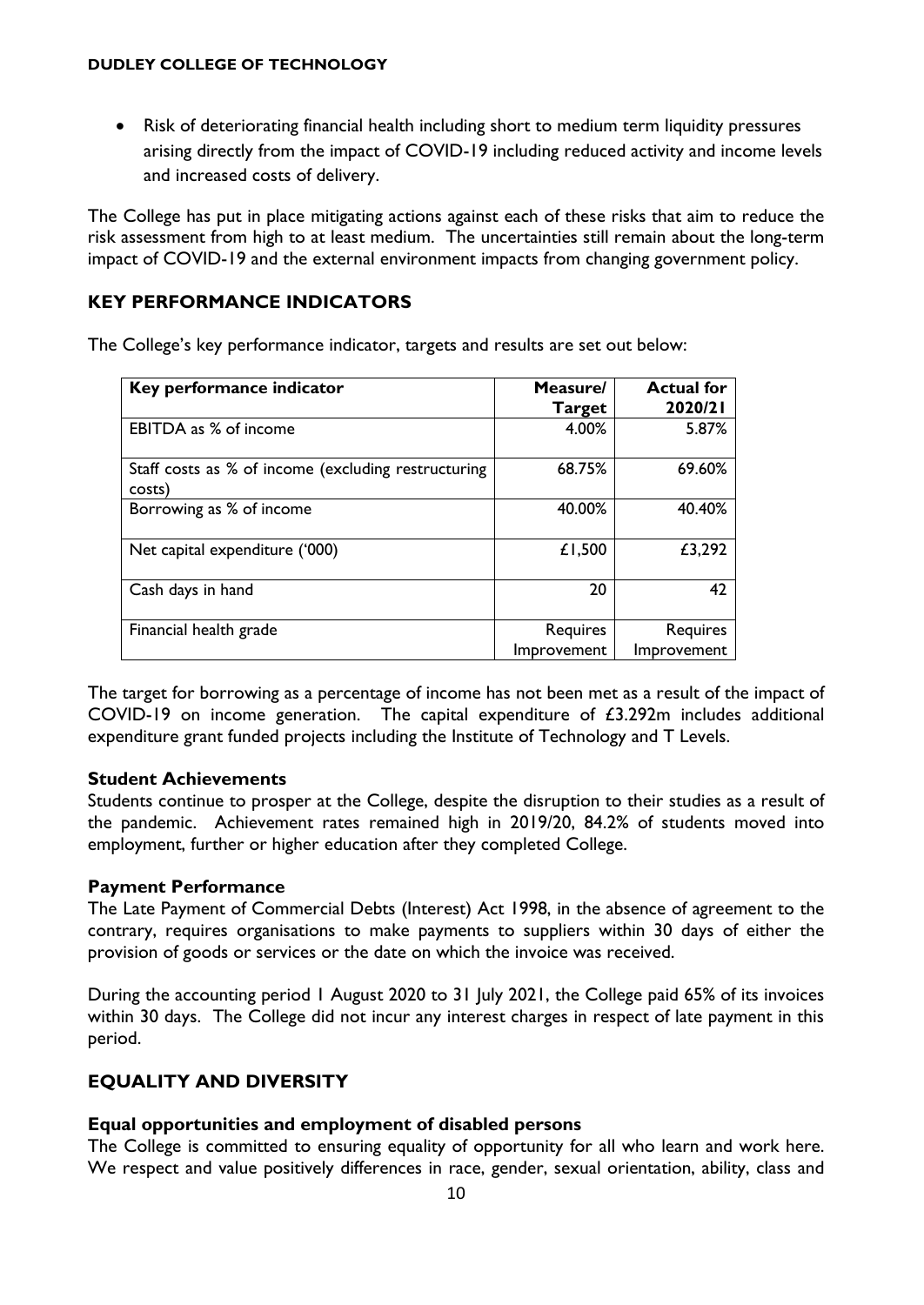age. We strive vigorously to remove conditions which place people at a disadvantage and we actively combat bigotry. This policy is resourced, implemented and monitored on a planned basis. The College's equality and diversity policy is published on the college's intranet site.

The College publishes its student and staff workforce data on an annual basis through the dashboard available on the website. Information is also provided to the Governors on an annual basis for both the staff workforce and for the recruitment activity which has taken place during the previous academic year.

The College is very proud of its disability confident leader status and were the first FE institution and employer in the Dudley Borough to achieve this. The College considers all applications from disabled persons, bearing in mind the aptitudes of the individuals concerned. Where the individual meets the essential criteria in the person specification they are automatically offered an interview. Where an existing employee becomes disabled, every effort is made to ensure that employment with the College continues and as a minimum all employees with a declared disability are met with on an annual basis to review their support needs.

The College's policy is to provide training, career development and opportunities for promotion, which are, as far as possible, identical to those for other employees.

The College works with the Dudley Centre for Equality and Diversity and all external job advertisements are sent to them to promote to their members. The College has a newly established Equality and Diversity working party which has developed a new equality and diversity statement and action plan which outlines the College's commitment to these. We are delighted that two of our staff were accepted on the Education and Training Foundation Leadership in Diversity programme in 2020 with another member of staff joining the 2021 programme. The College is a member of Stonewall and is currently working with them through their accreditation process and as part of this over 50 College staff have recently attended Transgender training.

The College signed up to the AoC Mental Health and Wellbeing Charter and has established a Mental Health and Wellbeing working party. The College has also trained 16 mental health first aiders and implemented both the FIKA mental fitness app and the Big White Wall for both staff and students.

|                                               | Year ending 31    |
|-----------------------------------------------|-------------------|
|                                               | <b>March 2020</b> |
| Mean gender pay gap                           | 16%               |
| Median gender pay gap                         | 22%               |
| Mean bonus gender pay gap                     | Not applicable    |
| Median gender bonus gap                       | Not applicable    |
| Proportion of males/females receiving a bonus | Bonus paid to     |
|                                               | one male          |

### **Gender pay gap reporting**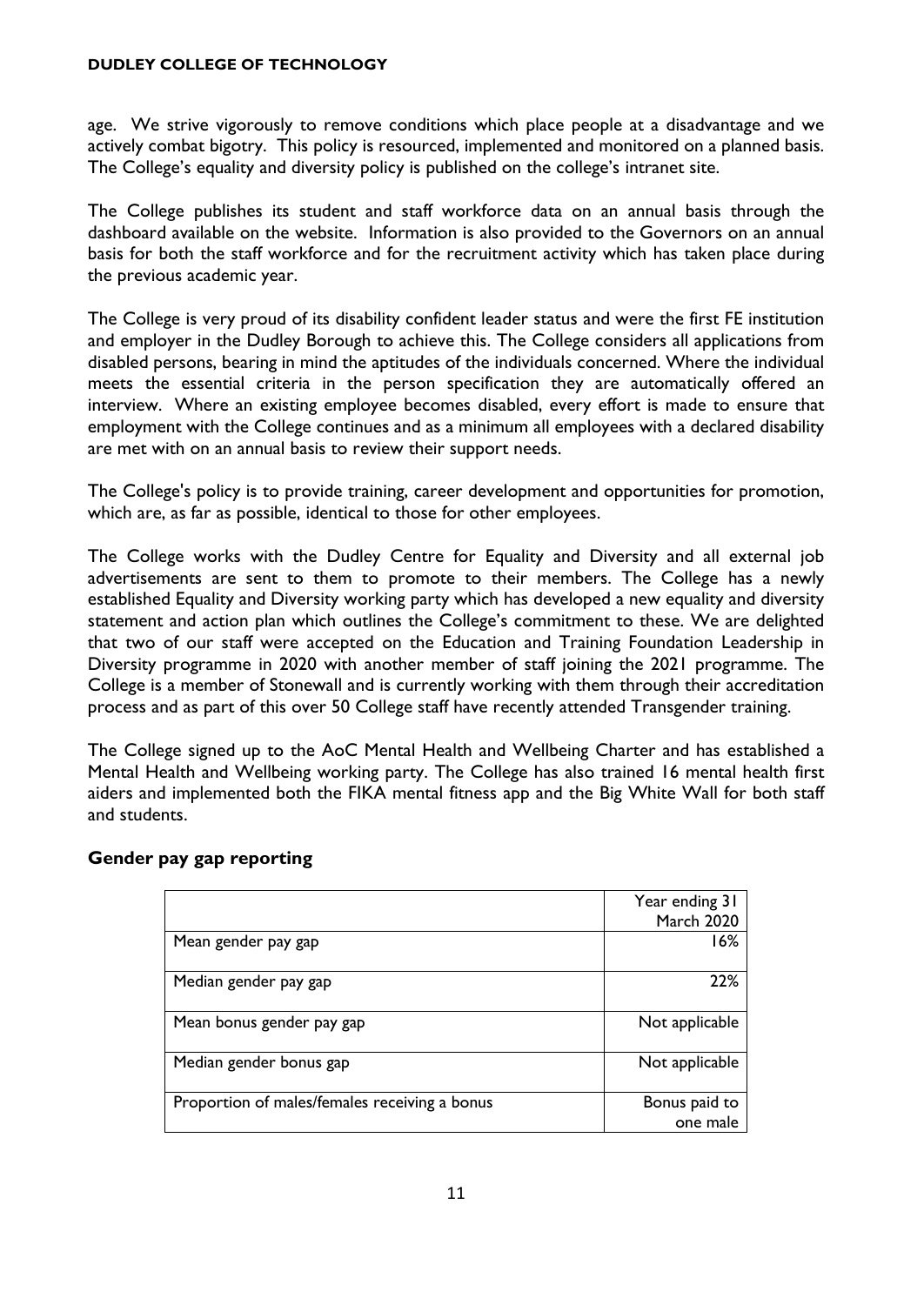|                      | Males | Females |
|----------------------|-------|---------|
| - Lower quartile     | 30%   | 70%     |
|                      | 41%   | 59%     |
|                      | 57%   | 43%     |
| $4 -$ Upper quartile | 54%   | 46%     |

The proportion of males and females in each quartile of the pay distribution are:

The College publishes its annual gender pay gap report on its website.

### **Disability Statement**

Dudley College of Technology has an open and welcoming policy towards applicants who may have a physical or learning disability or mental health issues and recognises the rights of all learners to be treated equally regardless of disability. It seeks to encourage learners with disabilities throughout the College and is committed to supporting and enhancing their learner experience. The College is committed to continuous quality improvement and has an on-going programme of works in order to further improve access. Every effort is made to meet individual needs and to ensure the environment is as accessible and as welcoming as possible.

There are a wide range of support services and facilities available across the College including:

- Individual learning support
- Specialist tutors
- Communicators or facilitators
- Dyslexia support
- Loan of specialist equipment for use in College
- Special arrangements for examinations
- Resource Based Learning Centres (or iPoints)
- Advice, guidance and counselling
- Dedicated disabled parking facilities
- Dedicated accessible toilet facilities generally available via RADAR keys
- Specialist medical support available from the College medical service
- Care assistance available through Dudley Aspire
- Special dietary provision available through catering facilities
- Specialised software to aid visually impaired learners
- Text in different formats such as Braille, large text, or on tape or disk
- Deaf Alerter on the Broadway Campus (pagers are available from Reception)
- A portable loop system communicator for hearing impaired learners available for Classrooms
- Induction loops to reception areas, theatres, hall and main conference rooms.

The College disability statement is reviewed each year by the Strategic Impact Committee.

### **Trade union facility time**

The Trade Union (Facility Time Publication Requirements) Regulations 2017 require the College to publish information on facility time arrangements for trade union officials at the College.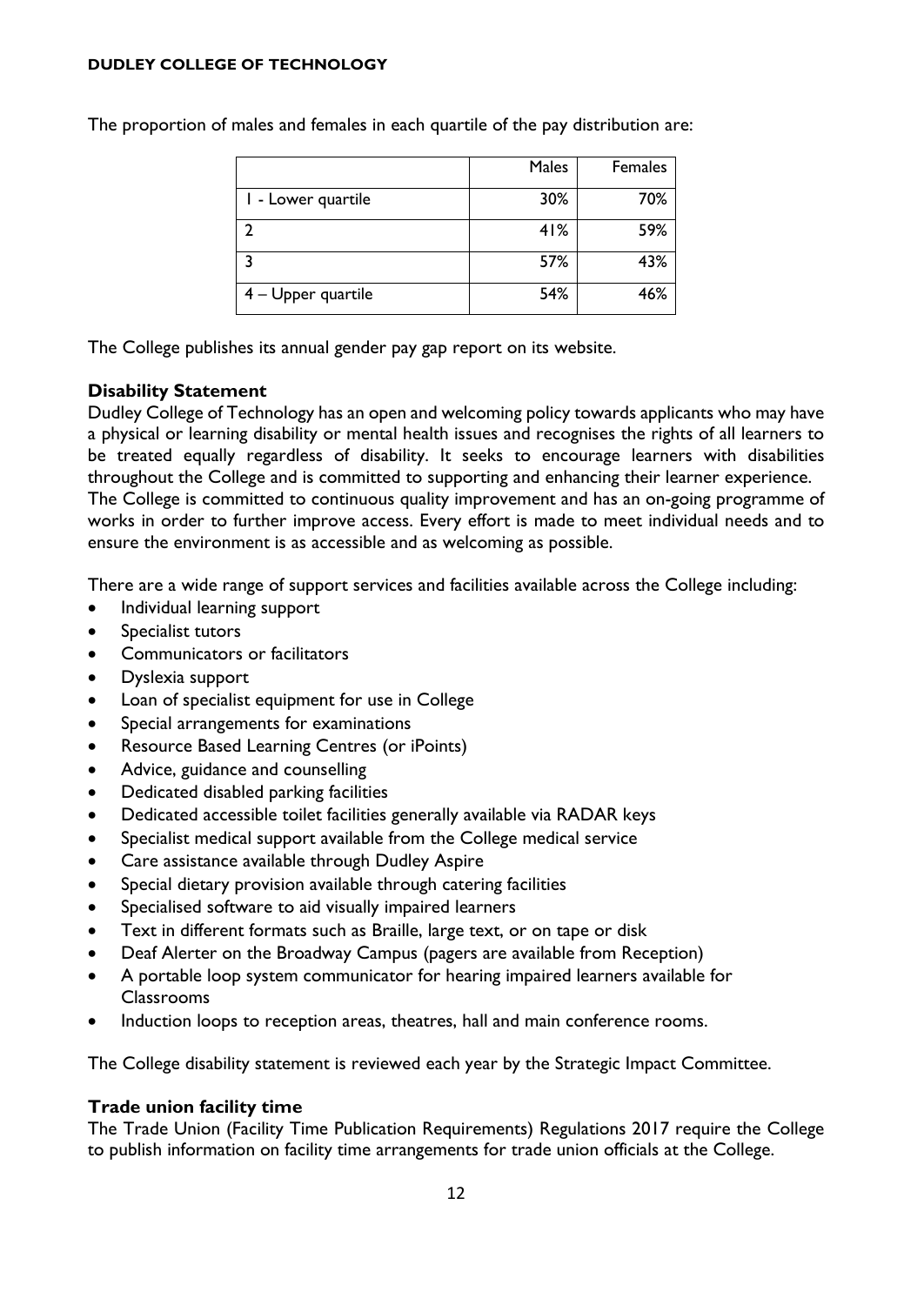| Numbers of employees who were TU<br>officials in the relevant period | FTE employee number |
|----------------------------------------------------------------------|---------------------|
|                                                                      |                     |

| Percentage of time | Number of employees |
|--------------------|---------------------|
| $0\%$              |                     |
| $1 - 50%$          |                     |
| $51-99%$           |                     |
| 100%               |                     |

| Total cost of facility time                     | £37,214     |
|-------------------------------------------------|-------------|
| Total pay bill                                  | £31,013,650 |
| Percentage of total bill spent on facility time | 0.12%       |

Time spent on paid trade union activities as a percentage of total paid facility time 6.60%

### **Going Concern**

The activities of the College, together with the factors likely to affect its future development and performance are set out in this Annual Report. The financial position of the College, its cash flows, liquidity and borrowings are described in the Financial Statements and accompanying Notes.

The financial statements have been prepared on a going concern basis which the Corporation considers to be appropriate for the following reasons.

The Corporation has prepared cash flow forecasts for a period of at least 12 months from the date of approval of these financial statements. The Corporation continually reviews the financial performance of the College and takes mitigating action to address any downturn in financial performance, including the impact of reduced enrolment numbers, commercial activity and increased costs associated with COVID-19.

Consequently, the Corporation is confident that the College will have sufficient funds to continue to meet its liabilities as they fall due for at least 12 months from the date of approval of the financial statements and therefore have prepared the financial statements on a going concern basis.

#### **Disclosure of information to auditors**

The members who held office at the date of approval of this report confirm that, so far as they are each aware, there is no relevant audit information of which the College's auditors are unaware; and each member has taken all the steps that he or she ought to have taken to be aware of any relevant information and to establish that the College's auditors are aware of that information.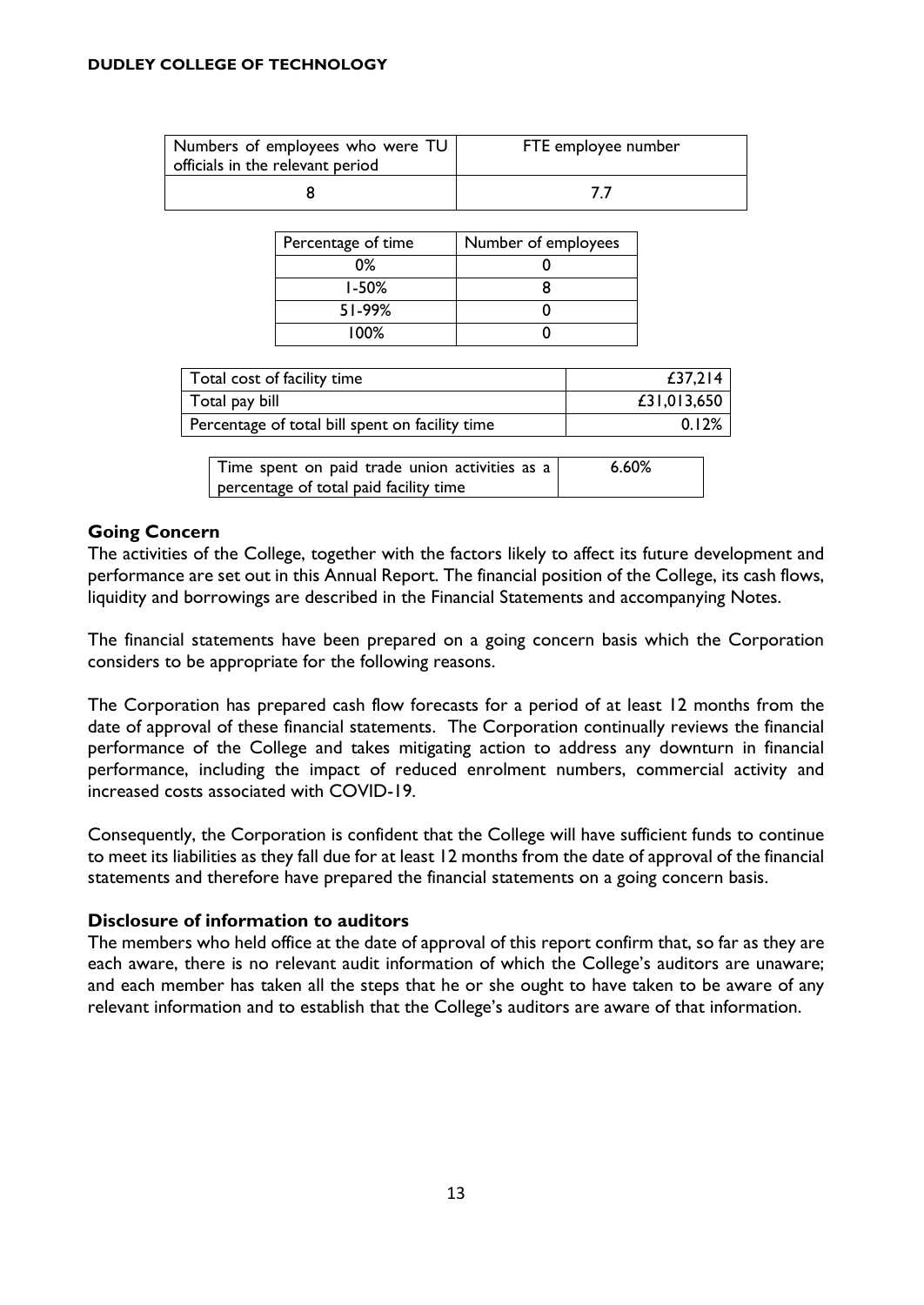Approved by order of the members of the Corporation on 7 December 2021 and signed on its behalf by:

**D Whatton Chair of the Corporation**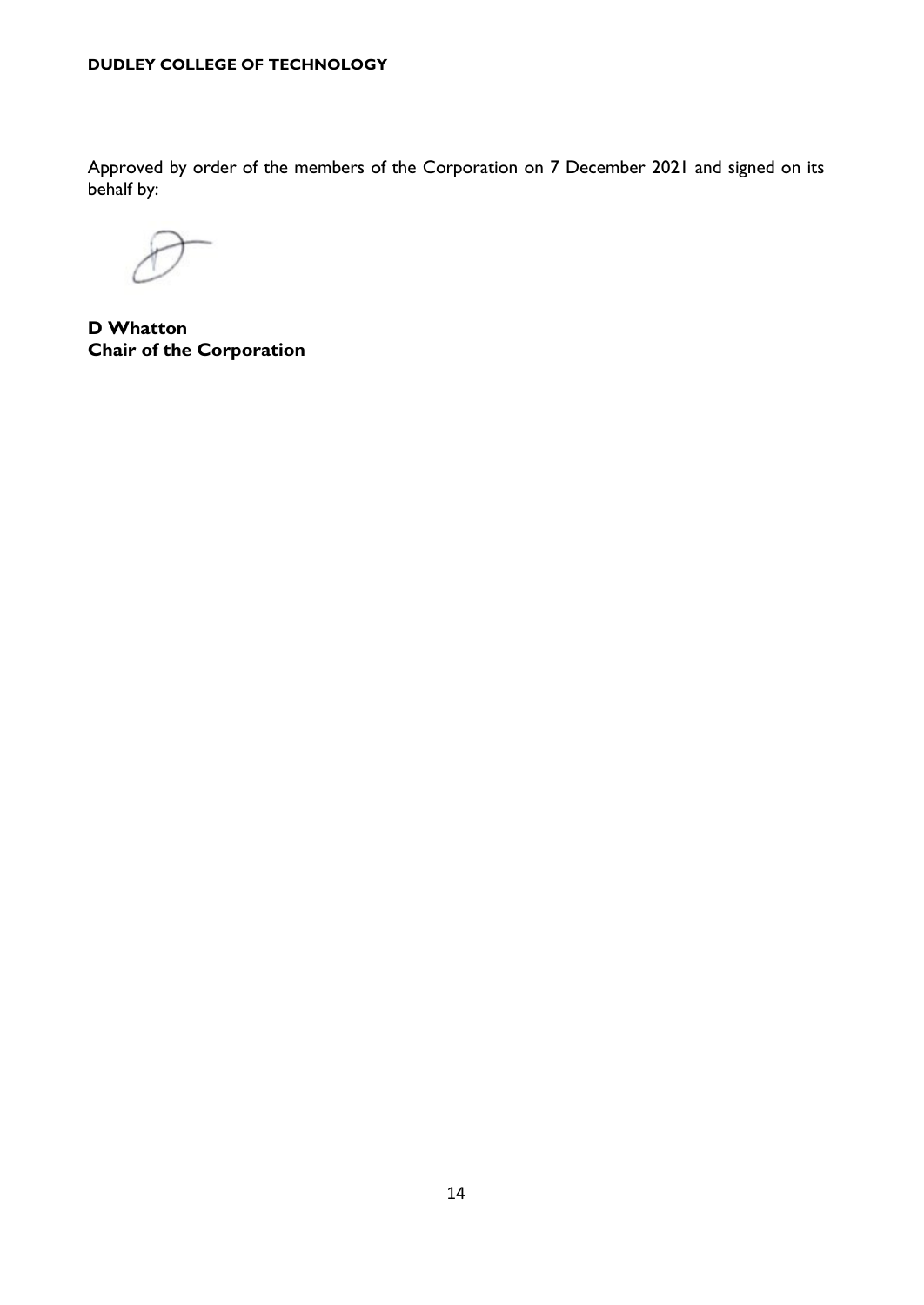#### **Statement of Corporate Governance and Internal Control For the Year Ended 31 July 2021**

#### **GOVERNANCE STATEMENT**

The following statement is provided to enable readers of the annual report and accounts of the College to obtain a better understanding of its governance and legal structure. This statement covers the period from 1 August 2020 to 31 July 2021 and up to the date of approval of the annual report and financial statements.

The College endeavours to conduct its business:

- i. in accordance with the seven principles identified by the Committee on Standards in Public Life (selflessness, integrity, objectivity, accountability, openness, honesty and leadership);
- ii. in accordance with the English Colleges' Code of Good Governance ("the Colleges' Code") and;
- iii. having due regard to the UK Corporate Governance Code 2018 insofar as it is applicable to the further education sector.

The College is committed to exhibiting best practice in all aspects of corporate governance and in particular the Corporation has adopted and complied with the Colleges' Code. We have not adopted and therefore do not apply the UK Corporate Governance Code 2018. However, we have reported on our Corporate Governance arrangements by drawing upon best practice available, including those aspects of the UK Corporate Governance Code 2018 we consider to be relevant to the further education sector and best practice.

In the opinion of the governors, the College complies with all the provisions of the Colleges' Code and it has complied throughout the year ended 31 July 2021 and up to the date of these financial statements. This opinion is based on an internal review of compliance with the Code. The Corporation recognises that, as a body entrusted with both public and private funds, it has a particular duty to observe the highest standards of corporate governance at all times. In carrying out its responsibilities, it takes full account of the Colleges' Code of Governance issued by the Association of Colleges in March 2015, which it formally adopted in July 2015.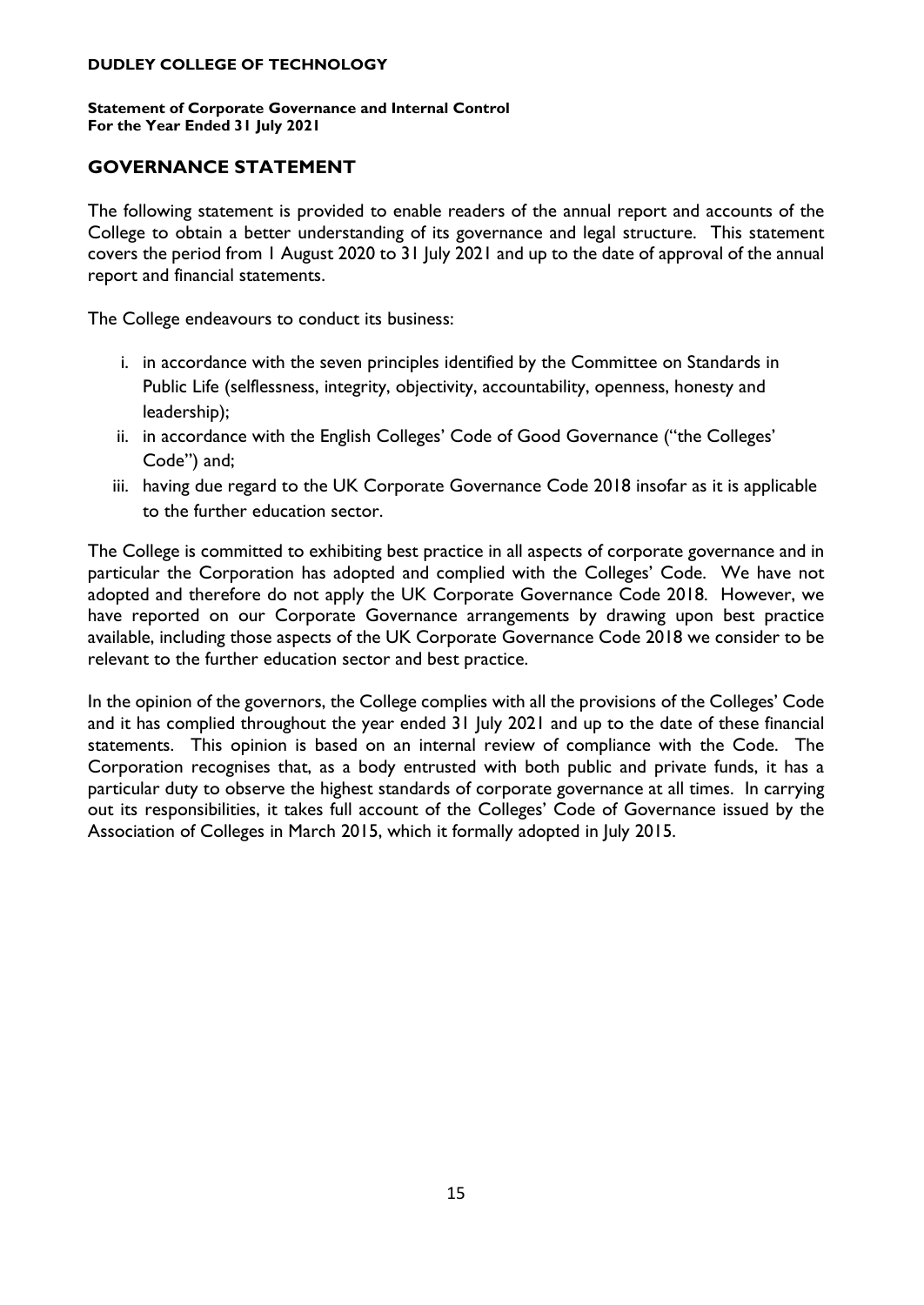#### **Statement of Corporate Governance and Internal Control For the Year Ended 31 July 2021**

### **THE CORPORATION**

#### **Members of the Corporation**

The members who served on the Corporation during the year and up to the date of signature of this report were as follows:

| <b>Name</b>        | <b>Status</b> | <b>Date</b> | <b>Term</b>             | <b>Committees served</b> | <b>Attendance</b> |
|--------------------|---------------|-------------|-------------------------|--------------------------|-------------------|
|                    |               | appointed/  |                         |                          | in 2021/22        |
|                    |               | reappointed | Years                   |                          |                   |
| Lord lan           | External      | 10.11.20    | 4                       |                          | 6/7               |
| <b>AUSTIN</b>      |               |             |                         |                          | (86%)             |
| <b>Liam BUTLER</b> | External      | 11.02.20    | $\overline{4}$          | Audit                    | 12/15             |
|                    |               |             |                         |                          | 80%               |
| Katharine          | External      | 10.11.19    | $\overline{4}$          | <b>Standards</b>         | 9/12              |
| <b>CLOUGH</b>      |               | (Note I)    |                         |                          | (75%)             |
| Peter DAVIES       | External      | 20.09.20    | $\overline{4}$          | Remuneration (Ch)        |                   |
|                    |               | (Notes 1&2) |                         | Finance & Estates (Ch)   |                   |
| Wendy              | External      | 10.11.20    | $\overline{4}$          | Audit                    | 10/10             |
| <b>DAVIES</b>      |               |             |                         |                          | (100%)            |
| Charlie            | External      | 10.12.18    | $\overline{4}$          | Audit (Ch)               | 7/9               |
| <b>HARVEY</b>      |               | (Note I)    |                         |                          | (78%)             |
| Alison             | External      | 02.10.19    | $\overline{\mathbf{4}}$ | <b>Standards</b>         | $12/12$           |
| <b>HODGE</b>       |               | (Note I)    |                         |                          | (100%)            |
| Helen              | Student       | 01.08.19    | $\overline{2}$          | <b>Standards</b>         | 11/12             |
| <b>LAWLEY</b>      |               |             |                         |                          | (92%)             |
| Valerie            | External      | 13.12.120   | $\overline{4}$          | Finance & Estates (V-Ch) | 16/16             |
| <b>LITTLE</b>      |               |             |                         | Search                   | (100%)            |
|                    |               |             |                         | Remuneration             |                   |
| Jason PARKER       | External      | 11.02.20    | $\overline{4}$          | Finance & Estates        | 12/14             |
|                    |               |             |                         | Remuneration             | (86%)             |
| Suhail             | Teaching      | 25.03.18    | $\overline{4}$          | Standards (V-Ch)         | 11/11             |
| <b>RANA</b>        | <b>Staff</b>  | (Note I)    |                         |                          | (100%)            |
| Liz                | External      | 12.11.19    | 4                       | Finance & Estates        | 9/12              |
| <b>SITHOLE</b>     |               |             |                         |                          | (75%)             |
| <b>Neil</b>        | CE&P          | 01.01.20    | N/A                     | <b>Standards</b>         | 17/17             |
| <b>THOMAS</b>      |               |             |                         | Finance & Estates        | (100%)            |
|                    |               |             |                         | Search                   |                   |
| Tom                | External      | 09.11.17    | $\overline{4}$          |                          | 7/8               |
| <b>WESTLEY</b>     |               |             |                         |                          | (88%)             |
| David              | External      | 19.03.19    | 4                       | Remuneration             | 19/19             |
| <b>WHATTON</b>     |               | (Note I)    |                         | Standards (Ch)           | (100%)            |
|                    |               |             |                         | Finance & Estates        |                   |
|                    |               |             |                         | Search (Ch)              |                   |
| Andrew             | Support       |             | $\overline{4}$          | Finance & Estates        | 10/11             |
| <b>WOODFORD</b>    | Staff         |             |                         |                          | (91%)             |
| Nirmal             | External      | 06.07.21    | $\overline{4}$          | Audit                    | 1/1               |
| <b>GUPTA</b>       |               |             |                         |                          | (100%)            |

David WHATTON served as Chair of the Corporation

Gill DARWOOD served as Senior Officer – Corporation Governance (Clerk to the Corporation).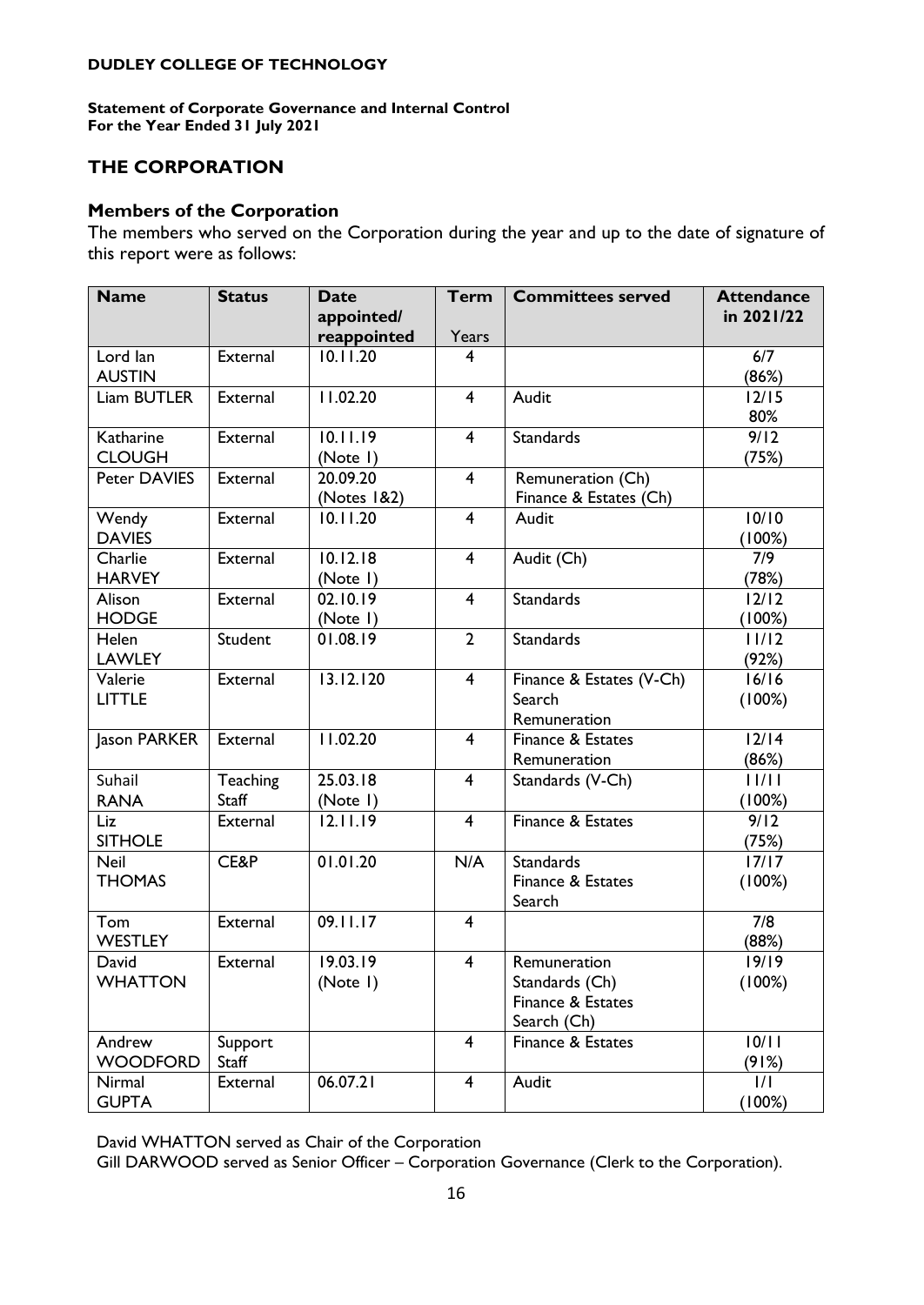#### **Statement of Corporate Governance and Internal Control For the Year Ended 31 July 2021**

*Note 1 - Members serving a second or subsequent term of office*

*Note 2 – Term of office extended for 1 year up to 31.03.21 (approved at Corporation Meeting 25.08.20)*

#### **The Governance Framework**

It is the Corporation's responsibility to bring independent judgement to bear on issues of strategy, performance, resources and standards of conduct.

The Corporation is provided with regular and timely information on the overall financial performance of the College together with other information such as performance against funding targets, proposed capital expenditure, quality matters and personnel related matters such as health and safety and environmental issues. The Corporation held seven meetings in the year to 31 July 2021.

The Corporation conducts its business through a number of committees. Each committee has terms of reference, which have been approved by the Corporation. These committees are Standards, Finance and Estates, Search, Audit, and Remuneration. All committees met at least termly. To ensure transparency full minutes of all meetings by the Corporation are published on the College's website (except those deemed to be confidential) and are available from the Senior Officer Corporate Governance at:

Dudley College The Broadway **Dudley** West Midlands DY1 4AS

The Senior Officer Corporate Governance maintains a register of financial and personal interests of the governors. The register is available for inspection at the above address.

All governors are able to take independent professional advice in furtherance of their duties at the College's expense and have access to the Senior Officer Corporate Governance, who is responsible to the Corporation for ensuring that all applicable procedures and regulations are complied with. The appointment, evaluation and removal of the Senior Officer Corporate Governance are matters for the Corporation as a whole.

Formal agenda, papers and reports are supplied to governors in a timely manner, prior to Corporation and committee meetings. Briefings are also provided on an ad-hoc basis.

The Corporation has a strong and independent non-executive element and no individual or group dominates its decision-making process. The Corporation considers that each of its non-executive members is independent of management and free from any business or other relationship, which could materially interfere with the exercise of their independent judgement.

There is a clear division of responsibility in that the roles of the Chair of the Corporation and Chief Executive and Principal are separate.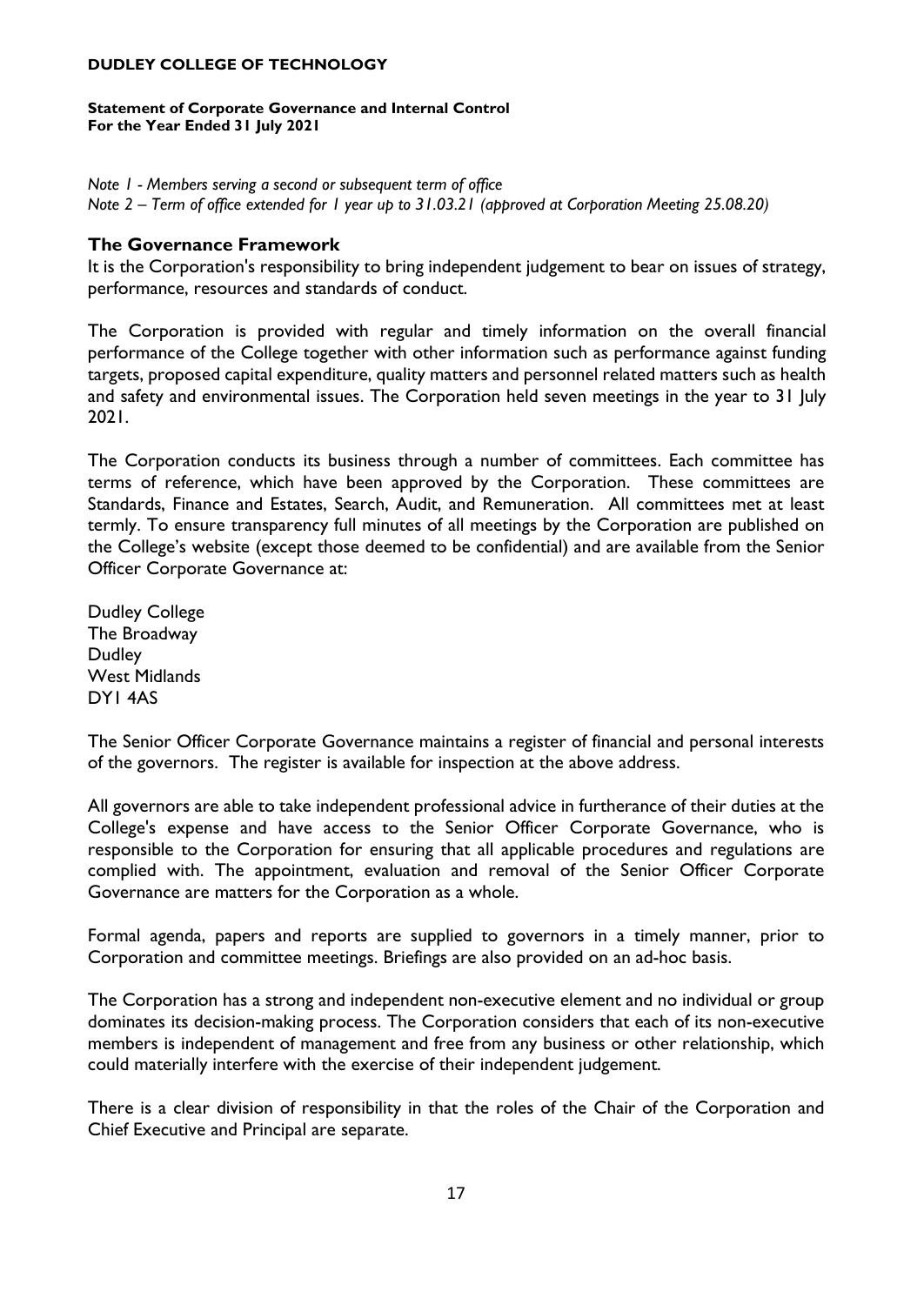# **Statement of Corporate Governance and Internal Control**

**For the Year Ended 31 July 2021**

#### **Appointments to the Corporation**

Any new appointments to the Corporation are a matter for the consideration of the Corporation as a whole. The Corporation has a Search committee, which is responsible for the selection and recommendation of any new member for the Corporation's consideration except for the Student and Staff governors. The Corporation is responsible for ensuring that appropriate training is provided as required.

Members of the Corporation are appointed for a term of office not exceeding four years, except in exceptional circumstances. In the year 2020/21 the Corporation approved the extension of the appointment of Peter Davies, for a period of up to one additional year in order to retain his experience to support the work of the Corporation during the exceptional circumstances created by the COVID-19 pandemic. Peter Davies stepped down from the Corporation at 31 March 2021, having served an additional six months of the possible twelve month extension.

#### **Corporation performance**

The Corporation carried out a self-assessment of its own performance for the year ended 31 July 2021 and graded itself as highly effective.

### **Remuneration Committee**

Throughout the year ending 31 July 2021 the College's Remuneration Committee comprised four members of the Corporation. The Corporation has adopted the AoC's Colleges' Senior Post Holder Remuneration Code. The Committee's responsibilities are to make recommendations to the Board on the remuneration and benefits of the Accounting Officer and other senior post holders.

Details of remuneration for the year ended 31 July 2021 are set out in note 7 to the financial statements.

### **Audit Committee**

The Audit Committee comprises four members of the Corporation and one co-opted member (membership excludes the Accounting Officer and the Chair of the Corporation). The Committee operates in accordance with written terms of reference approved by the Corporation.

The Audit Committee meets at least termly and provides a forum for reporting by the College's internal auditors, reporting accountants and financial statements auditors, who have access to the Committee for independent discussion without the presence of College management. The Committee also receives and considers reports from the main FE funding bodies as they affect the College's business.

The College's internal auditors review the systems of internal control, risk management controls and governance processes in accordance with an agreed plan of input and report their findings to management and the Audit Committee.

Management is responsible for the implementation of agreed audit recommendations and internal audit undertakes periodic follow-up reviews to ensure such recommendations have been implemented.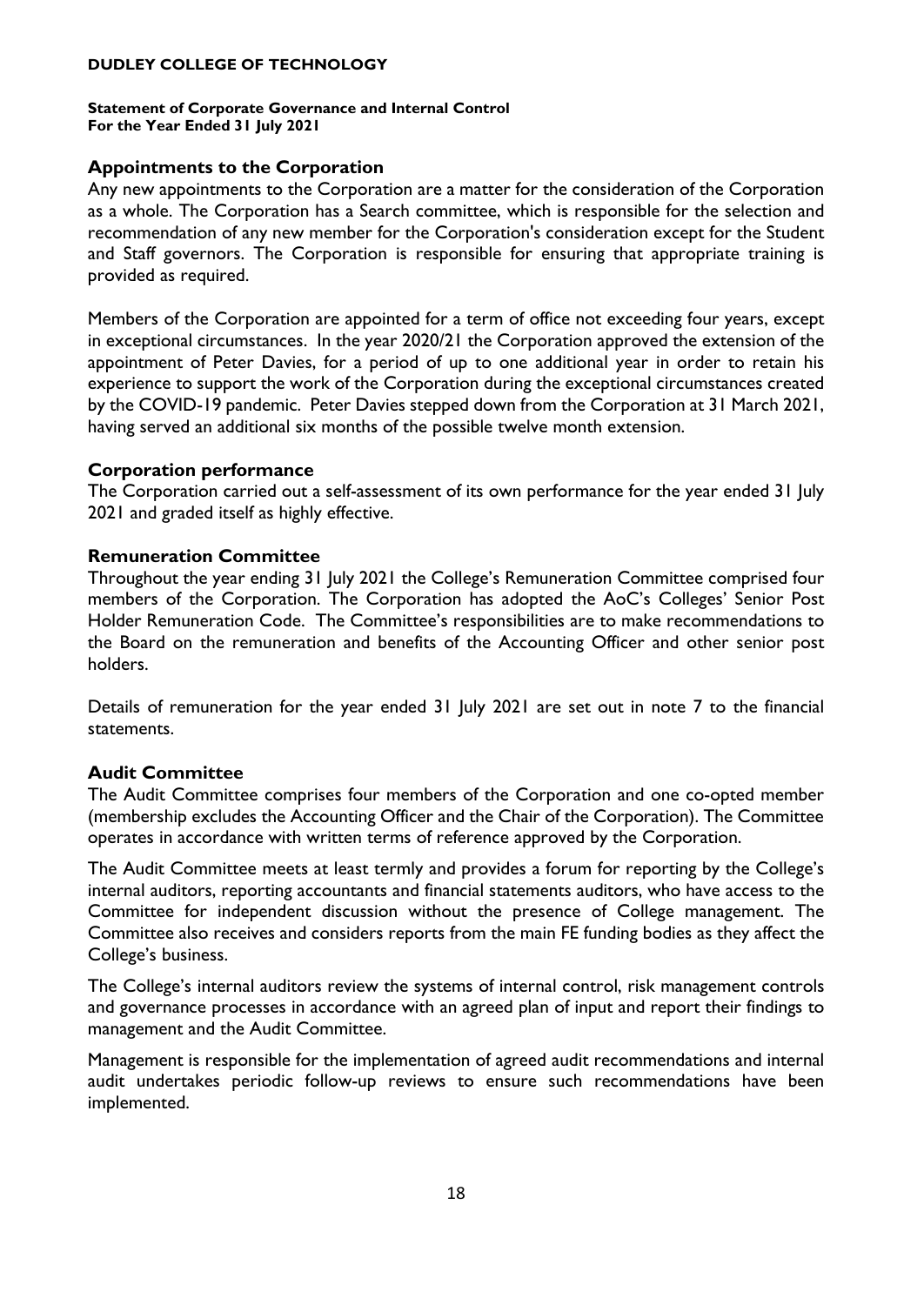#### **Statement of Corporate Governance and Internal Control For the Year Ended 31 July 2021**

The Audit Committee also advises the Corporation on the appointment of internal auditors, reporting accountants and financial statements auditors and their remuneration for audit and nonaudit work as well as reporting annually to the Corporation.

The Audit Committee met four times in the year to 31 July 2021. The members of the committee and their attendance records are shown below:

| <b>Committee member</b> | <b>Meetings attended</b> |  |  |
|-------------------------|--------------------------|--|--|
| Ms C Harvey             | 3/4                      |  |  |
| Mr L Butler             | 4/4                      |  |  |
| Ms E Gopoza             | 2/4                      |  |  |
| Ms H Lawley             | 1/1                      |  |  |
| Ms S Birdi              | 3/4                      |  |  |
| Ms W Davies             | 3/3                      |  |  |

### **INTERNAL CONTROL**

The Corporation is ultimately responsible for the College's system of internal control and for reviewing its effectiveness. However, such a system is designed to manage rather than eliminate the risk of failure to achieve business objectives and can provide only reasonable and not absolute assurance against material misstatement or loss.

The Corporation has delegated the day-to-day responsibility to the Chief Executive and Principal, as Accounting Officer, for maintaining a sound system of internal control that supports the achievement of the College's policies, aims and objectives, whilst safeguarding the public funds and assets for which he is personally responsible, in accordance with the responsibilities assigned to him in the Funding Agreement between the College and the funding bodies. He is also responsible for reporting to the Corporation any material weaknesses or breakdowns in internal control.

#### **The purpose of the system of internal control**

The system of internal control is based on an ongoing process designed to identify and prioritise the risks to the achievement of College policies, aims and objectives, to evaluate the likelihood of those risks being realised and the impact should they be realised, and to manage them efficiently, effectively and economically. The system of internal control has been in place in the College for the year ended 31 July 2021 and up to the date of approval of the annual report and accounts.

#### **Capacity to handle risk**

The Corporation has reviewed the key risks to which the College is exposed together with the operating, financial and compliance controls that have been implemented to mitigate those risks. The Corporation is of the view that there is a formal ongoing process for identifying, evaluating and managing the College's significant risks that has been in place for the period ending 31 July 2021 and up to the date of approval of the annual report and accounts. This process is regularly reviewed by the Corporation.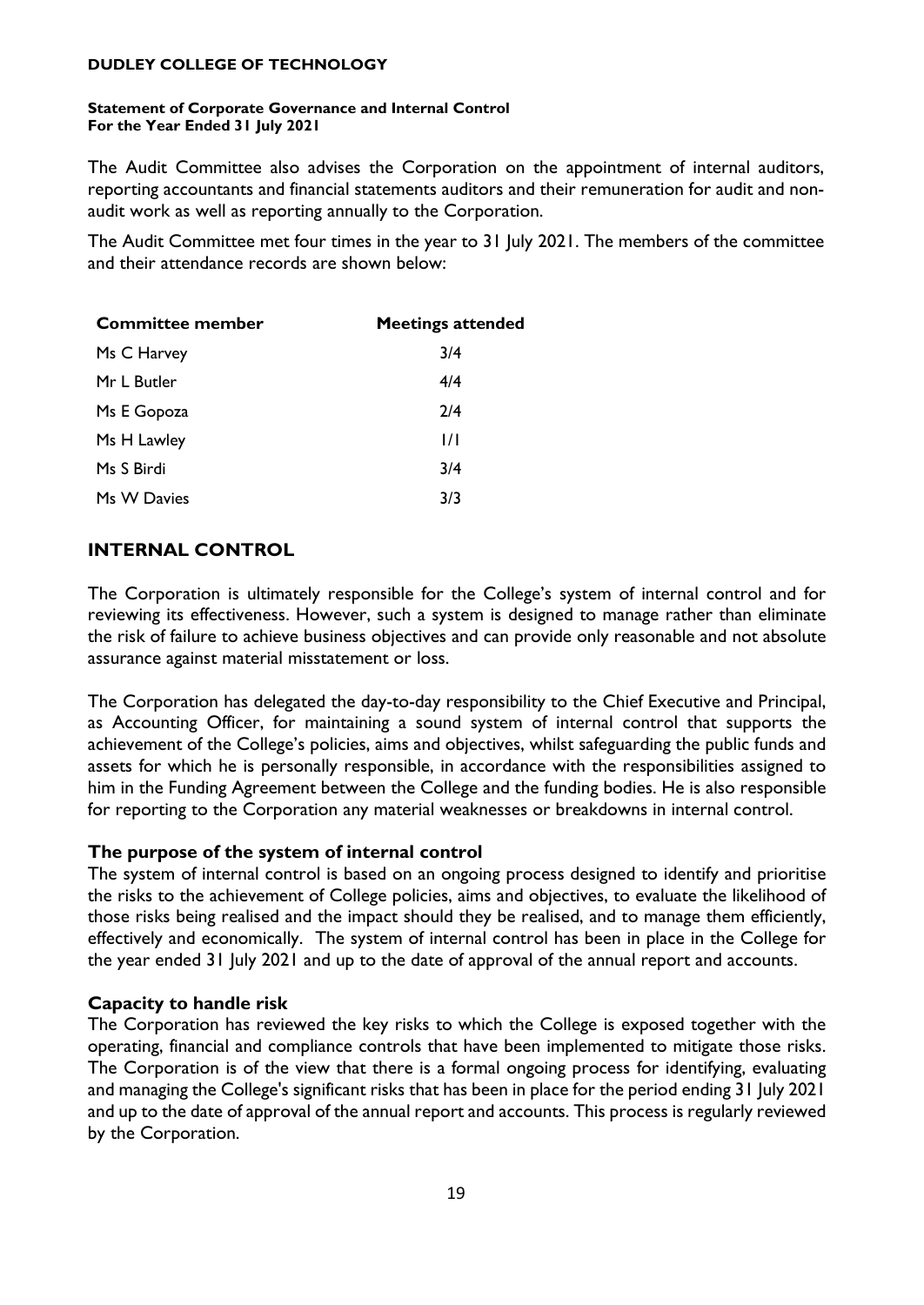#### **Statement of Corporate Governance and Internal Control For the Year Ended 31 July 2021**

#### **The risk and control framework**

The system of internal control is based on a framework of regular management information, administrative procedures including the segregation of duties, and a system of delegation and accountability. In particular, it includes:

- comprehensive budgeting systems with an annual budget, which is reviewed and agreed by the governing body
- regular reviews by the governing body of periodic and annual financial reports which indicate financial performance against forecasts
- setting targets to measure financial and other performance
- clearly defined capital investment control guidelines
- the adoption of formal project management disciplines, where appropriate.

The College has an internal audit service, which operates in accordance with the requirements of the ESFA's *Post 16 Audit Code of Practice*. The work of the internal audit service is informed by an analysis of the risks to which the College is exposed, and annual internal audit plans are based on this analysis. The analysis of risks and the internal audit plans are endorsed by the Corporation on the recommendation of the audit committee. At minimum, annually, the Head of Internal Audit (HIA) provides the governing body with a report on internal audit activity in the College. The report includes the HIA's independent opinion on the adequacy and effectiveness of the College's system of risk management, controls and governance processes.

#### **Risks faced by the Corporation**

The Corporation works with the Senior Leadership Group to understand and assess the key risks faced by the College. The Audit Committee scrutinises the risk register and challenges the leadership team on the assessment of risk, the response and the effectiveness of actions taken. The Corporation also has the opportunity to discuss risk in a wider setting and consider its appetite to individual risks. The Corporation recognises the high level risks in the ability to attract and retain high calibre staff particularly in technical vocations, the extent to which the College's cyber security measures are effective and the impact on the financial position and the student experience as a result of COVID-19.

#### **Control weaknesses identified**

The internal auditors identified a delay in the College's response times to freedom of information requests, this has now been rectified and the Audit Committee receive an annual report setting out the College's compliance with freedom of information requirements.

#### **Responsibilities under Funding Agreements**

The Corporation has responsibilities for ensuring that the College's funds are used only in accordance with the Corporation's powers as set out in the Further and Higher Education Act 1992 and the College's own statutory duties and other obligations.

The Chief Executive and Principal is responsible for advising the Corporation in writing if at any time, in his opinion, any action or policy under consideration by the Corporation is incompatible with the Department's Conditions of Funding. During the year the Chief Executive and Principal has no evidence that the Governing Body is acting, or intending to act, in breach of the Department's Conditions of Funding.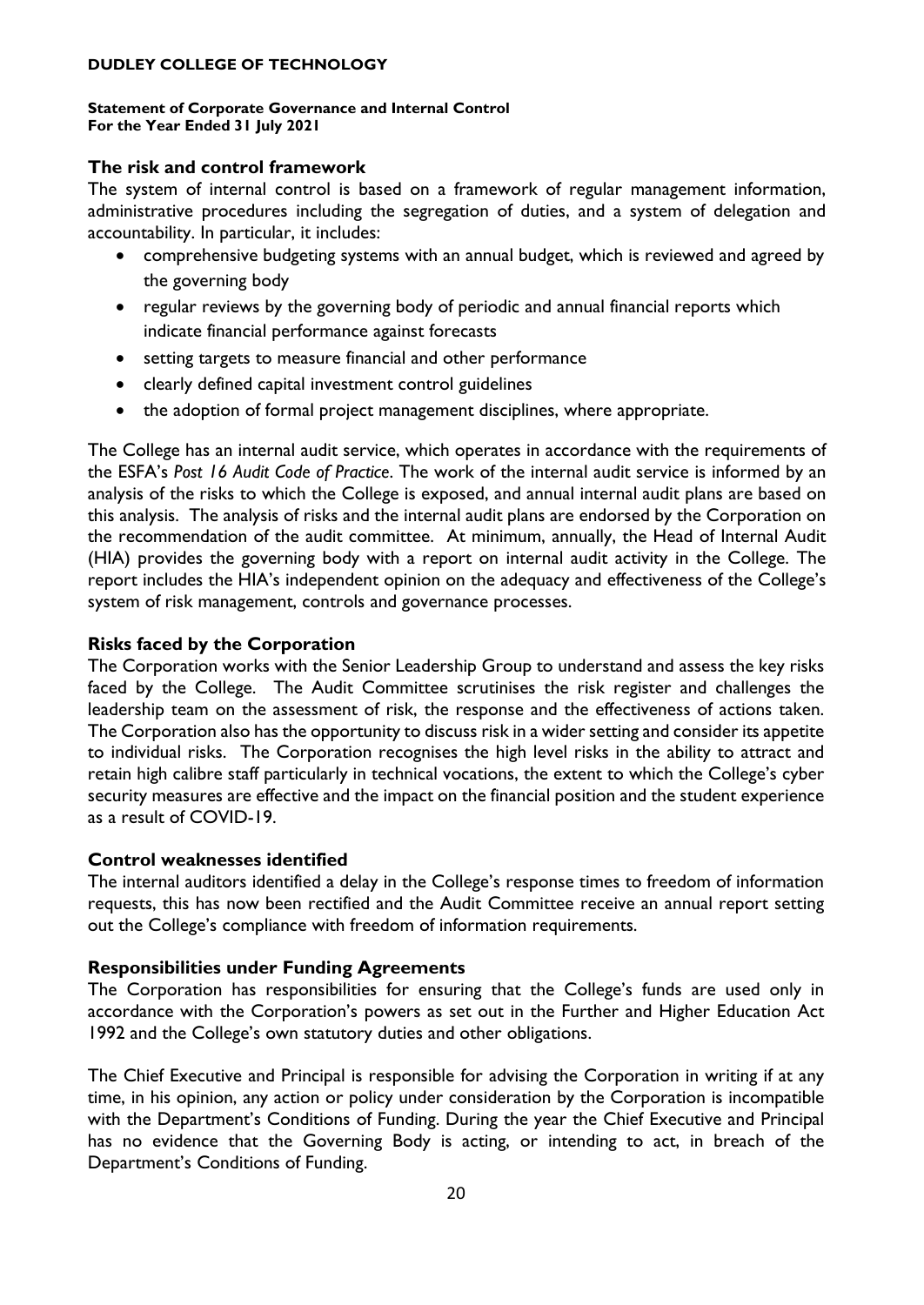# **Statement of Corporate Governance and Internal Control**

**For the Year Ended 31 July 2021**

#### **Statement from the Audit Committee**

The Audit Committee has advised the board of governors that the Corporation has an effective framework for governance and risk management in place. The Audit Committee believes the Corporation has effective internal controls in place.

The specific areas of work undertaken by the Audit Committee in 2020/21 and up to the date of the approval of the financial statements are:

- A review of the internal auditors' annual report for 2020/21 provided the Committee with positive operational assurances and overall assurance, confirming that the College had an adequate and effective framework for risk management, governance and internal control in place, with the recommendations made throughout the year helping to identify further enhancements to the framework or risk management governance and internal control.
- A review of the report of the Financial Statements Auditor in respect of the 2020/21 accounts; the Committee noted that the financial statements auditors had not encountered any significant problems and, based on the work completed and subsequent conclusion of their work on going concern, anticipated issuing an unmodified Auditor's Report.
- Updates on risk management including the review of the Risk Management Policy, details of changes to the Risk Register and Action Plan updates were considered at each meeting.
- The Committee monitored the effectiveness of external and internal audit providers and made recommendations to the Corporation on their appointment, reappointment and remuneration.

### **Review of Effectiveness**

As Accounting Officer, the Chief Executive and Principal has responsibility for reviewing the effectiveness of the system of internal control. His review of the effectiveness of the system of internal control is informed by:

- the work of the internal auditors
- the work of the senior leaders within the College who have responsibility for the development and maintenance of the internal control framework
- comments made by the College's financial statements auditors, the reporting accountant for regularity assurance, the appointed funding auditors (for colleges subject to funding audit) in their management letters and other reports.

The Accounting Officer has been advised on the implications of the result of their review of the effectiveness of the system of internal control by the Audit Committee, which oversees the work of the internal auditor and other sources of assurance, and a plan to address weaknesses and ensure continuous improvement of the system is in place.

The Senior Leadership Group receives reports setting out key performance and risk indicators and considers possible control issues brought to their attention by early warning mechanisms, which are embedded within the departments and reinforced by risk awareness training. The Senior Leadership Group and the Audit Committee also receive regular reports from internal audit and other sources of assurance, which include recommendations for improvement.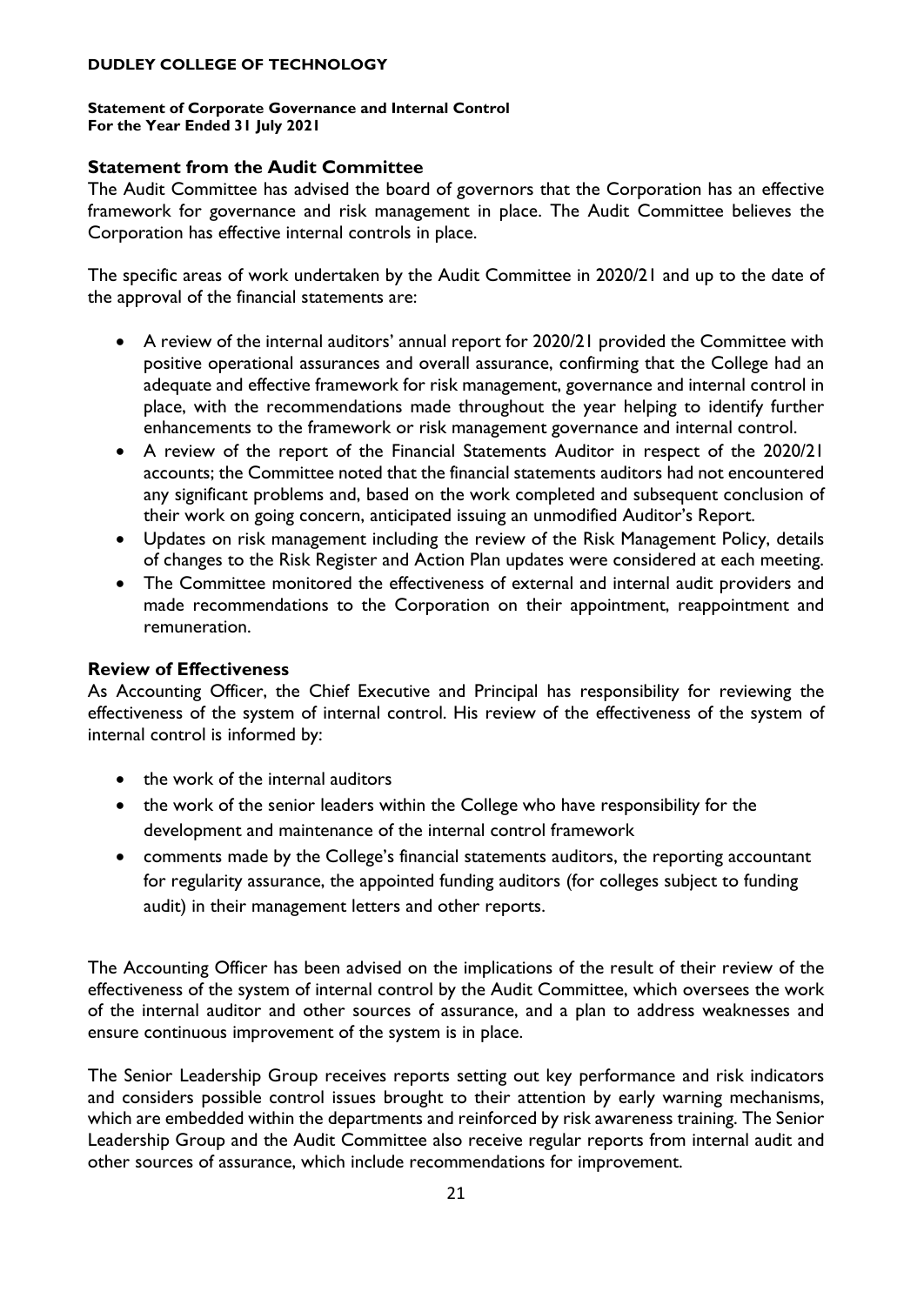#### **Statement of Corporate Governance and Internal Control For the Year Ended 31 July 2021**

The Audit Committee's role in this area is confined to a high-level review of the arrangements for internal control. The Corporation's agenda includes a regular item for consideration of risk and control and receives reports thereon from the Senior Leadership Group and the Audit Committee. The emphasis is on obtaining the relevant degree of assurance and not merely reporting by exception. The Corporation have carried out an annual assessment for the year ended 31 July 2021 by considering documentation from the Senior Leadership Group and internal audit and taking account of events since 31 July 2021.

Based on the advice of the Audit Committee and the Accounting Officer, the Corporation is of the opinion that the College has an adequate and effective framework for governance, risk management and control, and has fulfilled its statutory responsibility for "*the effective and efficient use of resources, the solvency of the institution and the body and the safeguarding of their assets*".

**Approved by order of the members of the Corporation on 7 December 2021 and signed on its behalf by:**

Neit Thomas

**D Whatton N Thomas Chair of the Corporation Accounting Officer**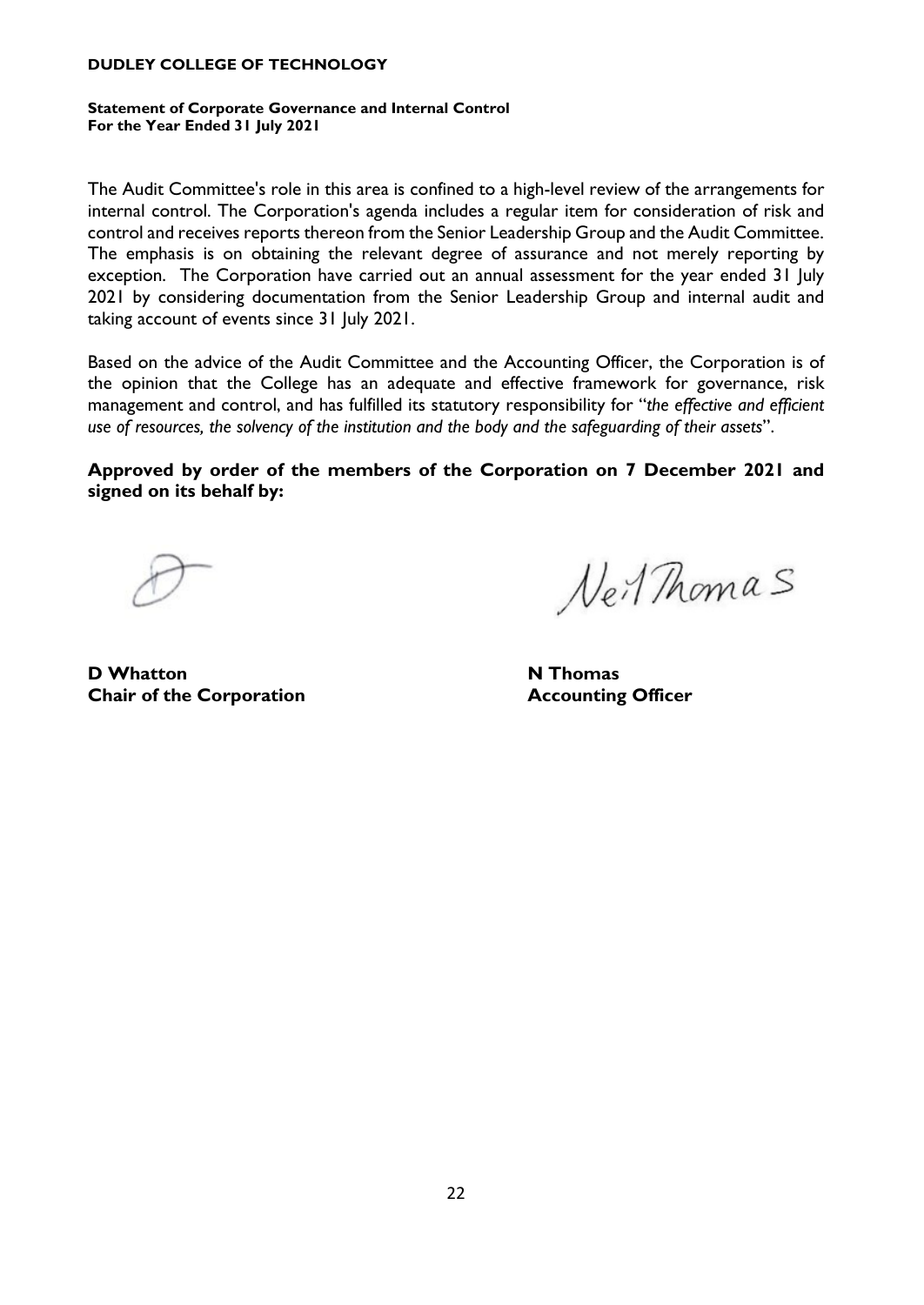**Statement of Corporate Governance and Internal Control For the Year Ended 31 July 2021**

#### **Governing Body's statement on the College's regularity, propriety and compliance with Funding body terms and conditions of funding**

The Corporation has considered its responsibility to notify the Education and Skills Funding Agency (ESFA) of material irregularity, impropriety and non-compliance with terms and conditions of funding, under the Corporation's grant funding agreement and contracts with the ESFA. As part of our consideration we have had due regard to the requirements of the grant funding agreements and contracts with the ESFA.

We confirm, on behalf of the Corporation, that after due enquiry and to the best of our knowledge, we are able to identify any material irregular or improper use of funds by the Corporation, or material non-compliance with the terms and conditions of funding, under the Corporation's grant funding agreements and contracts with the ESFA, or any other public funder.

We confirm that no instances of material irregularity, impropriety or funding non-compliance have been discovered to date. If any instances are identified after the date of this statement, these will be notified to the ESFA.

Neit Thomas

**D Whatton N Thomas Chair of the Corporation Accounting Officer**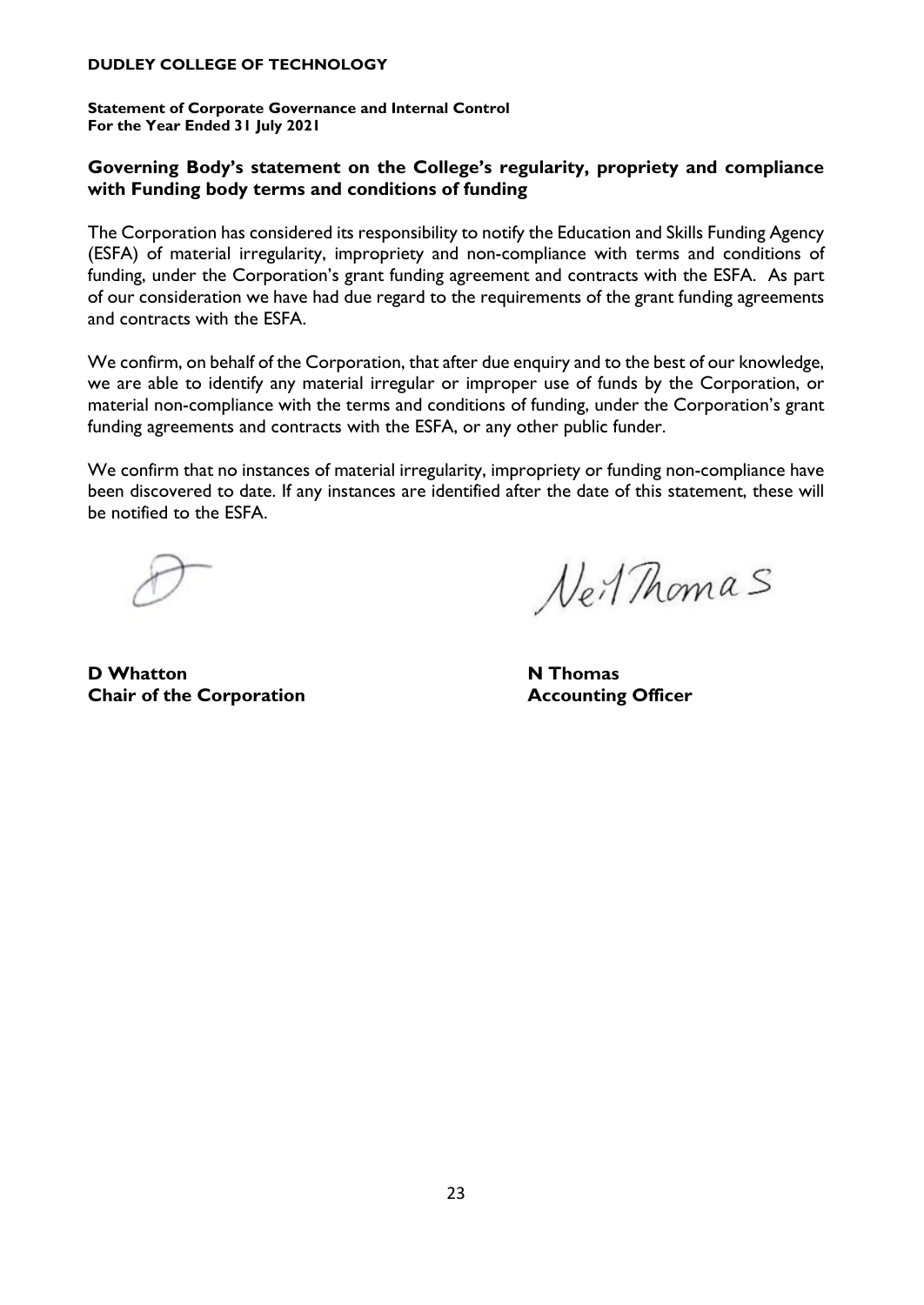### **Statement of Responsibilities of the Members of the Corporation For the Year Ended 31 July 2021**

The Corporation is responsible for preparing the Members' Report and the Corporation's Statement of Governance and Internal Control and the financial statements in accordance with the College's funding agreement with the Education and Skills Funding Agency (ESFA) and applicable law and regulations.

They are required to prepare the group and parent College financial statements in accordance with UK accounting standards and applicable law (UK Generally Accepted Accounting Practice), including FRS 102 The Financial Reporting Standard applicable in the UK and Republic of Ireland. The terms and conditions of funding further require the financial statements to be prepared in accordance with the 2019 Statement of Recommended Practice – Accounting for Further and Higher Education, in accordance with the requirements of the Accounts Direction issued by the ESFA.

The Corporation is required to prepare financial statements which give a true and fair view of the state of affairs of the group and the parent College and of its income and expenditure, gains and losses and changes in reserves for that period. In preparing the group and parent College financial statements, the Corporation is required to:

- select suitable accounting policies and then apply them consistently;
- make judgements and estimates that are reasonable and prudent;
- state whether applicable UK accounting standards have been followed, subject to any material departures disclosed and explained in the financial statements;
- assess the group and parent College's ability to continue as a going concern, disclosing, as applicable, matters related to going concern; and
- use the going concern basis of accounting unless they either intend to liquidate the group or the parent College or to cease operations, or have no realistic alternative but to do so.

The Corporation is responsible for keeping adequate accounting records that are sufficient to show and explain the College's transactions and disclose with reasonable accuracy at any time the financial position of the College. They are responsible for such internal control as they determine is necessary to enable the preparation of financial statements that are free from material misstatement, whether due to fraud or error, and have general responsibility for taking such steps as are reasonably open to them to safeguard the assets of the group and to prevent and detect fraud and other irregularities.

The Corporation is also responsible for ensuring that:

- funds from whatever source administered by the Group or the College for specific purposes have been properly applied to those purposes and managed in accordance with relevant legislation;
- funds provided by the Office for Students, UK Research and Innovation (including Research England), the Education and Skills Funding Agency and the Department for Education have been applied in accordance with the relevant terms and conditions attached to them;
- ensuring that there are appropriate financial and management controls in place to safeguard public funds and funds from other sources; and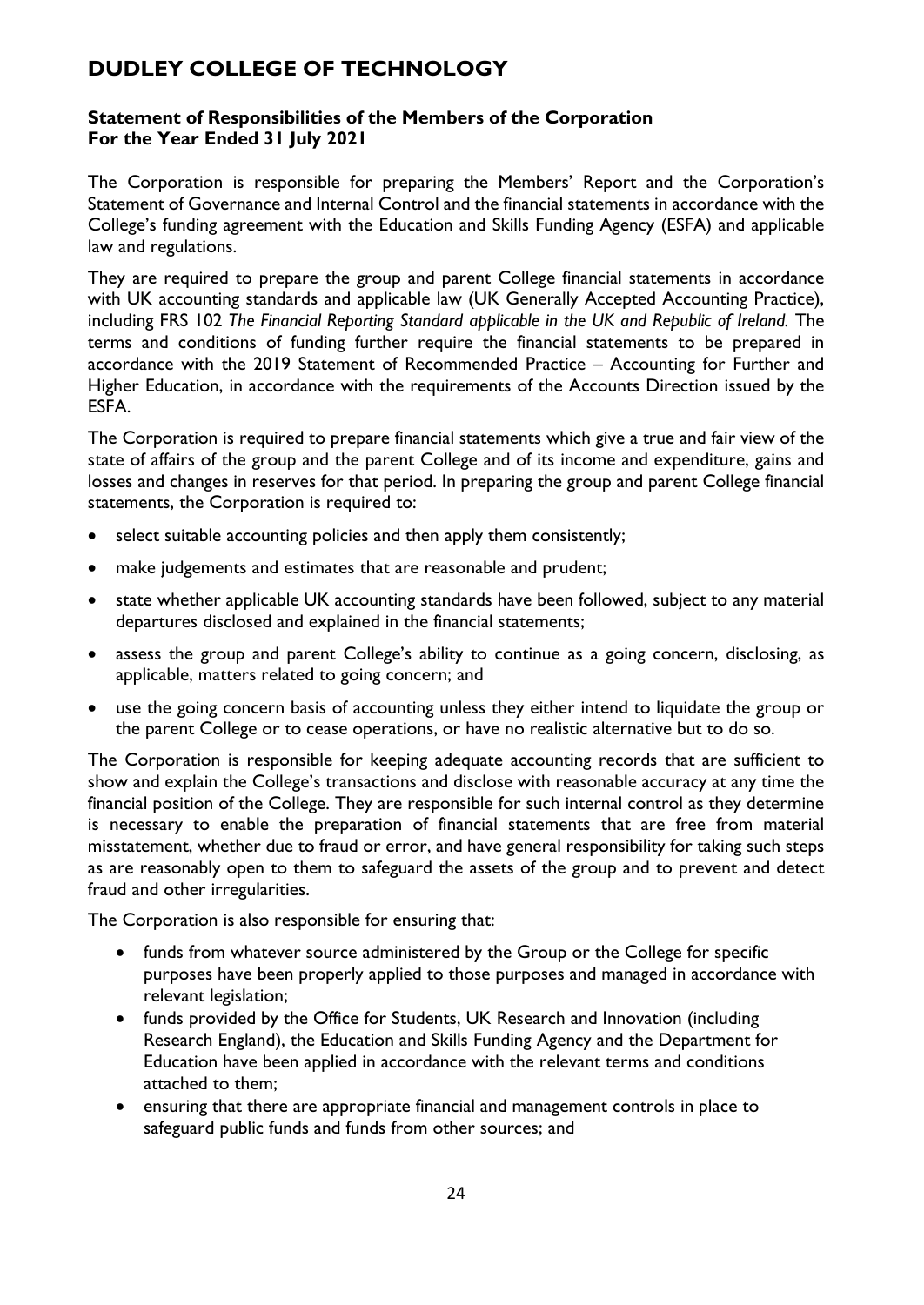### **Statement of Responsibilities of the Members of the Corporation For the Year Ended 31 July 2021**

• securing the economical, efficient and effective management of the Group and parent College's resources and expenditure.

The Corporation is responsible for the maintenance and integrity of the corporate and financial information included on the College's website. Legislation in the UK governing the preparation and dissemination of financial statements may differ from legislation in other jurisdictions.

Approved by order of the Members of the Corporation on 7 December 2021 and signed on its behalf by:

**D Whatton Chair of the Corporation**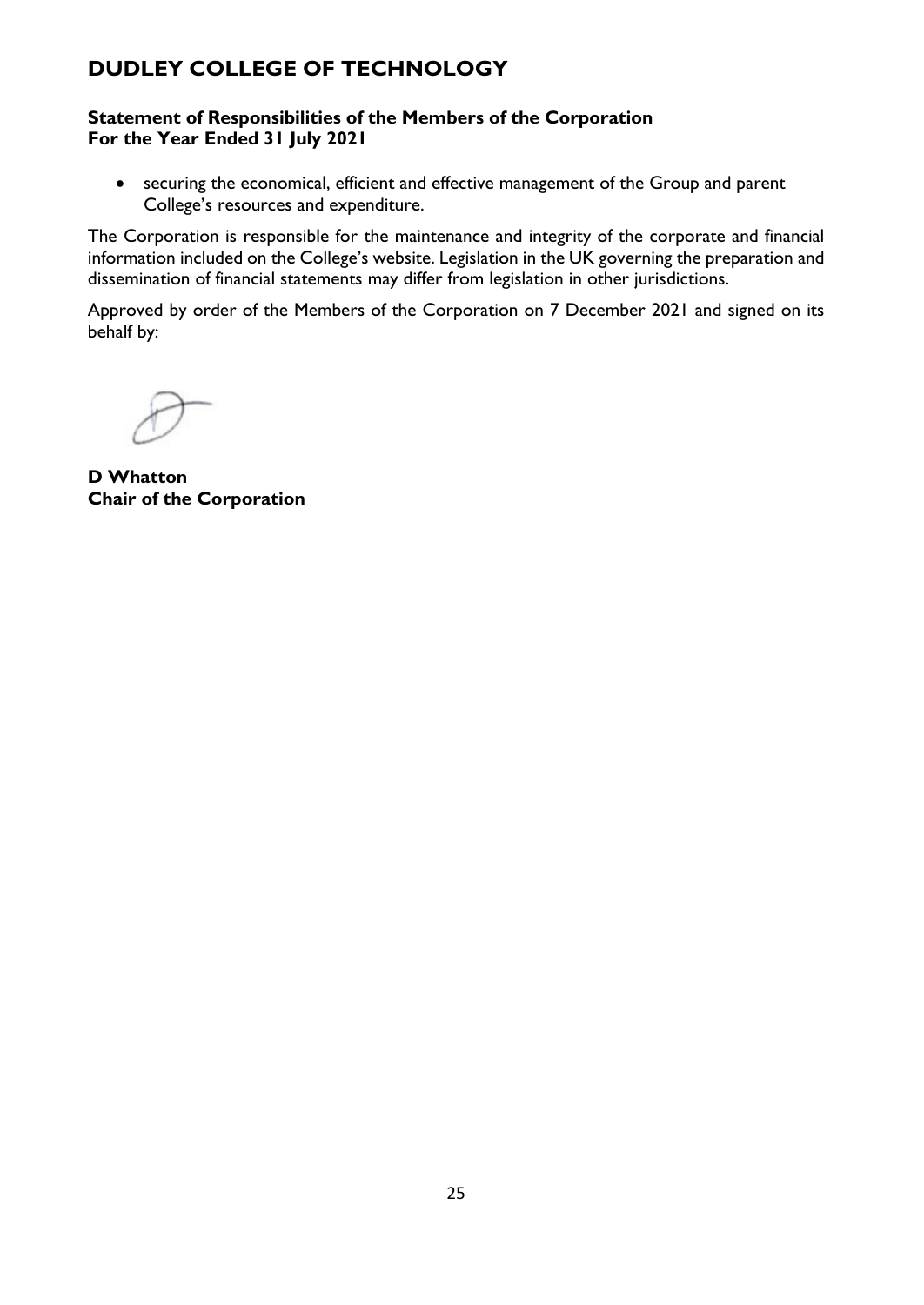### **Independent Auditor's Report to the Corporation of Dudley College of Technology**

### **Opinion**

We have audited the financial statements of Dudley College ("the College") for the year ended 31 July 2021 which comprise the Consolidated and College Statements of Comprehensive Income and Expenditure, the Consolidated and College Statements of Changes in Reserves, the Consolidated and College Balance Sheets, the Statement of Cash Flows and related notes, including the accounting policies in note 1.

In our opinion the financial statements:

- give a true and fair view of the state of the Group's and the College's affairs as at 31 July 2021, and of the Group's and the College's income and expenditure, gains and losses and changes in reserves and of the Group's cash flows, for the year then ended; and
- have been properly prepared in accordance with UK accounting standards, including FRS 102 *The Financial Reporting Standard applicable in the UK and Republic of Ireland,* and with the 2019 *Statement of Recommended Practice – Accounting for Further and Higher Education*.

#### **Basis for opinion**

We conducted our audit in accordance with International Standards on Auditing (UK) ("ISAs (UK)") and applicable law. Our responsibilities are described below. We have fulfilled our ethical responsibilities under, and are independent of the Group in accordance with, UK ethical requirements including the FRC Ethical Standard. We believe that the audit evidence we have obtained is a sufficient and appropriate basis for our opinion.

### **Going concern**

The Corporation has prepared the financial statements on the going concern basis as they do not intend to liquidate the Group or the College or to cease its operations, and as they have concluded that the Group and the College's financial position means that this is realistic. They have also concluded that there are no material uncertainties that could have cast significant doubt over their ability to continue as a going concern for at least a year from the date of approval of the financial statements ("the going concern period").

In our evaluation of the Corporation's conclusions, we considered the inherent risks to the Group's business model and analysed how those risks might affect the Group and College's financial resources or ability to continue operations over the going concern period.

Our conclusions based on this work:

- we consider that the Corporation's use of the going concern basis of accounting in the preparation of the financial statements is appropriate;
- we have not identified, and concur with the Corporation's assessment that there is not, a material uncertainty related to events or conditions that, individually or collectively, may cast significant doubt on the Group or the College's ability to continue as a going concern for the going concern period.

However, as we cannot predict all future events or conditions and as subsequent events may result in outcomes that are inconsistent with judgements that were reasonable at the time they were made, the above conclusions are not a guarantee that the Group or the College will continue in operation.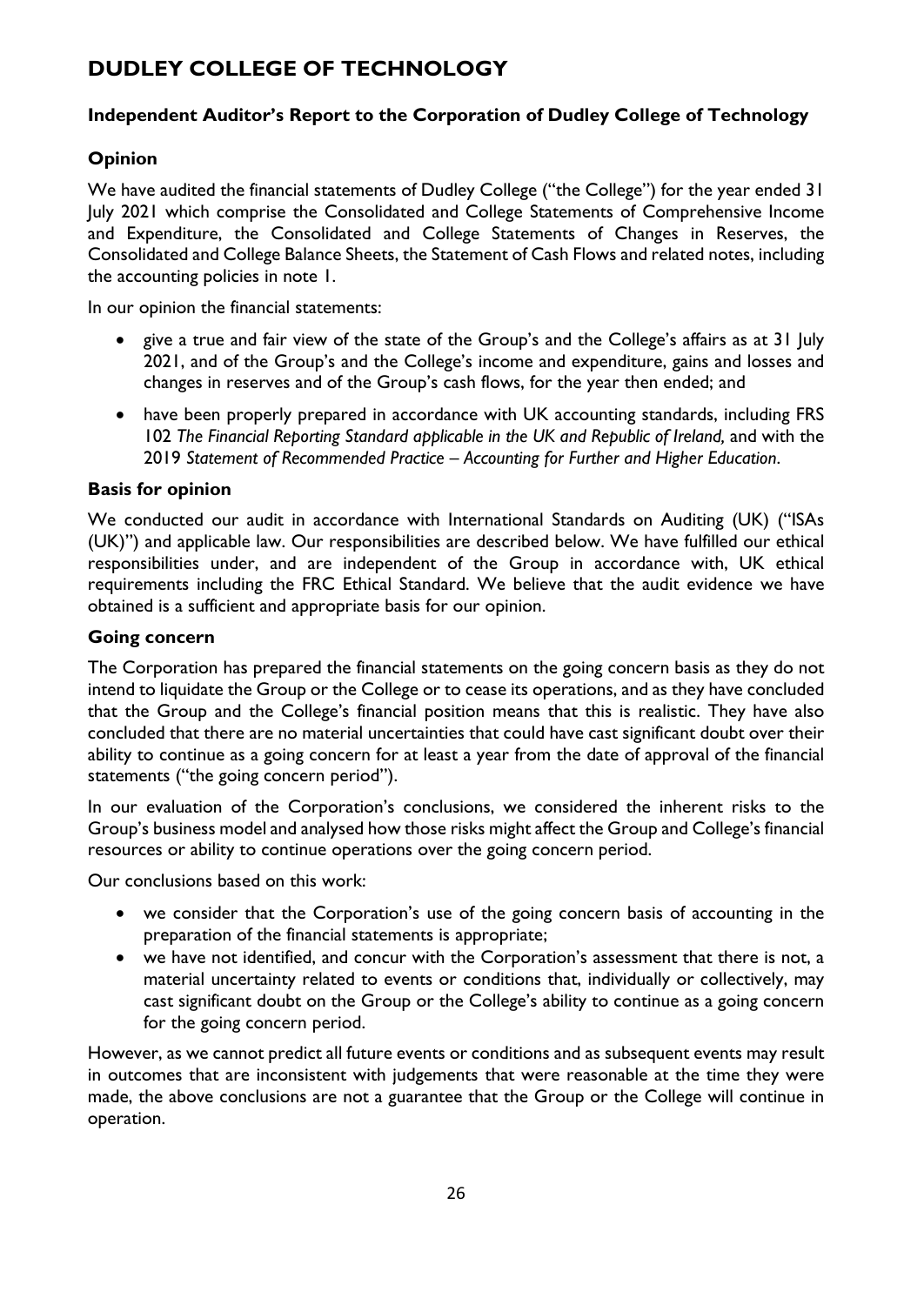# **Independent Auditor's Report to the Corporation of Dudley College of Technology**

#### **Fraud and breaches of laws and regulations – ability to detect**

To identify risks of material misstatement due to fraud ("fraud risks") we assessed events or conditions that could indicate an incentive or pressure to commit fraud or provide an opportunity to commit fraud. Our risk assessment procedures included:

- Enquiring of the Corporation, the Audit Committee, internal audit and inspection of policy documentation as to the Group's high-level policies and procedures to prevent and detect fraud, including the internal audit function, and the Group's channel for "whistleblowing", as well as whether they have knowledge of any actual, suspected or alleged fraud.
- Reading Corporation and Audit Committee minutes.
- Using analytical procedures to identify any unusual or unexpected relationships.

We communicated identified fraud risks throughout the audit team and remained alert to any indications of fraud throughout the audit.

As required by auditing standards, and taking into account possible pressures to meet loan covenants and regulatory performance targets, we perform procedures to address the risk of management override of controls and the risk of fraudulent revenue recognition, in particular the risk of understatement of potential clawback of adult and apprenticeships funding where funding targets have not been reached, of overstatement of funding where there is the potential to receive payment for over delivery against funding targets, that income from tuition fees is recorded in the wrong period, the risk that the Group's management may be in a position to make inappropriate accounting entries, and the risk of bias in accounting estimates and judgements such as pension assumptions.

We did not identify any additional fraud risks.

In determining the audit procedures we took into account the results of our evaluation and testing of the operating effectiveness of some of the Group-wide fraud risk management controls.

We also performed procedures including:

• Identifying journal entries to test based on risk criteria and comparing the identified entries to supporting documentation. These included journals whose descriptions included key words, entries made to unusual or seldom-used accounts, unbalanced journal entries, revenue journal entries posted to unexpected accounts and unusual postings to cash and borrowings.

#### *Identifying and responding to risks of material misstatement due to non-compliance with laws and regulations*

We identified areas of laws and regulations that could reasonably be expected to have a material effect on the financial statements from our general commercial and sector experience, and through discussion with the Corporation and other management (as required by auditing standards), and from inspection of the Group's regulatory and legal correspondence and discussed with the Corporation and other management the policies and procedures regarding compliance with laws and regulations.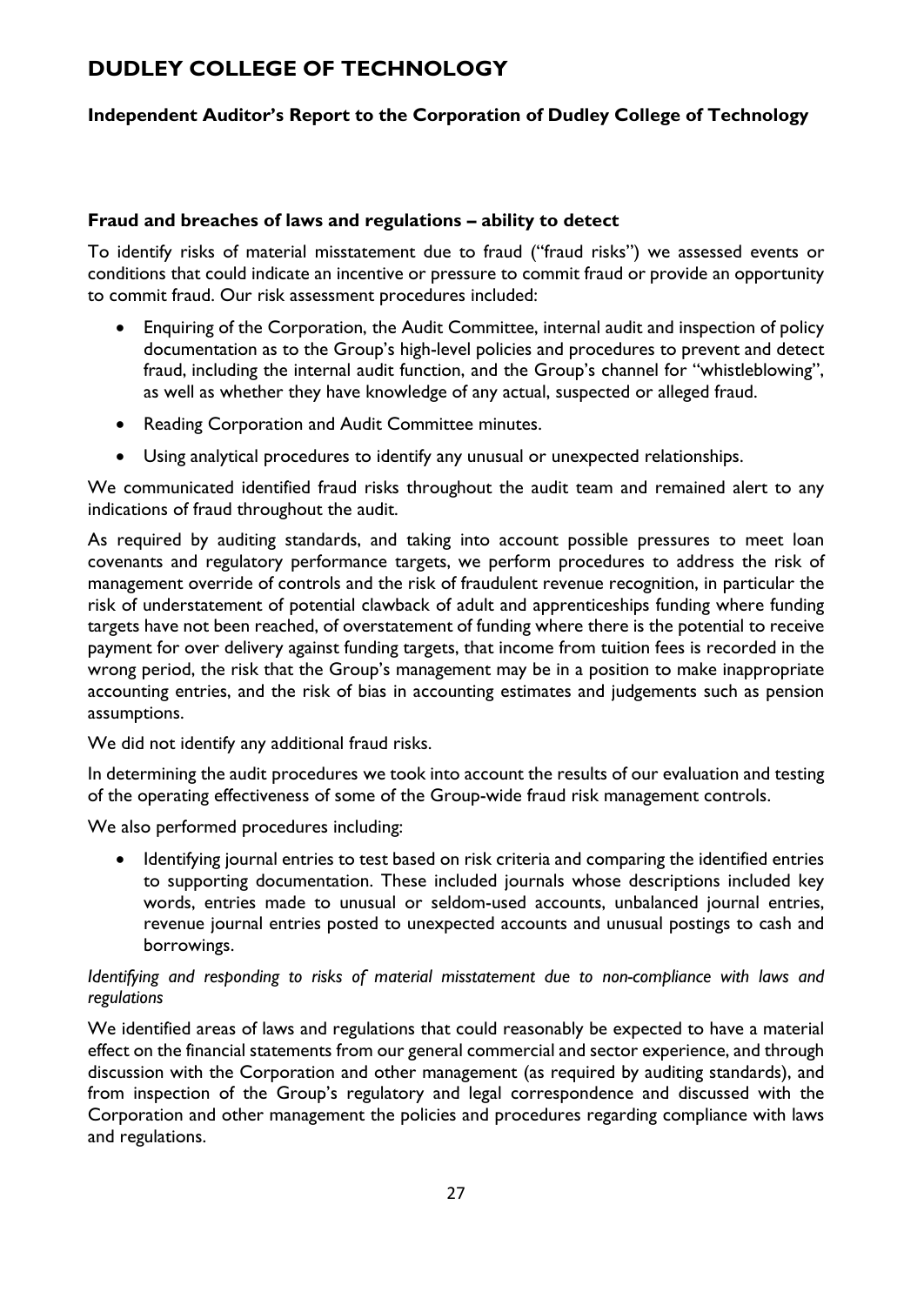# **Independent Auditor's Report to the Corporation of Dudley College of Technology**

As the Group is regulated, our assessment of risks involved gaining an understanding of the control environment including the entity's procedures for complying with regulatory requirements.

We communicated identified laws and regulations throughout our team and remained alert to any indications of non-compliance throughout the audit.

The potential effect of these laws and regulations on the financial statements varies considerably.

The Group is subject to laws and regulations that directly affect the financial statements including financial reporting legislation, taxation legislation, pensions legislation and specific disclosures required by post-16 education and skills legislation and regulation, charities legislation and related legislation and we assessed the extent of compliance with these laws and regulations as part of our procedures on the related financial statement items.

Whilst the Group is subject to many other laws and regulations, we did not identify any others where the consequences of non-compliance alone could have a material effect on amounts or disclosures in the financial statements.

*Context of the ability of the audit to detect fraud or breaches of law or regulation*

Owing to the inherent limitations of an audit, there is an unavoidable risk that we may not have detected some material misstatements in the financial statements, even though we have properly planned and performed our audit in accordance with auditing standards. For example, the further removed non-compliance with laws and regulations is from the events and transactions reflected in the financial statements, the less likely the inherently limited procedures required by auditing standards would identify it.

In addition, as with any audit, there remained a higher risk of non-detection of fraud, as these may involve collusion, forgery, intentional omissions, misrepresentations, or the override of internal controls. Our audit procedures are designed to detect material misstatement. We are not responsible for preventing non-compliance or fraud and cannot be expected to detect noncompliance with all laws and regulations.

### **Other information**

The Corporation is responsible for the other information, which comprises the Members' Report and the Corporation's Statement of Governance and Internal Control. Our opinion on the financial statements does not cover the other information and, accordingly, we do not express an audit opinion or, except as explicitly stated below, any form of assurance conclusion thereon.

Our responsibility is to read the other information and, in doing so, consider whether, based on our financial statements audit work, the information therein is materially misstated or inconsistent with the financial statements or our audit knowledge. Based solely on that work:

- we have not identified material misstatements in the other information; and
- in our opinion the information given in the Members' Report and the Corporation's Statement of Governance and Internal Control is consistent with the financial statements.

### **Matters on which we are required to report by exception**

Under the Post-16 Audit Code of Practice 2020 to 2021 (March 2021) issued by the Education and Skills Funding Agency we are required to report to you if, in our opinion:

• adequate accounting records have not been kept by the parent College; or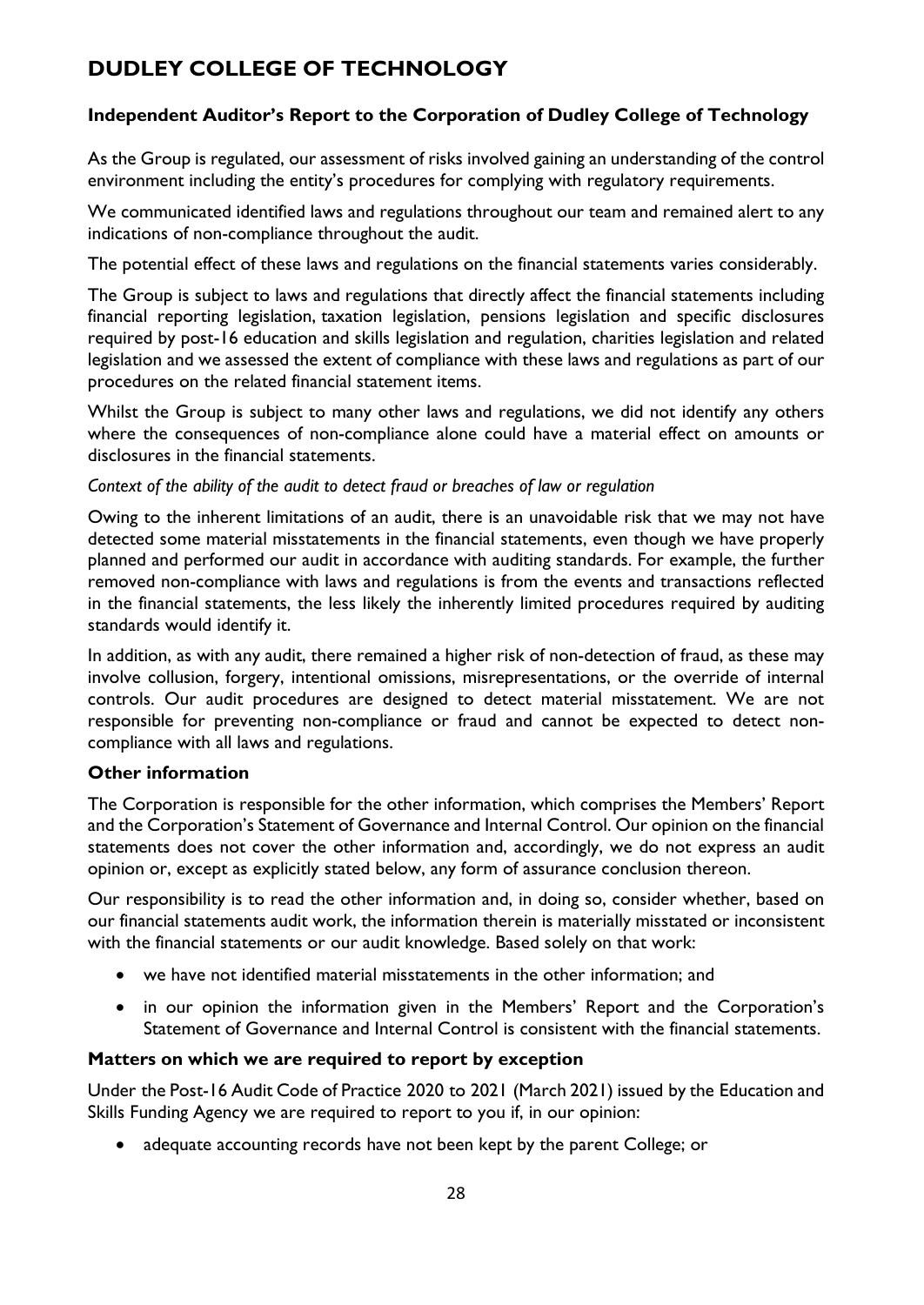# **Independent Auditor's Report to the Corporation of Dudley College of Technology**

- the parent College's financial statements are not in agreement with the accounting records; or
- we have not received all the information and explanations we require for our audit.

We have nothing to report in these respects.

### **Corporation's responsibilities**

As explained more fully in their statement set out on page 24, the Corporation is responsible for: the preparation of the financial statements and for being satisfied that they give a true and fair view; such internal control as it determines is necessary to enable the preparation of financial statements that are free from material misstatement, whether due to fraud or error; assessing the Group and parent College's ability to continue as a going concern, disclosing, as applicable, matters related to going concern; and using the going concern basis of accounting unless it either intends to liquidate the Group or the parent College or to cease operations, or has no realistic alternative but to do so.

### **Auditor's responsibilities**

Our objectives are to obtain reasonable assurance about whether the financial statements as a whole are free from material misstatement, whether due to fraud or error, and to issue our opinion in an auditor's report. Reasonable assurance is a high level of assurance, but does not guarantee that an audit conducted in accordance with ISAs (UK) will always detect a material misstatement when it exists. Misstatements can arise from fraud or error and are considered material if, individually or in aggregate, they could reasonably be expected to influence the economic decisions of users taken on the basis of the financial statements.

A fuller description of our responsibilities is provided on the FRC's website at [www.frc.org.uk/auditorsresponsibilities.](http://www.frc.org.uk/auditorsresponsibilities)

# **REPORT ON OTHER LEGAL AND REGULATORY REQUIREMENTS**

We are required to report on the following matters by the Accounts Direction dated 25 October 2019 issued by the Office for Students ('the Accounts Direction').

In our opinion, in all material respects:

- funds from whatever source administered by the Group or the College for specific purposes have been properly applied to those purposes and managed in accordance with relevant legislation;
- income has been applied in accordance with the articles of government;
- funds provided by the Office for Students, UK Research and Innovation (including Research England), the Education and Skills Funding Agency and the Department for Education have been applied in accordance with the relevant terms and conditions; and
- meet the requirements of the Accounts Direction dated 25 October 2019 issued by the Office for Students

### **Matters on which we are required to report by exception**

We are also required by the Accounts Direction to report to you where the results of our audit work indicate that the Group's and the College's grant and fee income, as disclosed in note 4 to the financial statements has been materially misstated.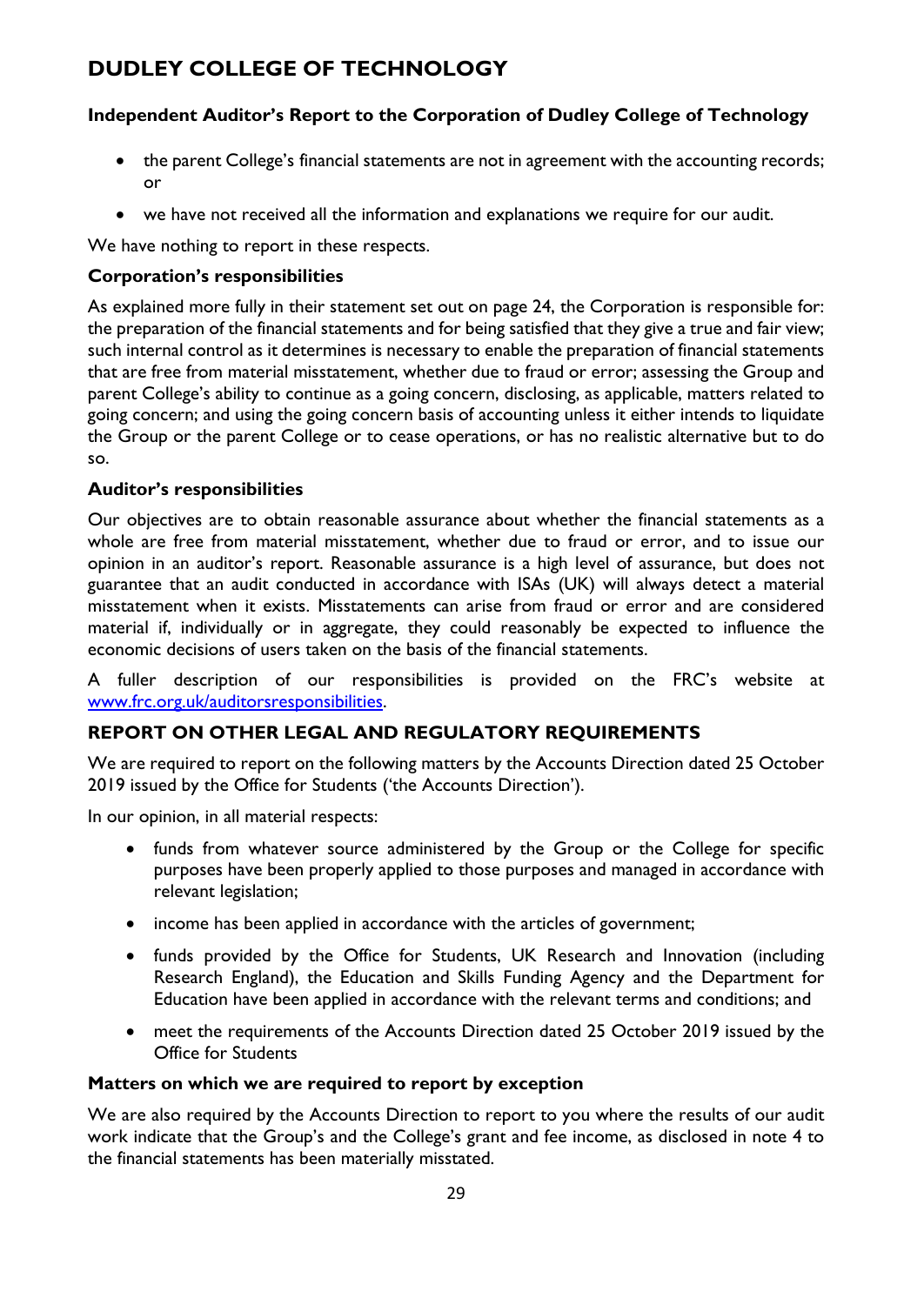### **Independent Auditor's Report to the Corporation of Dudley College of Technology**

We have nothing to report in this respect.

### **THE PURPOSE OF OUR AUDIT WORK AND TO WHOM WE OWE OUR RESPONSIBILITIES**

This report is made solely to the Corporation and Article 22 of the College's Articles of Government. Our audit work has been undertaken so that we might state to the Corporation those matters we are required to state to them in an auditor's report and for no other purpose. To the fullest extent permitted by law, we do not accept or assume responsibility to anyone other than the College and the Corporation for our audit work, for this report, or for the opinions we have formed.

 $\mathcal{N}$  s  $\mathcal{N}$ 

**Mark Dawson for and on behalf of KPMG LLP, Statutory Auditor** *Chartered Accountants* One Snowhill Snow Hill Queensway Birmingham B4 6GH

Date: 16 December 2021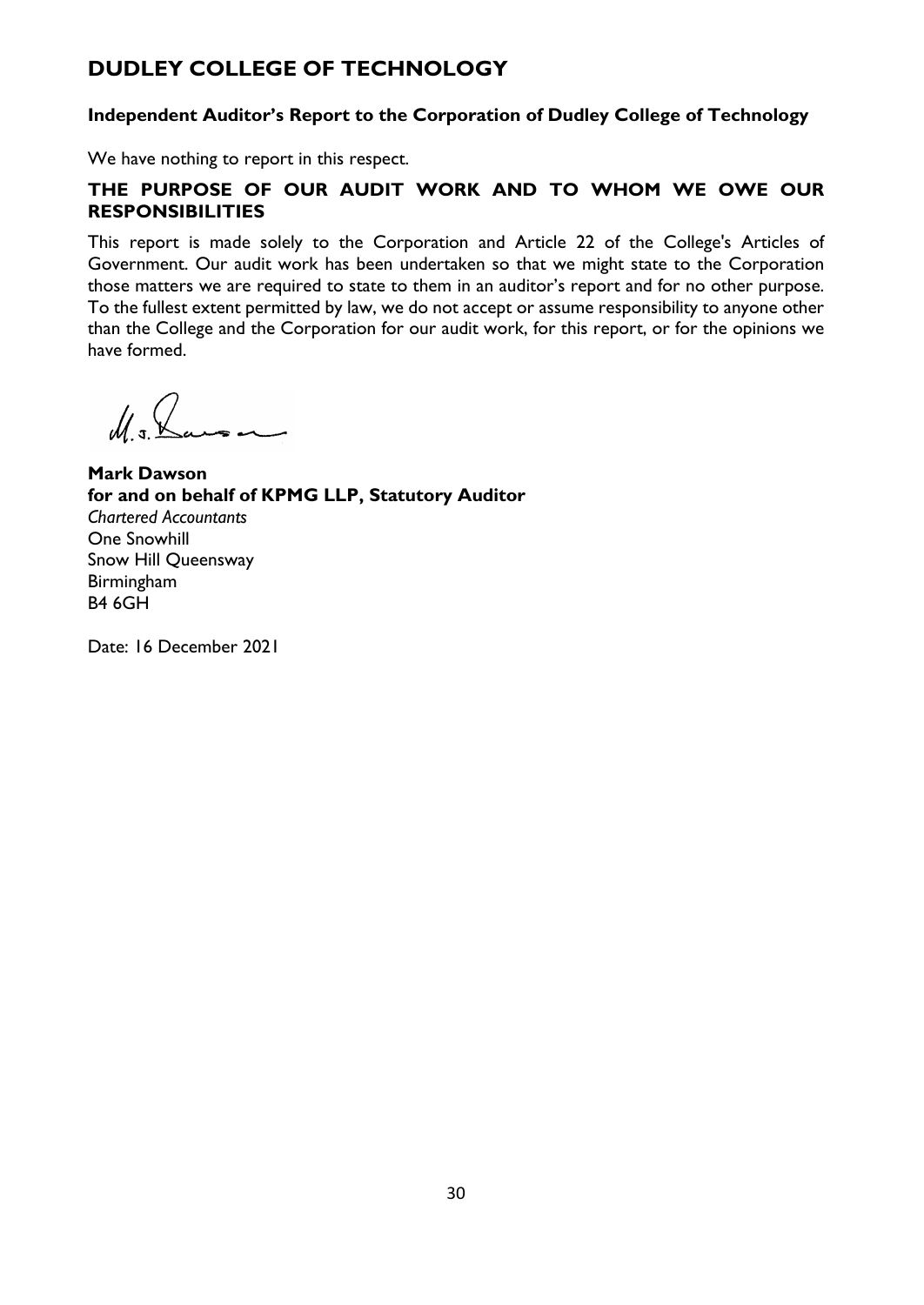### **Reporting Accountant's Report on Regularity to the Corporation of Dudley College of Technology and the Secretary of State for Education acting through the Education and Skills Funding Agency**

In accordance with the terms of our engagement letter dated 25 November 2020 and further to the requirements and conditions of funding in ESFA grant funding agreements and contracts, or those of any other public funder, we have carried out an engagement to obtain limited assurance about whether anything has come to our attention that would suggest that in all material respects the expenditure disbursed and income received by Dudley College during the 01 August 2020 to 31 July 2021 have not been applied to the purposes identified by Parliament and the financial transactions do not conform to the authorities which govern them.

The framework that has been applied is set out in the Post-16 Audit Code of Practice issued by the ESFA. In line with this framework, our work has specifically not considered income received from the main funding grants generated through the Individualised Learner Record (ILR) returns, for which the ESFA or devolved authority has other assurance arrangements in place.

This report is made solely to the Corporation of Dudley College and the ESFA in accordance with the terms of our engagement letter. Our work has been undertaken so that we might state to the Corporation of Dudley College and the ESFA those matters we are required to state in a report and for no other purpose. To the fullest extent permitted by law, we do not accept or assume responsibility to anyone other than the Corporation of Dudley College and the ESFA for our work, for this report, or for the conclusion we have formed.

### **Respective responsibilities of Dudley College and the reporting accountant**

The Corporation of Dudley College is responsible, under the requirements of the Further & Higher Education Act 1992, subsequent legislation and related regulations and guidance, for ensuring that expenditure disbursed and income received is applied for the purposes intended by Parliament and the financial transactions conform to the authorities which govern them.

Our responsibilities for this engagement are established in the United Kingdom by our profession's ethical guidance and are to obtain limited assurance and report in accordance with our engagement letter and the requirements of the Post-16 Audit Code of Practice. We report to you whether anything has come to our attention in carrying out our work which suggests that in all material respects, expenditure disbursed and income received during the 01 August 2020 to 31 July 2021 have not been applied to purposes intended by Parliament or that the financial transactions do not conform to the authorities which govern them.

### **Approach**

We conducted our engagement in accordance with the Post-16 Audit Code of Practice issued by the ESFA. We performed a limited assurance engagement as defined in that framework.

The objective of a limited assurance engagement is to perform such procedures as to obtain information and explanations in order to provide us with sufficient appropriate evidence to express a negative conclusion on regularity.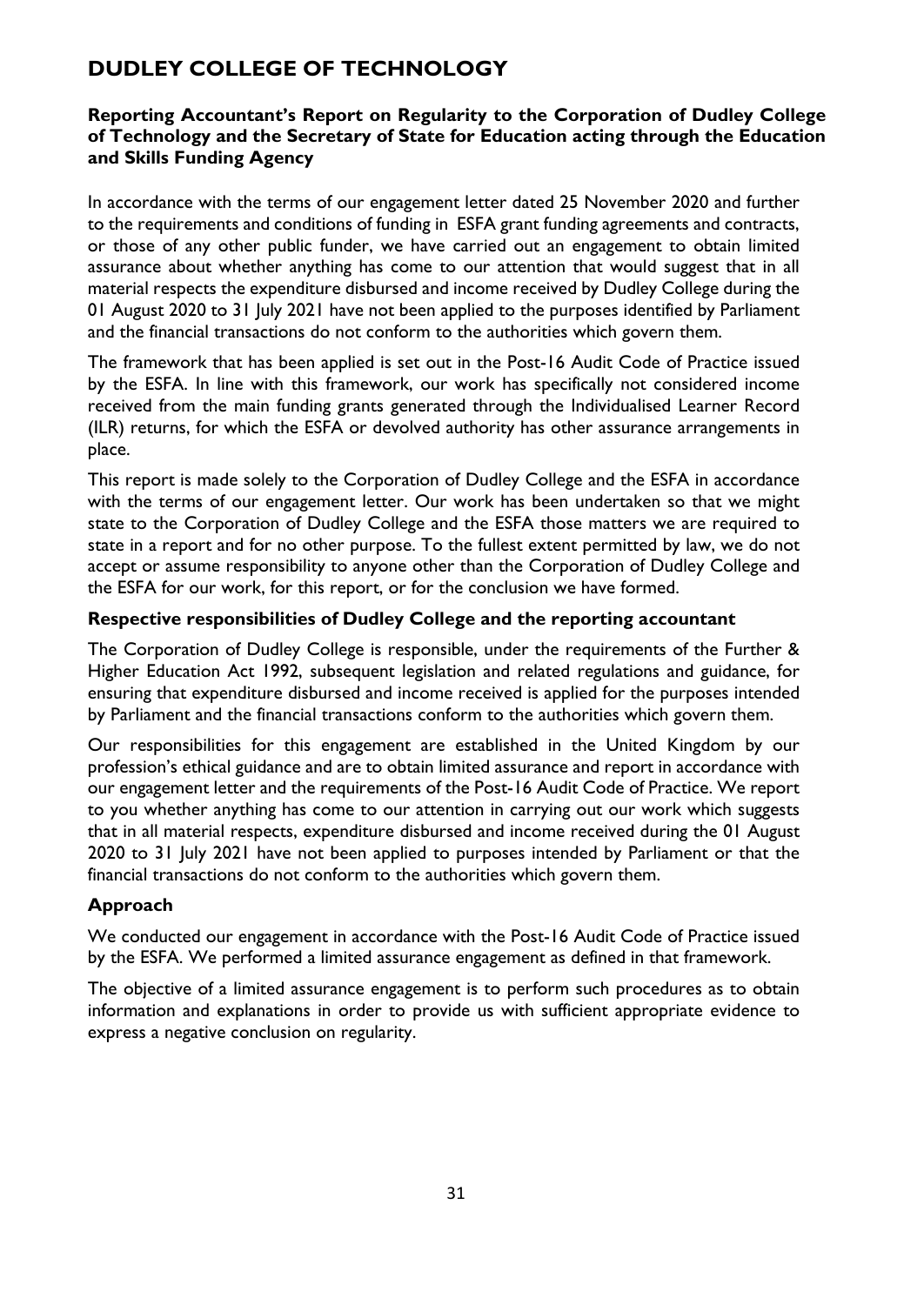### **Reporting Accountant's Report on Regularity to the Corporation of Dudley College of Technology and the Secretary of State for Education acting through the Education and Skills Funding Agency**

A limited assurance engagement is more limited in scope than a reasonable assurance engagement and consequently does not enable us to obtain assurance that we would become aware of all significant matters that might be identified in a reasonable assurance engagement. Accordingly, we do not express a positive opinion.

Our engagement includes examination, on a test basis, of evidence relevant to the regularity of the College's income and expenditure.

The work undertaken to draw our conclusion included:

- Documenting the framework of authorities which govern the activities of the College
- Undertaking a risk assessment based on our understanding of the general control environment and any weaknesses in internal controls identified by our audit of the financial statements;
- Reviewing the self-assessment questionnaire which supports the representations included in the Chair of Governors and Accounting Officer's statement on regularity, propriety and compliance with the framework of authorities;
- Testing transactions with related parties;
- Confirming through enquiry and sample testing that the College has complied with its procurement policies and that these policies comply with delegated authorities; and
- Reviewing any evidence of impropriety resulting from our work and determining whether it was significant enough to be referred to in our regularity report.

This list is not exhaustive and we performed additional procedures designed to provide us with sufficient appropriate evidence to express a limited assurance conclusion on regularity consistent with the requirements of the Post-16 Audit Code of Practice.

### **Conclusion**

In the course of our work, nothing has come to our attention which suggests that in all material respects the expenditure disbursed and income received during the period 01 August 2020 to 31 July 2021 has not been applied to purposes intended by Parliament and the financial transactions do not conform to the authorities which govern them.

Mark Dawson **For and on behalf of KPMG LLP, Reporting Accountant** One Snowhill Snow Hill Queensway Birmingham B4 6GH

Date: 16 December 2021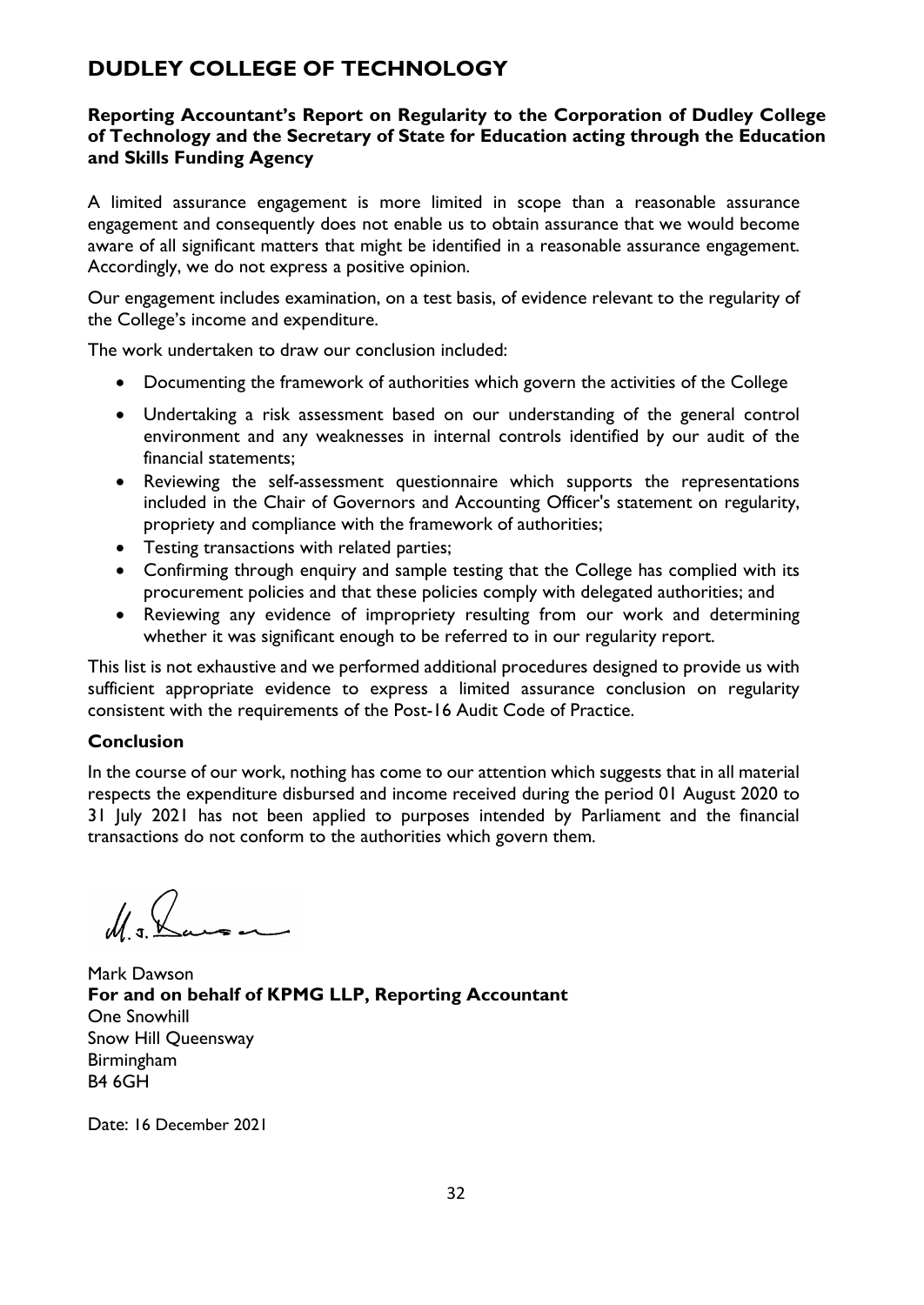# **Consolidated and College Statements of Comprehensive Income For the Year Ended 31 July 2021**

|                                                                                                                                           | <b>Notes</b> | Year ended 31 July     |                                 | Year ended 31 July     |                                 |
|-------------------------------------------------------------------------------------------------------------------------------------------|--------------|------------------------|---------------------------------|------------------------|---------------------------------|
|                                                                                                                                           |              | 2021<br>Group<br>£'000 | 2021<br><b>College</b><br>£'000 | 2020<br>Group<br>£'000 | 2020<br><b>College</b><br>£'000 |
| <b>INCOME</b>                                                                                                                             |              |                        |                                 |                        |                                 |
| Funding body grants                                                                                                                       | $\mathbf{2}$ | 41,814                 | 41,814                          | 42, 113                | 42, 113                         |
| Tuition fees and education contracts                                                                                                      | 3            | 2,733                  | 2,733                           | 3,701                  | 3,701                           |
| Other income                                                                                                                              | 5            | 1,695                  | 1,695                           | 3,525                  | 3,525                           |
| Investment income                                                                                                                         | 6            |                        |                                 |                        |                                 |
| <b>Total income</b>                                                                                                                       |              | 46,242                 | 46,242                          | 49,340                 | 49,340                          |
| <b>EXPENDITURE</b>                                                                                                                        |              |                        |                                 |                        |                                 |
| Staff costs                                                                                                                               | 7            | 33,424                 | 33,424                          | 35,352                 | 35,352                          |
| Other operating expenses                                                                                                                  | 8            | 12,182                 | 12,182                          | 14,349                 | 14,349                          |
| Depreciation and amortisation                                                                                                             | $\mathbf{H}$ | 3,814                  | 3,814                           | 3,403                  | 3,403                           |
| Interest and other finance costs                                                                                                          | 9            | 1,207                  | 1,207                           | 1,114                  | 1,114                           |
| <b>Total expenditure</b>                                                                                                                  |              | 50,627                 | 50,627                          | 54,218                 | 54,218                          |
| Deficit on continuing operations after depreciation<br>of assets at valuation, exceptional items but before<br>disposal of assets and tax |              | (4,385)                | (4,385)                         | (4, 878)               | (4, 878)                        |
| Loss on disposal of assets                                                                                                                | $\mathbf{H}$ | (59)                   | (59)                            |                        |                                 |
| Deficit on continuing operations after depreciation of<br>assets at valuation, exceptional items and disposal of<br>assets but before tax |              | (4, 444)               | (4, 444)                        | (4, 878)               | (4,878)                         |
| <b>Taxation</b>                                                                                                                           | 10           |                        |                                 |                        |                                 |
| Deficit on continuing operations after<br>depreciation of assets at valuation and tax                                                     |              | (4, 444)               | (4, 444)                        | (4,878)                | (4, 878)                        |
| Actuarial gain/(loss) in respect of pension scheme                                                                                        | 20           | 664                    | 664                             | (18, 586)              | (18, 586)                       |
| <b>Total Comprehensive Income and</b><br><b>Expenditure for the year</b>                                                                  |              | (3,780)                | (3,780)                         | (23, 464)              | (23, 464)                       |

The income and expenditure account is in respect of continuing activities.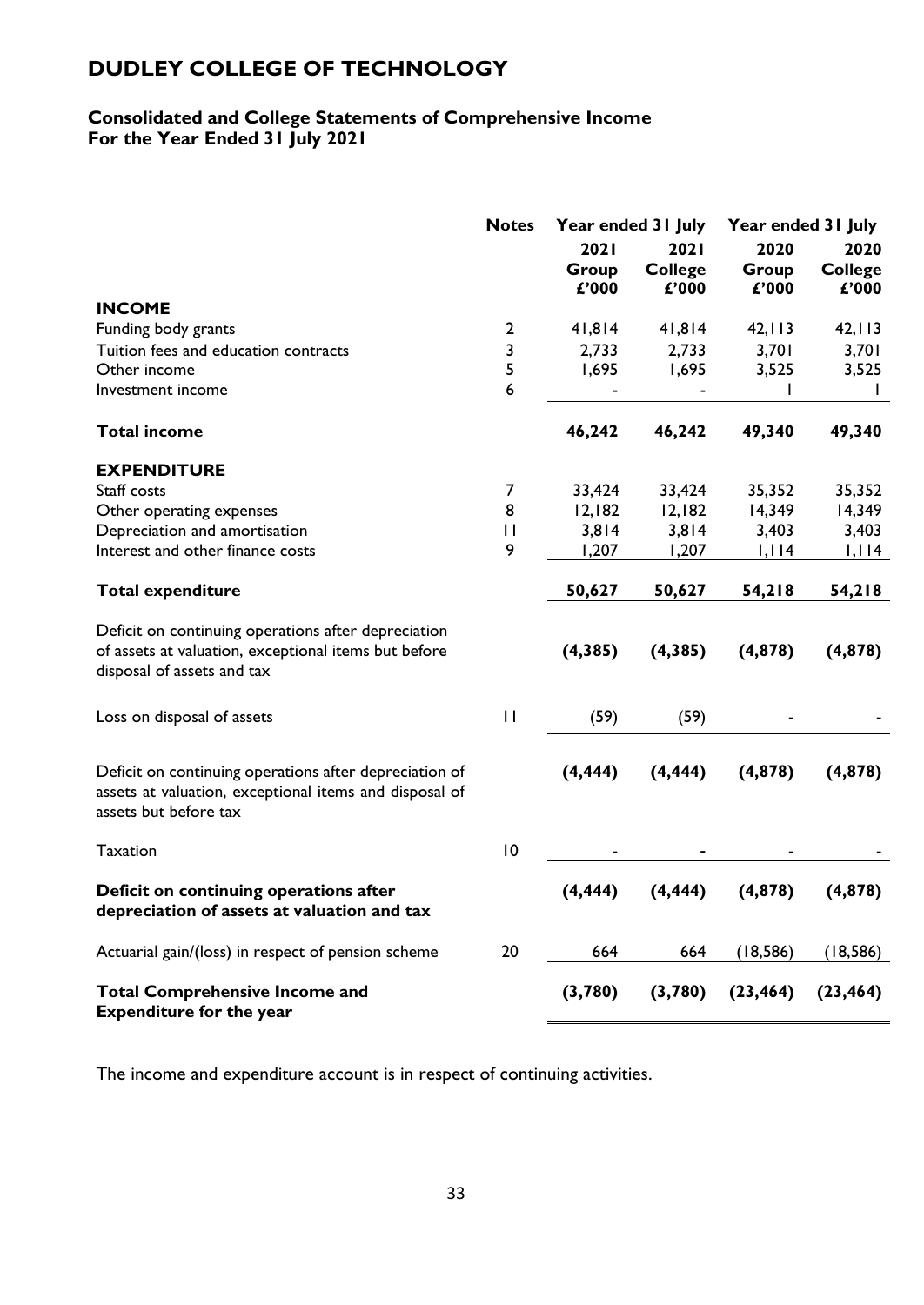# **Consolidated and College Statements of Changes in Reserves**

|                                                                               | Income and<br><b>Expenditure</b><br>account | <b>Revaluation</b><br>reserve | <b>Total</b>         |
|-------------------------------------------------------------------------------|---------------------------------------------|-------------------------------|----------------------|
| Group                                                                         | £'000                                       | £'000                         | £'000                |
|                                                                               |                                             |                               |                      |
| <b>Balance at 1st August 2019</b>                                             | 5,525                                       | 6,105                         | 11,630               |
| Deficit from the income and expenditure account<br>Other comprehensive income | (4, 878)<br>(18, 586)                       |                               | (4,878)<br>(18, 586) |
| Transfers between revaluation and income and<br>expenditure reserves          | 6                                           | (161)                         |                      |
| Total comprehensive income for the year                                       | (23, 303)                                   | (161)                         | (23, 464)            |
| Balance at 3 Ist July 2020                                                    | (17, 778)                                   | 5,944                         | (11, 834)            |
|                                                                               |                                             |                               |                      |
| <b>Balance at 1st August 2020</b>                                             | (17,778)                                    | 5,944                         | (11, 834)            |
| Deficit from the income and expenditure account                               | (4, 444)                                    |                               | (4, 444)             |
| Other comprehensive income                                                    | 664                                         |                               | 664                  |
| Transfers between revaluation and income and<br>expenditure reserves          | 6                                           | (161)                         |                      |
| Total comprehensive income for the year                                       | (3,619)                                     | (161)                         | (3,780)              |
| Balance at 31 <sup>st</sup> July 2021                                         | (21, 397)                                   | 5,783                         | (15, 614)            |
| <b>College</b>                                                                |                                             |                               |                      |
| <b>Balance at 1st August 2019</b>                                             | 5,564                                       | 6,105                         | 11,669               |
| Deficit from the income and expenditure account                               | (4, 878)                                    |                               | (4,878)              |
| Other comprehensive income                                                    | (18, 586)                                   |                               | (18, 586)            |
| Transfers between revaluation and income and<br>expenditure reserves          | 6                                           | (161)                         |                      |
| Total comprehensive income for the year                                       | (23, 303)                                   | (161)                         | (23, 464)            |
| Balance at 31 <sup>st</sup> July 2020                                         | (17, 739)                                   | 5,944                         | (11, 795)            |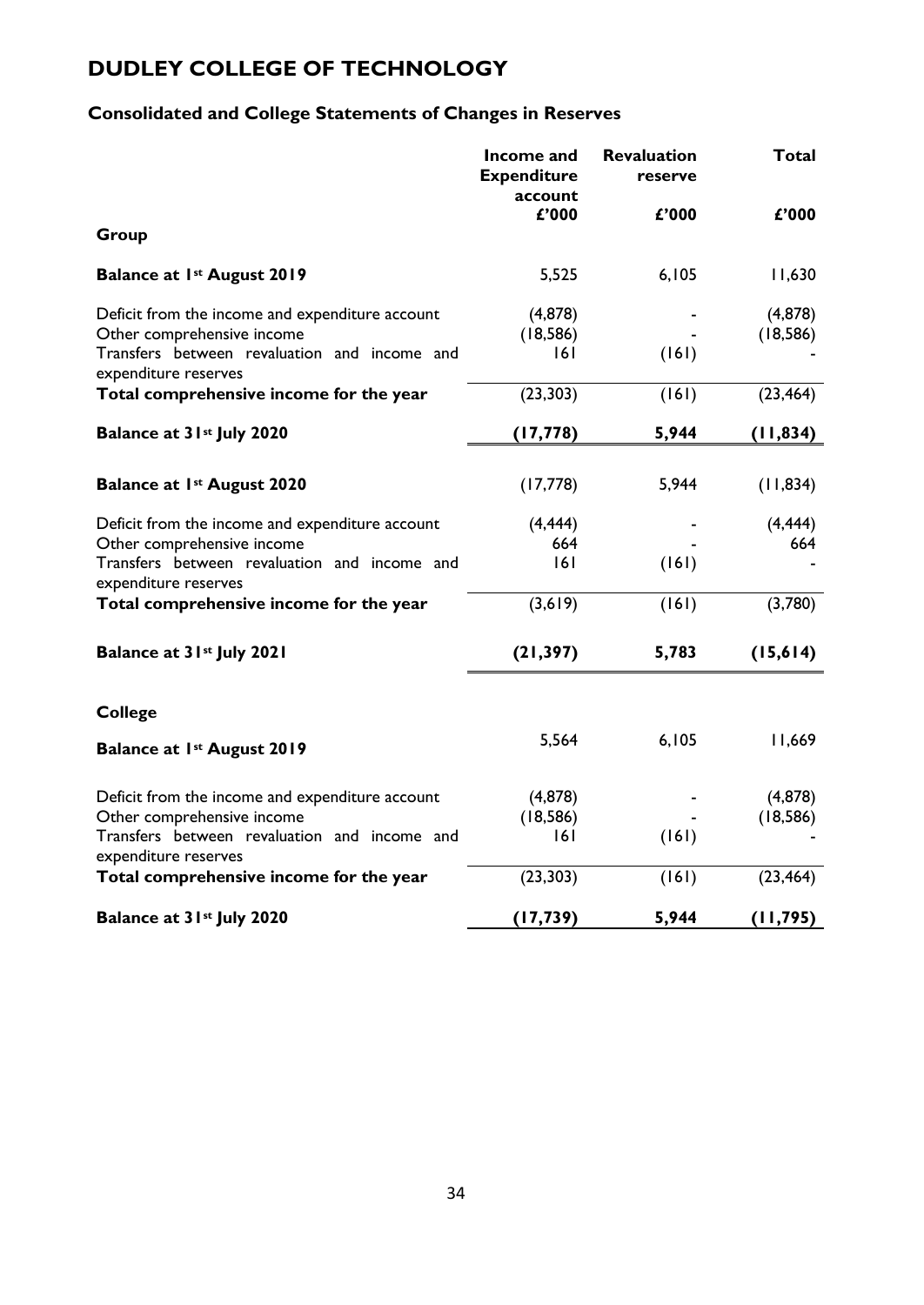# **Consolidated and College Statements of Changes in Reserves**

|                                                                               | Income and<br><b>Expenditure</b><br>account | <b>Revaluation</b><br>reserve | Total     |
|-------------------------------------------------------------------------------|---------------------------------------------|-------------------------------|-----------|
|                                                                               | £'000                                       | £'000                         | £'000     |
| <b>Balance at 1st August 2020</b>                                             | (17, 739)                                   | 5,944                         | (11, 795) |
| Deficit from the income and expenditure account<br>Other comprehensive income | (4, 444)                                    |                               | (4,444)   |
| Transfers between revaluation and income and                                  | 664                                         |                               | 664       |
| expenditure reserves                                                          | 161                                         | (161)                         |           |
| Total comprehensive income for the year                                       | (3,619)                                     | (161)                         | (3,780)   |
| Balance at 3 Ist July 2021                                                    | (21, 358)                                   | 5,783                         | (15, 575) |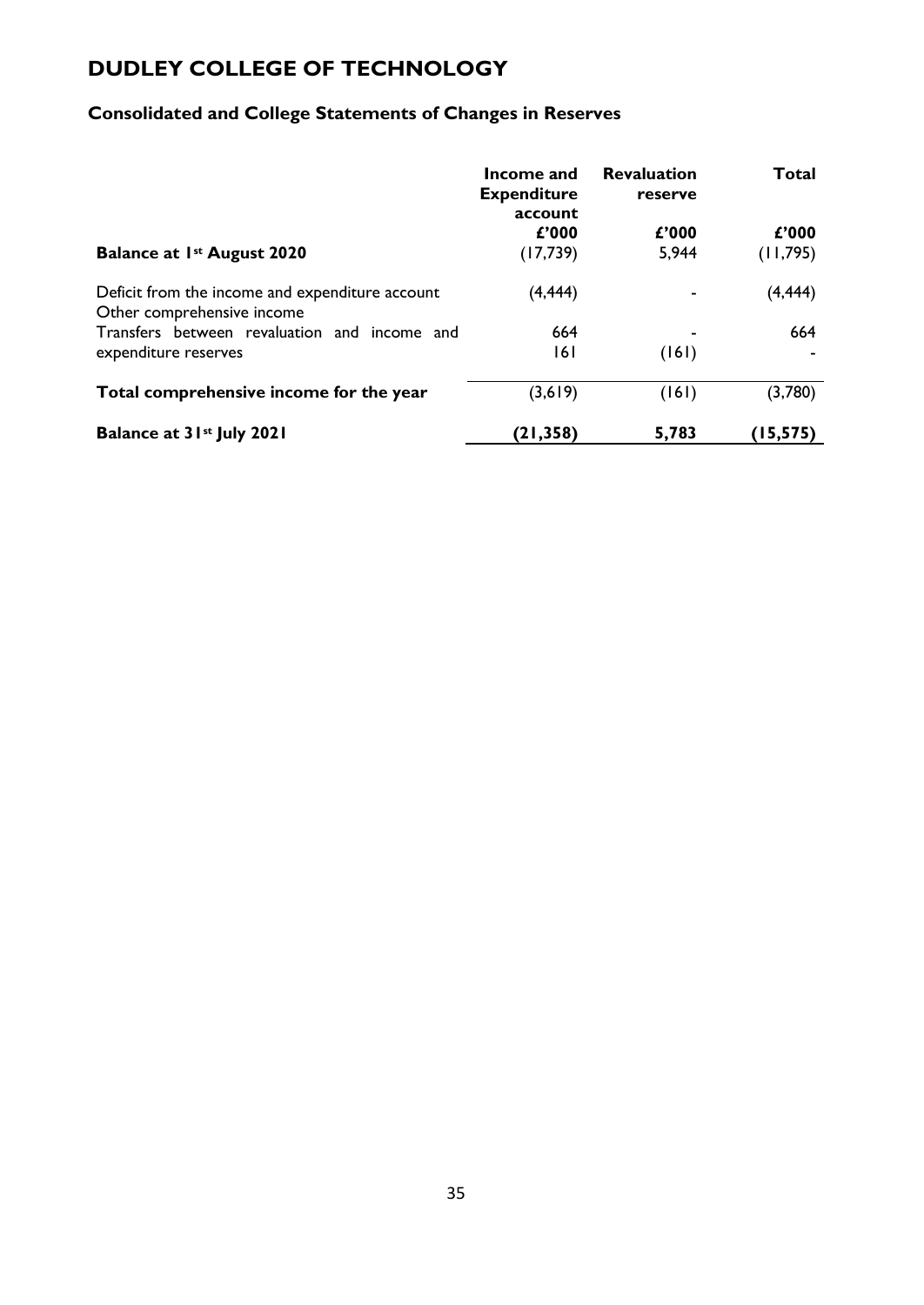### **Consolidated Statement of Cash Flows For the Year Ended 31 July 2021**

|                                                             | <b>Notes</b> | Group<br>2021<br>£'000 | <b>College</b><br>2021<br>£'000 | Group<br>2020<br>£'000 | <b>College</b><br>2020<br>£'000 |
|-------------------------------------------------------------|--------------|------------------------|---------------------------------|------------------------|---------------------------------|
| <b>Fixed assets</b>                                         |              |                        |                                 |                        |                                 |
| Tangible assets                                             | $\mathbf{H}$ | 83,232                 | 83,232                          | 68,466                 | 68,466                          |
| <b>Total fixed assets</b>                                   |              | 83,232                 | 83,232                          | 68,466                 | 68,466                          |
| <b>Current assets</b>                                       |              |                        |                                 |                        |                                 |
| Trade and other receivables                                 | 3            | 3,102                  | 3,141                           | 2,786                  | 2,825                           |
| Cash and cash equivalents                                   | 18           | 4,956                  | 4,956                           | 3,668                  | 3,668                           |
|                                                             |              | 8,058                  | 8,097                           | 6,454                  | 6,493                           |
| Creditors – amounts falling                                 |              |                        |                                 |                        |                                 |
| due within one year                                         | 4            | (10, 493)              | (10, 493)                       | (7,900)                | (7,900)                         |
| <b>Net current liabilities</b>                              |              | (2, 435)               | (2, 396)                        | (1, 446)               | (1, 407)                        |
| <b>Total assets less current</b>                            |              |                        |                                 |                        |                                 |
| <b>liabilities</b>                                          |              | 80,797                 | 80,836                          | 67,020                 | 67,059                          |
| Creditors - amounts falling due<br>after more than one year | 15           | (51,087)               | (51,087)                        | (36,052)               | (36,052)                        |
| <b>Provisions</b>                                           |              |                        |                                 |                        |                                 |
| Defined benefit obligations                                 | 20           | (43, 462)              | (43, 462)                       | (40, 849)              | (40, 849)                       |
| Other provisions                                            | 17           | (1, 862)               | (1, 862)                        | (1, 953)               | (1, 953)                        |
| <b>Total net liabilities</b>                                |              | (15, 614)              | (15, 575)                       | (11, 834)              | (11, 795)                       |
|                                                             |              |                        |                                 |                        |                                 |
| <b>Unrestricted reserves</b>                                |              |                        |                                 |                        |                                 |
| Income and expenditure account                              |              | (21, 397)              | (21, 358)                       | (17,778)               | (17, 739)                       |
| <b>Revaluation reserve</b>                                  |              | 5,783                  | 5,783                           | 5,944                  | 5,944                           |
| <b>Total unrestricted reserves</b>                          |              | (15, 614)              | (15, 575)                       | (11, 834)              | (11, 795)                       |

The financial statements on pages 33 to 63 were approved and authorised for issue by the Corporation on 7 December 2021 and were signed on its behalf on that date by:

**D Whatton N Thomas**

Neit Thomas

**Chair Accounting Officer**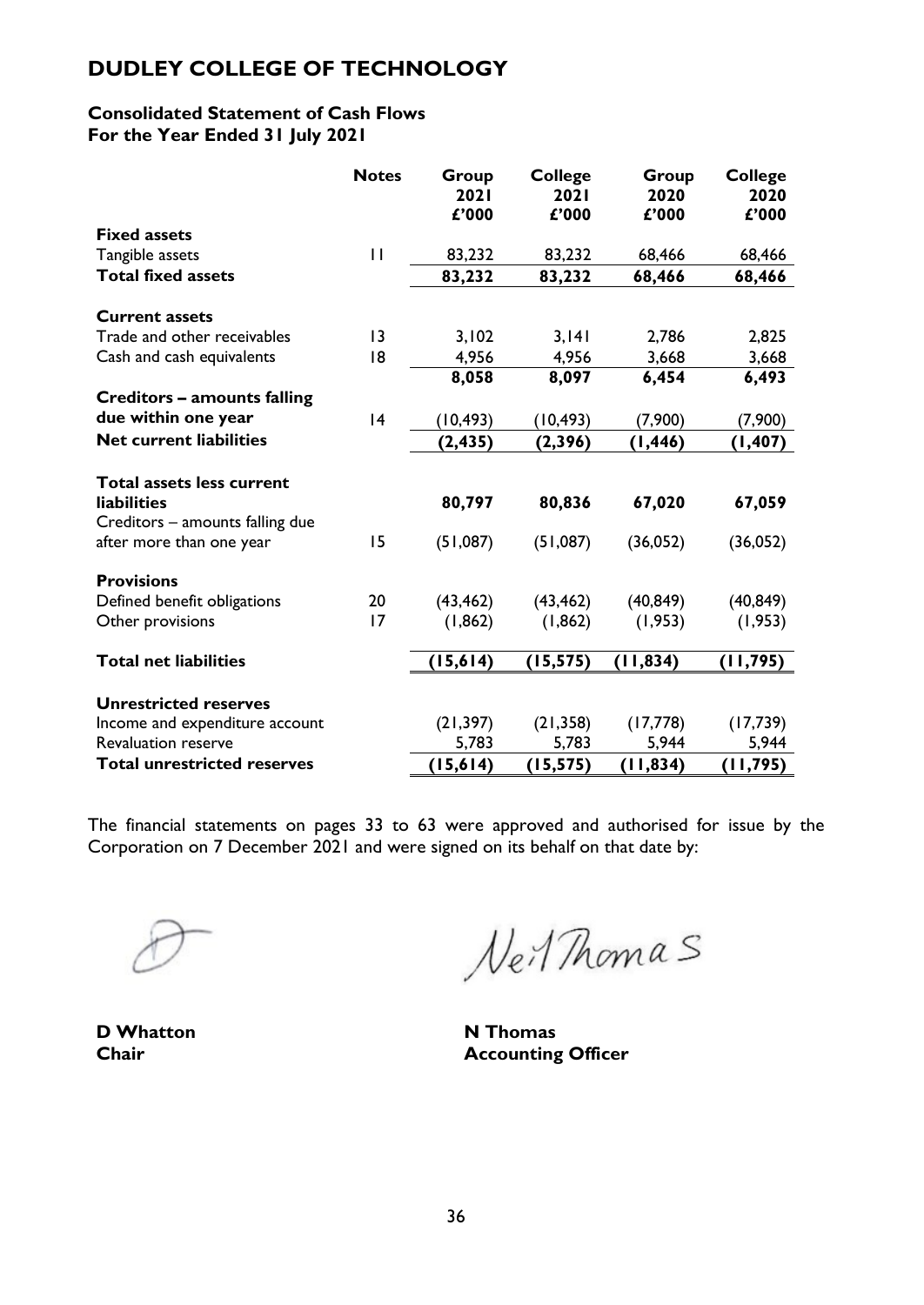# **Consolidated Statement of Cash Flows For the Year Ended 31 July 2021**

|                                                     | <b>Notes</b> | 2021<br>£'000 | 2020<br>£'000 |
|-----------------------------------------------------|--------------|---------------|---------------|
| Cash inflow from operating activities               |              |               |               |
| Deficit for the year                                |              | (4, 444)      | (4,878)       |
| <b>Adjustment for non-cash items</b>                |              |               |               |
| Depreciation                                        |              | 3,814         | 3,403         |
| Decrease in debtors                                 |              | 498           | 2,508         |
| Decrease in creditors due within one year           |              | (866)         | (124)         |
| Increase/(decrease) in creditors due after one year |              | 63            | (21)          |
| Increase in provisions                              |              | 3,188         | 3,526         |
| Adjustment for investing or financing activities    |              |               |               |
| Investment income                                   |              |               | (1)           |
| Interest payable                                    |              | 625           | 674           |
| Deferred Capital grants released in income          |              | (532)         | (417)         |
| Loss on disposal of fixed assets                    |              | 59            |               |
| Net cash flow from operating activities             |              | 2,404         | 4,670         |
| <b>Cash flows from investing activities</b>         |              |               |               |
| Deferred Capital grants received                    |              | 15,288        | 4,513         |
| Proceeds from sale of fixed assets                  |              | 85            |               |
| Payments made to acquire fixed assets               |              | (15, 889)     | (8,676)       |
|                                                     |              | (516)         | (4, 163)      |
| Cash flows from financing activities                |              |               |               |
| Interest paid                                       | 9            | (584)         | (643)         |
| Interest element of finance lease rental payments   | 9            | (41)          | (31)          |
| New unsecured loans                                 |              |               | 2,100         |
| Repayments of amounts borrowed                      | 16           | (583)         | (576)         |
| Capital element of finance lease rental payments    | 16           | 608           | 83            |
|                                                     |              | (600)         | 933           |
| Increase in cash and cash equivalents in the year   |              | 1,288         | 1,440         |
| Cash and cash equivalents at beginning of the year  | 18           | 3,668         | 2,228         |
| Cash and cash equivalents at end of the year        | 18           | 4,956         | 3,668         |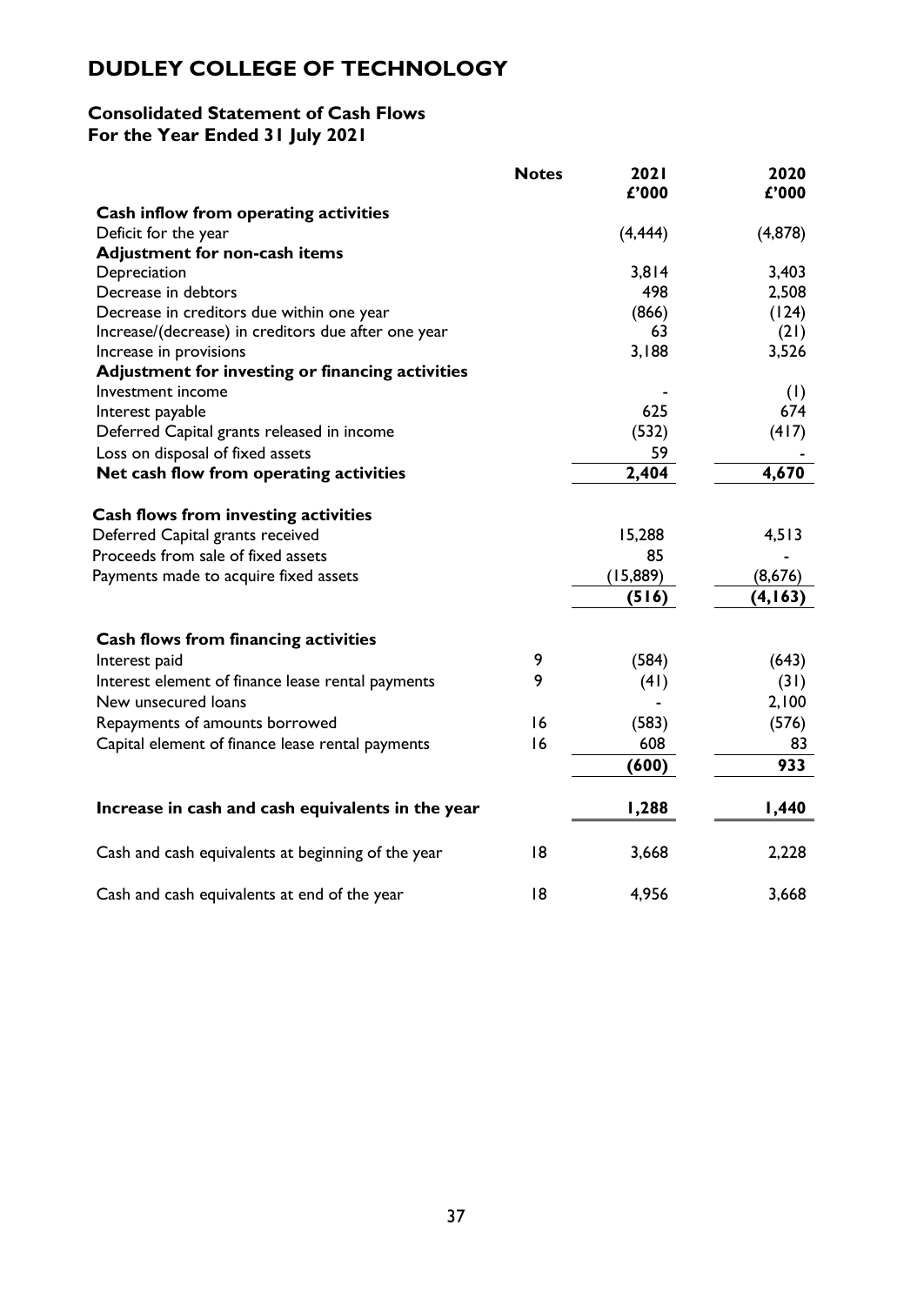#### **Notes to the Financial Statements For the Year Ended 31 July 2021**

# **1. ACCOUNTING POLICIES**

#### **Statement of Accounting Policies**

The following accounting policies have been applied consistently in dealing with items which are considered material in relation to the financial statements.

#### **Basis of Preparation**

These financial statements have been prepared in accordance with the Statement of Recommended Practice: Accounting for Further and Higher Education 2019 (the 2019 FE HE SORP), the College Accounts Direction for 2020-2021 and in accordance with Financial Reporting Standard 102 – "The Financial Reporting Standard applicable in the United Kingdom and Republic of Ireland" (FRS 102). The College is a public benefit entity and has therefore applied the relevant public benefit requirements of FRS 102.

The preparation of financial statements in compliance with FRS 102 requires the use of certain critical accounting estimates. It also requires management to exercise judgement in applying the College's accounting policies.

#### **Basis of Accounting**

The financial statements are prepared in accordance with the historical cost convention modified by the revaluation of certain fixed assets and in accordance with applicable United Kingdom Accounting Standards

#### **Going concern**

The activities of the College, together with the factors likely to affect its future development and performance are set out in the Operating and Financial Review. The financial position of the College, its cash flows, liquidity and borrowings are described in the Financial Statements and accompanying Notes.

The financial statements have been prepared on a going concern basis which the Corporation considers to be appropriate for the following reasons.

The Corporation has prepared cash flow forecasts for a period of at least 12 months from the date of approval of these financial statements. After reviewing these forecasts, the Corporation is of the opinion that, taking account of severe but plausible downsides, including the ongoing impact of COVID-19, the College will have sufficient funds to meet its liabilities as they fall due over the period of 12 months from the date of approval of the financial statements.

In reaching this conclusion the Corporation has taken the following factors into account:

- the uncertain impact on recruitment for apprenticeships, adults, commercial and Higher Education learners resulting from COVID-19;
- additional costs as a result of changes in government fiscal and education policy; and
- the potential impact on the college's ability to meet its performance indicators and the consequences of a weaker financial stability.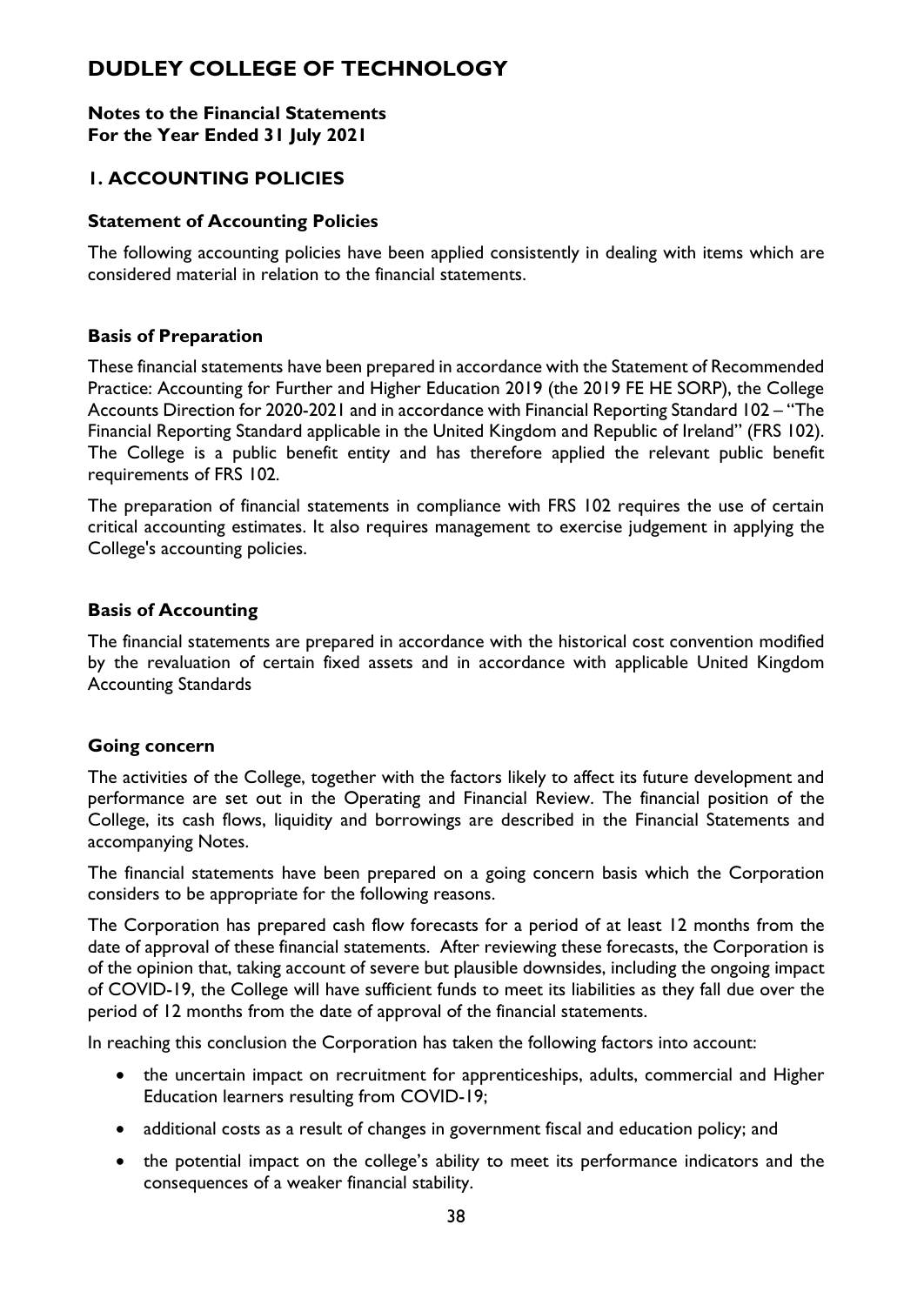#### **Notes to the Financial Statements For the Year Ended 31 July 2021**

# **1. ACCOUNTING POLICIES (continued)**

In all scenarios modelled the College remains in compliance with its loan covenants.

Consequently, the Corporation is confident that the College will have sufficient funds to continue to meet its liabilities as they fall due for at least 12 months from the date of approval of the financial statements and therefore have prepared the financial statements on a going concern basis.

### **Basis of Consolidation**

The consolidated financial statements include the College and its subsidiary, Dudley College Enterprises Limited, controlled by the Group. Control is achieved where the Group has the power to govern the financial and operating policies of an entity so as to obtain benefits from its activities. The results of subsidiaries acquired or disposed of during the period are included in the consolidated income and expenditure account from the date of acquisition or up to the date of disposal. Intra-group sales and profits are eliminated fully on consolidation. In accordance with FRS 102, the activities of the students' union have not been consolidated because the College does not control those activities. All financial statements are made up to 31 July 2021.

#### **Recognition of Income**

#### *Revenue grant funding*

Government revenue grants include funding body recurrent grants and other grants and are accounted for under the accrual model as permitted by FRS 102. Funding body recurrent grants are measured in line with best estimates for the period of what is receivable and depend on the particular income stream involved. The final grant income is normally determined with the conclusion of the year end reconciliation process with the funding body following the year end, and the results of any funding audits. 16-18 funding is not subject to reconciliation and is therefore not subject to contract adjustments.

The recurrent grant from OFS represents the funding allocations attributable to the current financial year and is credited direct to the Statement of Comprehensive Income.

Where part of a government grant is deferred, the deferred element is recognised as deferred income within creditors and allocated between creditors due within one year and creditors due after more than one year as appropriate.

Grants (including research grants) from non-government sources are recognised in income when the college is entitled to the income and performance related conditions have been met. Income received in advance of performance related conditions being met is recognised as deferred income within creditors on the balance sheet and released to income as the conditions are met.

#### *Capital grant funding*

Government capital grants are capitalised, held as deferred income and recognised in income over the expected useful life of the asset, under the accrual model as permitted by FRS 102. Other, non-

governmental, capital grants are recognised in income when the college is entitled to the funds subject to any performance related conditions being met. Income received in advance of performance related conditions being met is recognised as deferred income within creditors on the Balance Sheet and released to income as conditions are met.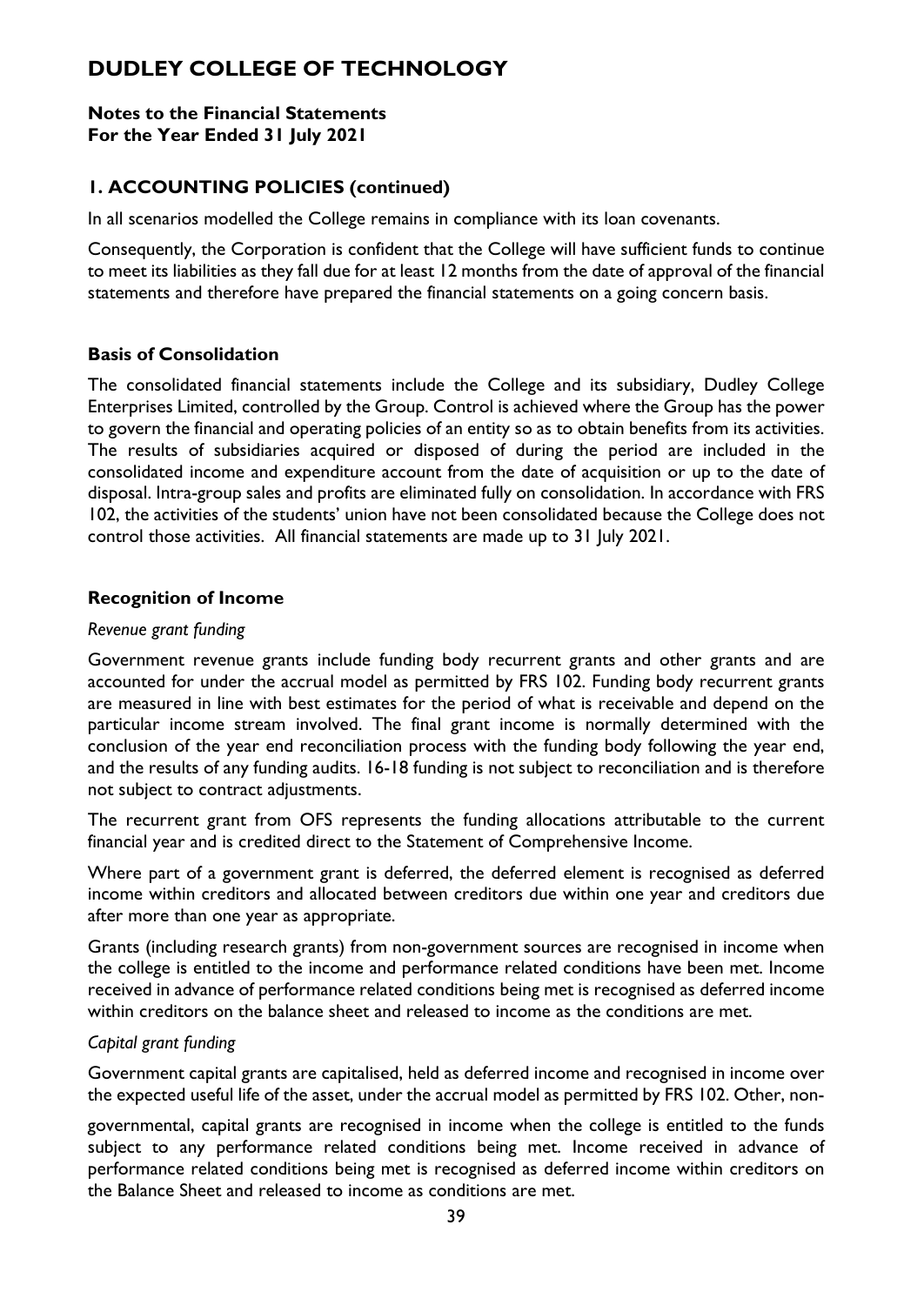#### **Notes to the Financial Statements For the Year Ended 31 July 2021**

# **1. ACCOUNTING POLICIES (continued)**

#### *Fee income*

Income from tuition fees is stated gross of any expenditure which is not a discount and is recognised in the period for which it is received.

#### *Investment income*

All income from short-term deposits is credited to the income and expenditure account in the period in which it is earned on a receivable basis.

#### **Post-Retirement Benefits**

Post-employment benefits to employees of the college are principally provided by the Teachers' Pension Scheme (TPS) and the Local Government Pension Scheme (LGPS). These are defined benefit plans, which are externally funded and contracted out of the State Second Pension.

#### *Teachers' Pension Scheme (TPS)*

The TPS is an unfunded scheme. Contributions to the TPS are calculated so as to spread the cost of pensions over employees' working lives with the college in such a way that the pension cost is a substantially level percentage of current and future pensionable payroll. The contributions are determined by qualified actuaries on the basis of valuations using a prospective benefit method.

The TPS is a multi-employer scheme and there is insufficient information available to use defined benefit accounting. The TPS is therefore treated as a defined contribution plan and the contributions recognised as an expense in the income statement in the periods during which services are rendered by employees.

### *Local Government Pension Scheme (LGPS)*

The LGPS is a funded scheme and the assets are held separately from those of the College in separate trustee administered funds. Pension scheme assets are measured at fair value and liabilities are measured on an actuarial basis using the projected unit method and discounted at a rate equivalent to the current rate of return on a high quality corporate bond of equivalent term and currency to the liabilities. In determining the valuation of the West Midlands Pension Fund, a number of key assumptions have been made. The key assumptions, which are given below, are largely dependent on factors outside the control of the college:

- Discount rate:
- Inflation rate; and
- Life expectancy

The asset values are reported using estimated asset allocations prepared by the scheme Actuary. This asset value is calculated at each triennial valuation. Thereafter it is rolled forward to accounting dates using investment returns, contributions received, and benefits paid out. During each annual

reporting period between triennial valuations, asset returns are estimated using 11 months of market experience and one month of extrapolation being assumed. The amounts charged to operating surplus are the current service costs and gains and losses on settlements and curtailments. They are included as part of staff costs.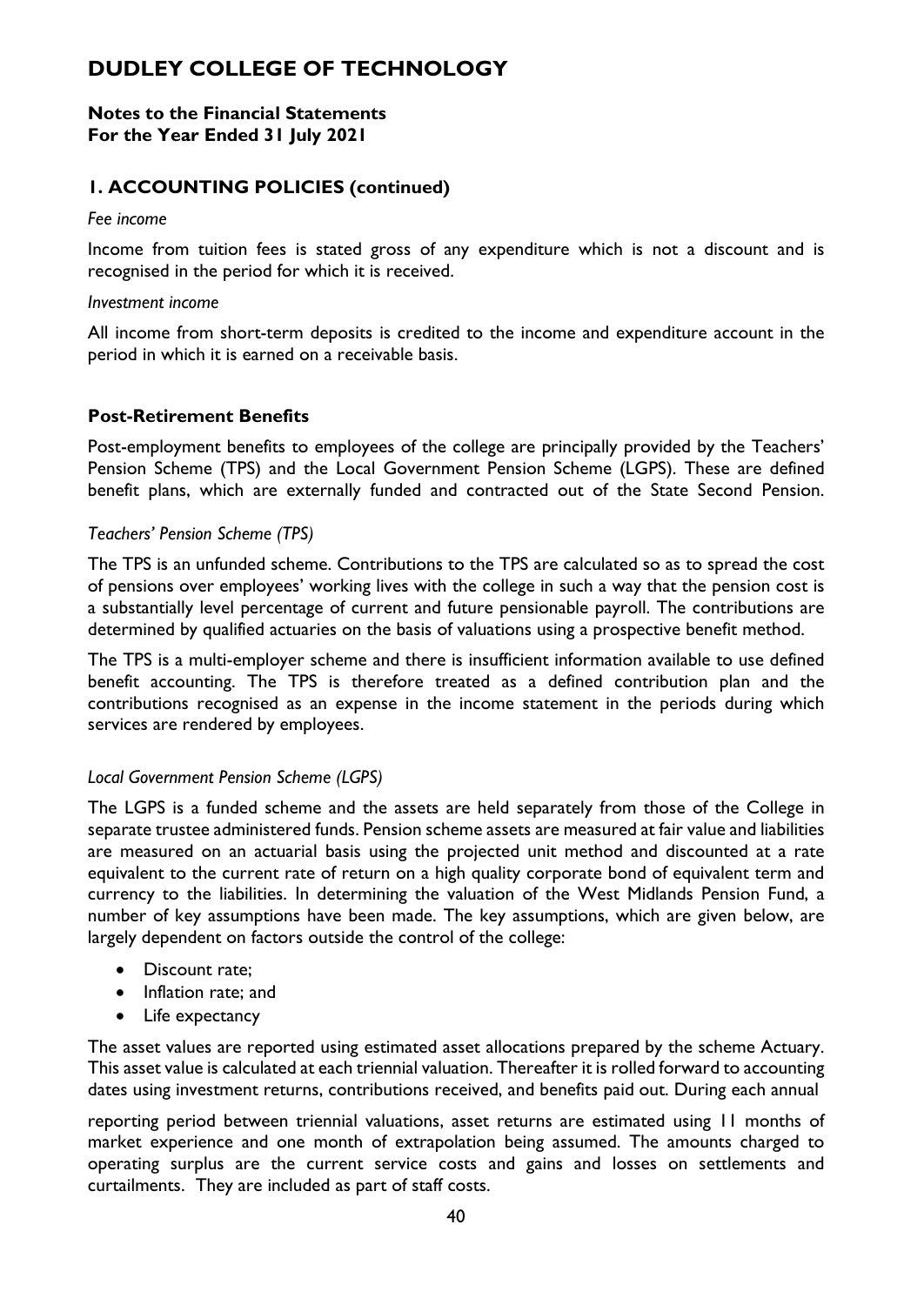#### **Notes to the Financial Statements For the Year Ended 31 July 2021**

# **1. ACCOUNTING POLICIES (continued)**

Past service costs are recognised immediately in the income and expenditure account if the benefits have vested. If the benefits have not vested immediately, the costs are recognised over the period until vesting occurs. The expected return on assets and the interest cost are shown as a net finance amount of other finance costs or credits adjacent to interest. Actuarial gains and losses are recognised immediately in the statement of total recognised gains and losses.

#### **Short term Employment benefits**

Short term employment benefits such as salaries and compensated absences (holiday pay) are recognised as an expense in the year in which the employees render service to the college. Any unused benefits are accrued and measured as the additional amount the college expects to pay as a result of the unused entitlement.

### **Enhanced Pensions**

The actual cost of any enhanced on-going pension to a former member of staff is paid by the College annually. In the case of staff who were members of the TPS, an estimate of the expected future cost of any enhancement to the on-going pension of a former member of staff is charged in full to the income and expenditure account in the year that the member of staff retires.

In subsequent years a calculated charge is made to provisions in the balance sheet using the enhanced pension spreadsheet provided by the funding bodies. In the case of staff who were members of the WMMAPF, the effect of payment of enhanced pensions is dealt with through the FRS102 entries.

### **Non-Current Assets - Tangible Fixed Assets**

Tangible fixed assets are stated at deemed cost less accumulated depreciation and accumulated impairment losses. Certain items of fixed assets that had been revalued to fair value on or prior to the date of transition to the 2019 FE HE SORP, are measured on the basis of deemed cost, being the revalued amount at the date of that revaluation.

#### *Land and buildings*

Freehold land is not depreciated. Freehold buildings are depreciated over their expected useful economic life to the College of between 20 and 50 years. The College has a policy of depreciating major adaptations to buildings over the period of their useful economic life of between 20 and 50 years.

Where land and buildings are acquired with the aid of specific grants, they are capitalised and depreciated as above. The related grants are credited to a deferred income account within creditors and are released to the income and expenditure account over the expected useful economic life of the related asset on a systematic basis consistent with the depreciation policy.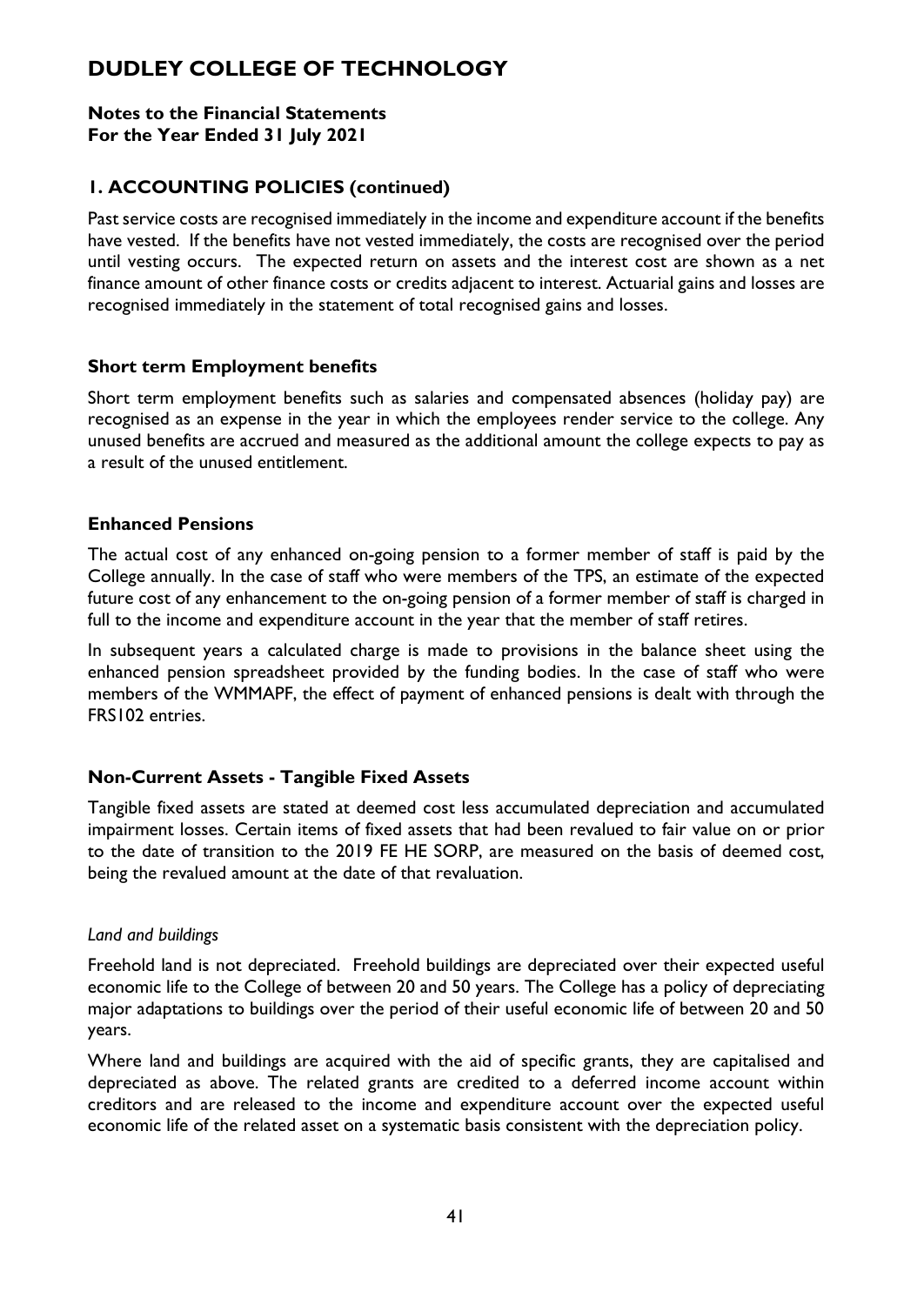#### **Notes to the Financial Statements For the Year Ended 31 July 2021**

# **1. ACCOUNTING POLICIES (Continued)**

The deferred income is allocated between creditors due within one year and those due after more than one year.

Finance costs, which are directly attributable to the construction of land and buildings, are not capitalised as part of the cost of those assets.

A review for impairment of a fixed asset is carried out if events or changes in circumstances indicate that the carrying amount of any fixed asset may not be recoverable. Impairment testing will be carried out on all classifications of property and also any individual non-property assets with a net book value in excess of £100,000 at the reporting date.

A review for impairment of a fixed asset is carried out if events or changes in circumstances indicate that the carrying amount of any fixed asset may not be recoverable.

On adoption of FRS 102, the College followed the transitional provision to retain the book value of land and buildings, which were revalued in 1996, as deemed cost but not to adopt a policy of revaluations of these properties in the future.

#### *Assets under construction*

Assets under construction are accounted for at cost, based on the value of architects' certificates and other direct costs, incurred to 31 July. They are not depreciated until they are brought into use.

#### *Subsequent expenditure on existing fixed assets*

Where significant expenditure is incurred on tangible fixed assets it is charged to the income and expenditure account in the period it is incurred, unless it meets one of the following criteria, in which case it is capitalised and depreciated on the relevant basis:

- Market value of the fixed asset has subsequently improved.
- Asset capacity increases.
- Substantial improvement in the quality of output or reduction in operating costs.
- Significant extension of the asset's life beyond that conferred by repairs and maintenance.

#### *Buildings owned by third parties*

Where land and buildings are used, but the legal rights are held by a third party, for example a charitable trust, they are only capitalised if the College has rights or access to on-going future economic benefit.

These assets are then depreciated over their expected useful economic life.

#### *Equipment*

Equipment costing less than  $\mathcal{L}1,000$  per individual item is written off to the income and expenditure account in the year of acquisition. All other equipment is capitalised at cost. Equipment inherited from the Local Education Authority and valued at more than  $£1,000$  per item is included in the balance sheet at valuation.

Inherited equipment is depreciated on a straight line basis over its remaining useful economic life to the College of ten years. All other equipment is depreciated over its useful economic life as follows: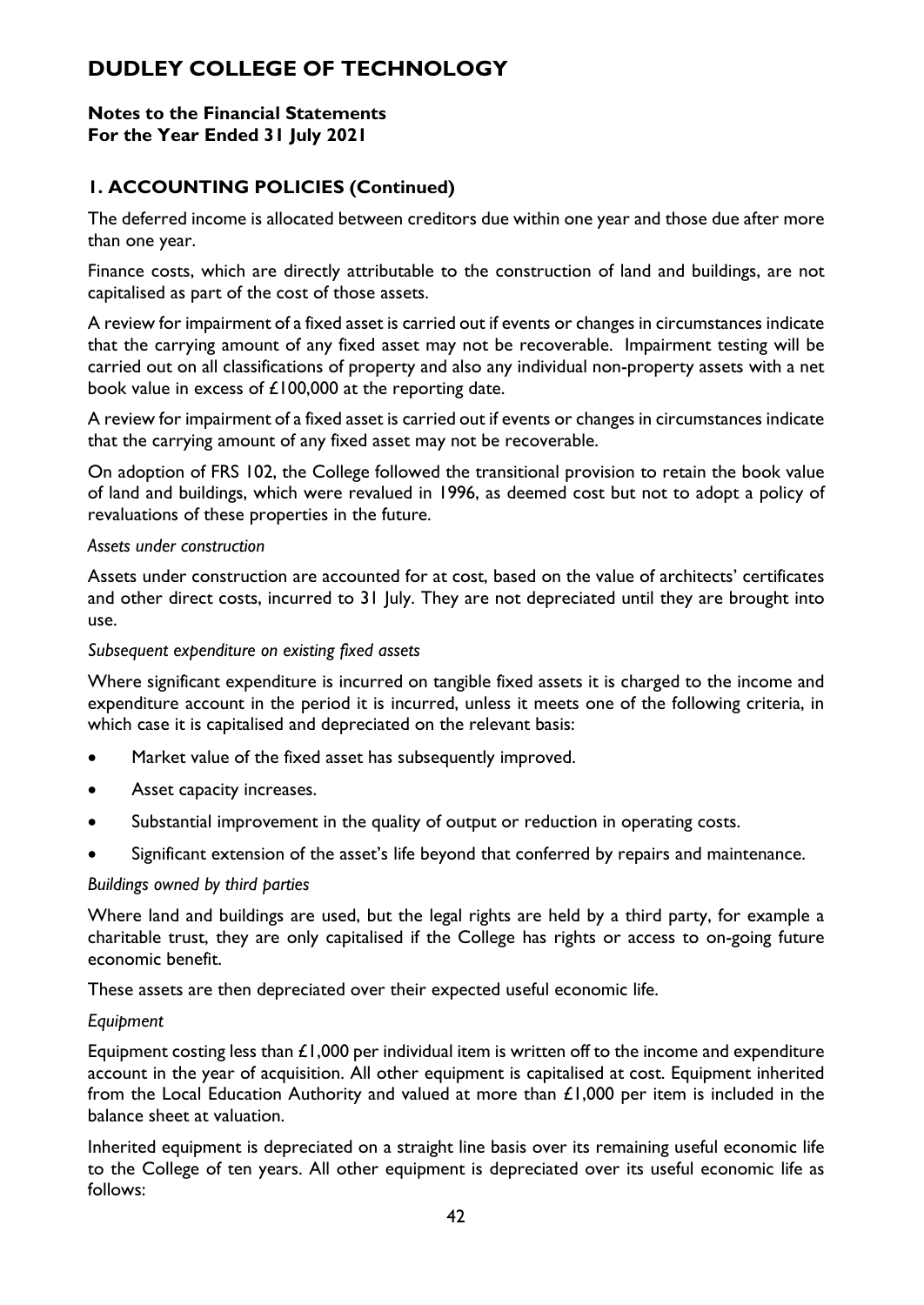#### **Notes to the Financial Statements For the Year Ended 31 July 2021**

# **1. ACCOUNTING POLICIES (Continued)**

- General Equipment, Fixtures and Fittings, 10 per cent per year on a straight line basis.
- Motor Vehicles, 25 per cent per year on a straight-line basis.
- Computer Equipment, 20 per cent per year on a straight-line basis.
- Computer Software, 50 per cent per year on a straight-line basis.

Where equipment is acquired with the aid of specific grants, it is capitalised and depreciated in accordance with the relevant depreciation policy, with the related grant being credited to a deferred capital grant account and released to the income and expenditure account over the expected useful economic life of the related equipment. Depreciation is charged from the month of acquisition to the month of disposal.

#### **Borrowing costs**

Borrowing costs are recognised as expenditure in the period in which they are incurred.

#### **Leased Assets**

Costs in respect of operating leases are charged on a straight-line basis over the lease term. Any lease premiums or incentives relating to leases signed after 1st August 2014 are spread over the minimum lease term. The College has taken advantage of the transitional exemptions in FRS 102 and has retained the policy of spreading lease premiums and incentives to the date of the first market rent review for leases signed before 1st August 2014.

Leasing agreements which transfer to the College substantially all the benefits and risks of ownership of an asset are treated as finance leases.

Assets held under finance leases are recognised initially at the fair value of the leased asset (or, if lower, the present value of minimum lease payments) at the inception of the lease. The corresponding liability to the lessor is included in the balance sheet as a finance lease obligation. Assets held under finance leases are included in tangible fixed assets and depreciated and assessed for impairment losses in the same way as owned assets.

Minimum lease payments are apportioned between the finance charge and the reduction of the outstanding liability. The finance charges are allocated over the period of the lease in proportion to the capital element outstanding.

#### **Investments**

The College owns 100% of the issued share capital of Dudley College Enterprises Limited which was acquired on 16<sup>th</sup> March 1993.

Investments in subsidiaries are accounted for at cost less impairment in the individual financial statements.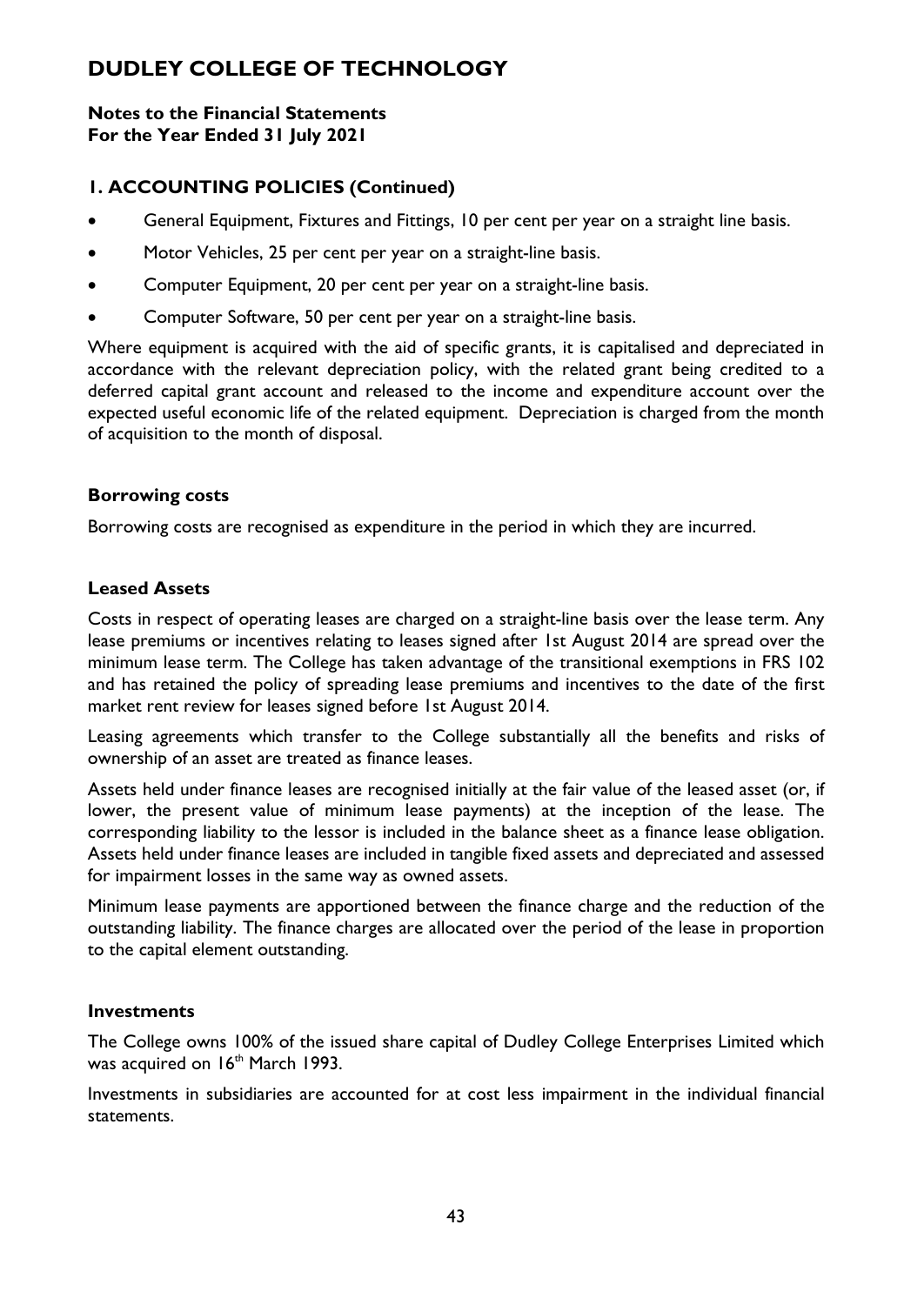#### **Notes to the Financial Statements For the Year Ended 31 July 2021**

# **1. ACCOUNTING POLICIES (Continued)**

### **Cash and cash equivalents**

Cash includes cash in hand, deposits repayable on demand and overdrafts. Deposits are repayable on demand if they are in practice available within 24 hours without penalty.

Cash equivalents are short term, highly liquid investments that are readily convertible to known amounts of cash with insignificant risk of change in value. An investment qualifies as a cash equivalent when it has maturity of 3 months or less from the date of acquisition.

### **Financial liabilities and equity**

Financial liabilities and equity are classified according to the substance of the financial instrument's contractual obligations, rather than the financial instrument's legal form.

All loans, investments and short term deposits held by the Group are classified as basic financial instruments in accordance with FRS 102. These instruments are initially recorded at the transaction price less any transaction costs (historical cost). FRS 102 requires that basic financial instruments are subsequently measured at amortised cost, however the Group has calculated that the difference between the historical cost and amortised cost basis is not material and so these financial instruments are stated on the balance sheet at historical cost. Loans and investments that are payable or receivable within one year are not discounted.

# **Foreign Currency Translation**

Transactions denominated in foreign currencies are recorded using the rate of exchange ruling at the date of the transaction. Monetary assets and liabilities denominated in foreign currencies are translated at the rates of exchange ruling at the end of the financial period with all resulting exchange differences being taken to the income and expenditure account in the period in which they arise.

# **Taxation**

The College is considered to pass the tests set out in Paragraph 1, Schedule 6, Finance Act 2010 and therefore it meets the definitions of a charitable company for UK corporation tax purposes. Accordingly, the College is potentially exempt from taxation in respect of income or capital gains

received within categories covered by Chapter 3, Part 11, Corporation Tax Act 2010 or section 256 of the Taxation of Chargeable Gains Act 1992, to the extent that such income or gains are applied to exclusively charitable purposes.

The College is partially exempt in respect of Value Added Tax so that it can only recover a minor element of VAT charged on its inputs. Irrecoverable VAT on inputs is included in the cost of such inputs and added to the cost of tangible fixed assets as appropriate, where the inputs themselves are tangible fixed assets by nature.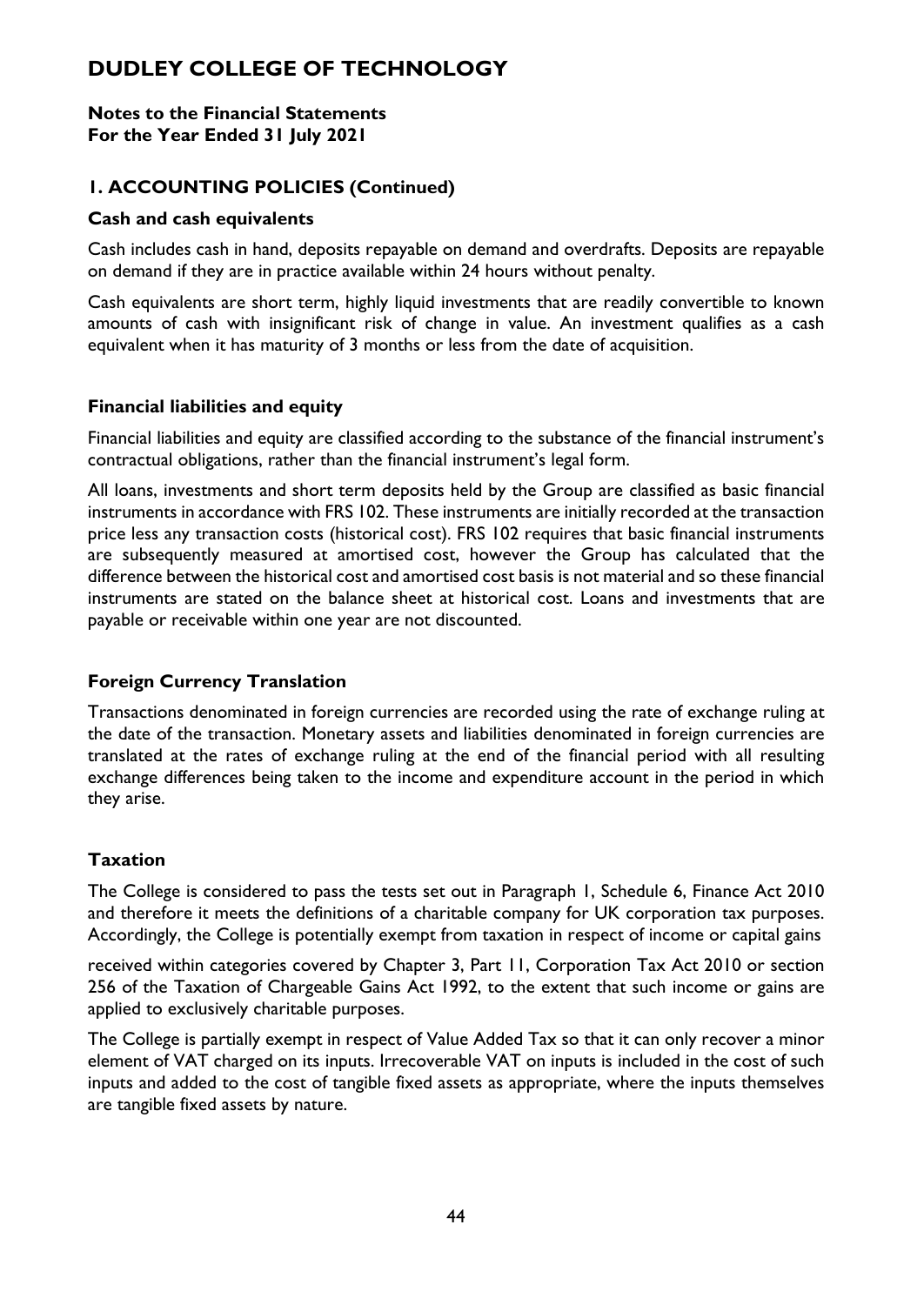#### **Notes to the Financial Statements For the Year Ended 31 July 2021**

# **1. ACCOUNTING POLICIES (Continued)**

The College subsidiary company is subject to corporation tax and VAT in the same way as any commercial organisation.

#### **Deferred Taxation**

Deferred taxation is recognised on all timing differences between accounting profits and profits for the calculation of corporation tax that have materialised, but not reversed, at the balance sheet date. Deferred tax is not recognised on permanent differences.

#### **Provisions**

Provisions are recognised when the College has a present legal or constructive obligation as a result of past event. It is probable that a transfer of economic benefit will be required to settle the obligation and a reliable estimate can be made of the amount of the obligation.

#### **Agency Arrangements**

The College acts as an agent in the collection and payment of certain discretionary support funds. Related payments received from the funding bodies and subsequent disbursements to learners are excluded from the Income and Expenditure account and are shown separately in Note 25, except for the 5 per cent of the grant received which is available to the College to cover administration costs relating to the grant and the discretionary bursary funding for adults, which from 2017/18 is now incorporated into the Adult Education Budget Block Grant. The College employs three members of staff dedicated to the administration of Learner Support Fund applications and payments.

#### **Judgements in applying accounting policies and key sources of estimation uncertainty**

In preparing these financial statements, management have made the following judgements:

- Determine whether leases entered into by the College either as a lessor or a lessee are operating or finance leases. These decisions depend on an assessment of whether the risks and rewards of ownership have been transferred from the lessor to the lessee on a lease by lease basis.
- Determine whether there are indicators of impairment of the group's tangible assets, including goodwill. Factors taken into consideration in reaching such a decision include the economic viability and expected future financial performance of the asset and where it is a component of a larger cash-generating unit, the viability and expected future performance of that unit.
- Tangible fixed assets, other than investment properties, are depreciated over their useful lives taking into account residual values, where appropriate. The actual lives of the assets and residual values are assessed annually and may vary depending on a number of factors. In re-assessing asset lives, factors such as technological innovation and maintenance programmes are taken into account. Residual value assessments consider issues such as future market conditions, the remaining life of the asset and projected disposal values.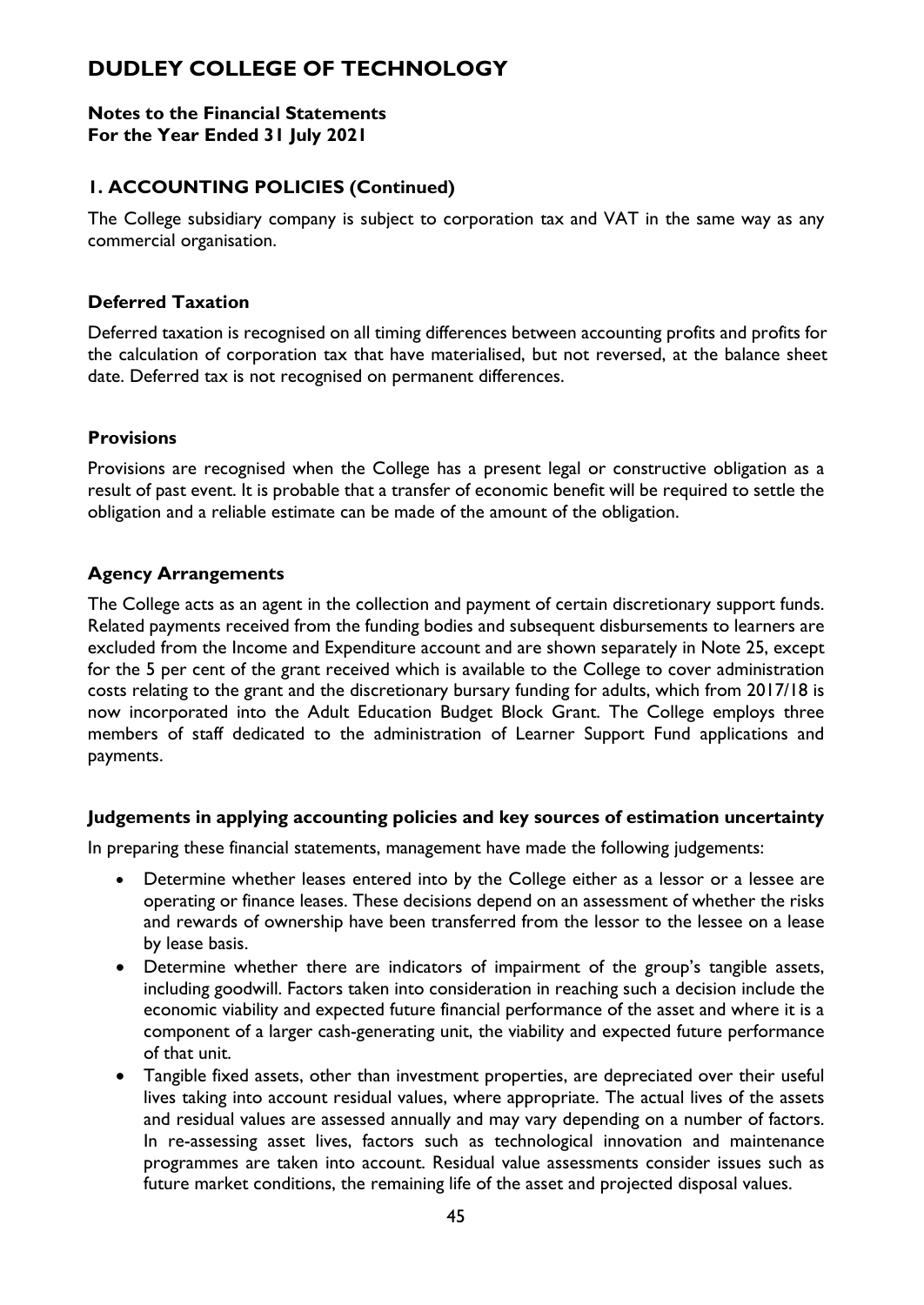#### **Notes to the Financial Statements For the Year Ended 31 July 2021**

### **1. ACCOUNTING POLICIES (Continued)**

• The present value of the Local Government Pension Scheme defined benefit liability depends on a number of factors that are determined on an actuarial basis using a variety of assumptions. The assumptions used in determining the net cost (income) for pensions include the discount rate. Any changes in these assumptions, which are disclosed in note 20, will impact the carrying amount of the net pension liability. Furthermore, a roll forward approach which projects results from the latest full actuarial valuation performed at 31 March 2019 has been used by the actuary in valuing the pensions liability at 31 July 2021. Any differences between the figures derived from the roll forward approach and a full actuarial valuation would impact on the carrying amount of the net pension liability.

|                                             | Year ended 31 July |                | Year ended 31 July |                |
|---------------------------------------------|--------------------|----------------|--------------------|----------------|
|                                             | <b>2021</b>        | 2021           | 2020               | 2020           |
|                                             | Group              | <b>College</b> | Group              | <b>College</b> |
|                                             | £'000              | £'000          | £'000              | £'000          |
| <b>Recurrent Grants</b>                     |                    |                |                    |                |
| Education and Skills Funding Agency - adult | 415                | 415            | 245                | 245            |
| Education and Skills Funding Agency - 16-18 | 25,130             | 25,130         | 22,947             | 22,947         |
| Education and Skills Funding Agency -       | 8,804              | 8,804          | 10, 101            | 10, 101        |
| apprenticeships                             |                    |                |                    |                |
| Devolved Authority - Adult                  | 5,145              | 5,145          | 6,921              | 6,921          |
| Office for Students                         | 255                | 255            | 262                | 262            |
| <b>Non-Recurrent Grants</b>                 |                    |                |                    |                |
| ESFA Apprenticeship Non-Levy COVID relief   | 361                | 361            | 220                | 220            |
| <b>Specific Grants</b>                      |                    |                |                    |                |
| <b>Office for Students</b>                  |                    |                | 21                 | 21             |
| <b>ESF Co-Financing</b>                     |                    |                | (6)                | (6)            |
| Releases of government capital grants       | 532                | 532            | 417                | 417            |
| <b>Free Meals</b>                           | 54                 | 54             | 149                | 149            |
| Teachers' Pension Scheme 1619               | 1,028              | 1,028          | 836                | 836            |
| <b>ESFA Projects</b>                        | 90                 | 90             |                    |                |
| Total                                       | 41,814             | 41,814         | 42, 113            | 42, 113        |

#### **2. FUNDING BODY GRANTS**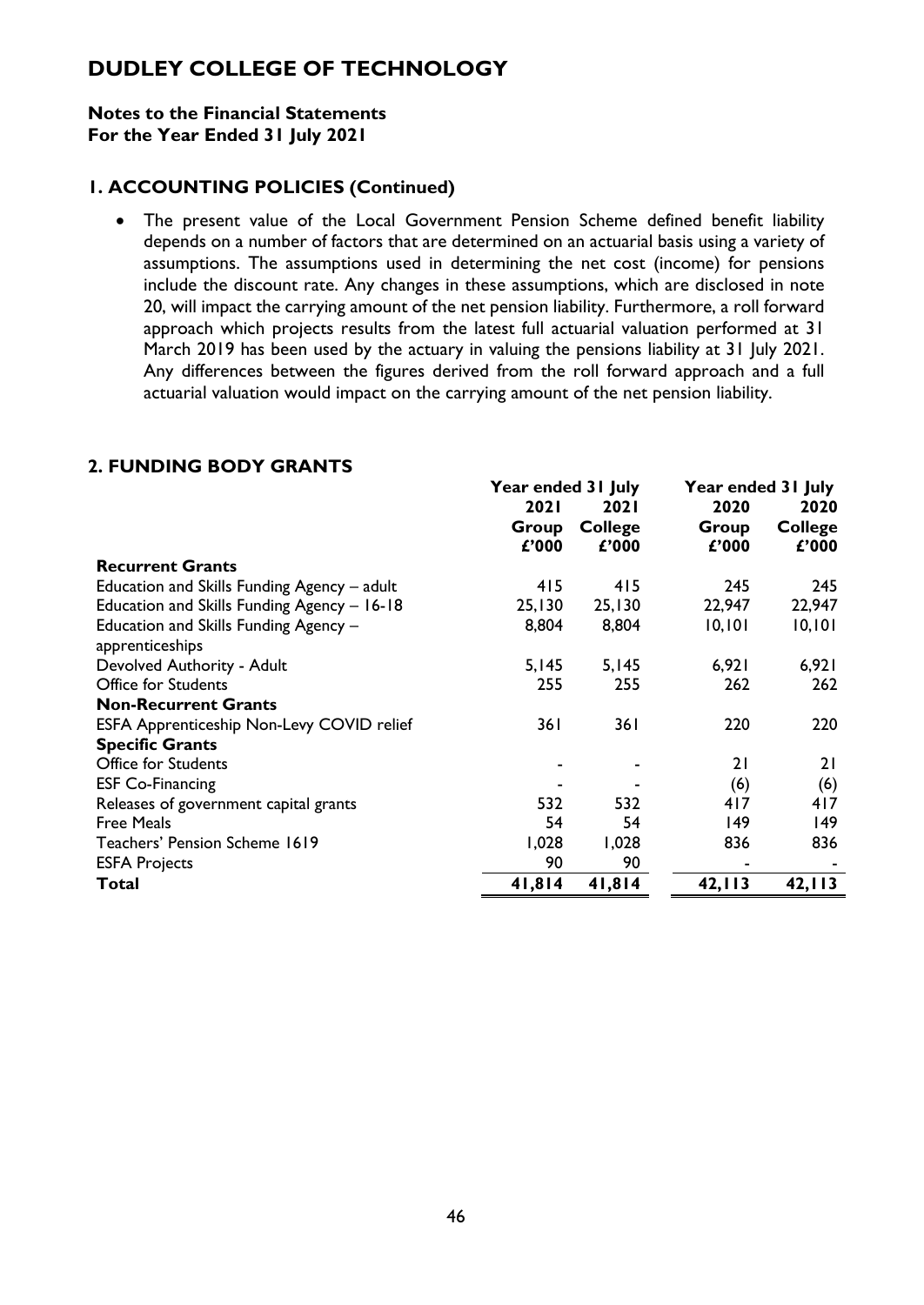#### **Notes to the Financial Statements For the Year Ended 31 July 2021**

### **3. TUITION FEES AND EDUCATION CONTRACTS**

|                                    | Year ended 31 July |                | Year ended 31 July |                |
|------------------------------------|--------------------|----------------|--------------------|----------------|
|                                    | <b>2021</b>        | <b>2021</b>    | 2020               | 2020           |
|                                    | Group              | <b>College</b> | Group              | <b>College</b> |
|                                    | £'000              | £'000          | £'000              | £'000          |
| Adult education fees               | 43                 | 43             | 146                | 146            |
| Apprenticeship fees and contracts  | 102                | 102            | 170                | 170            |
| Fees for FE loan supported courses | 407                | 407            | 706                | 706            |
| Fees for HE loan supported courses | 702                | 702            | 857                | 857            |
| International student fees         | 40                 | 40             | 550                | 550            |
| <b>Total tuition fees</b>          | 1,294              | 1,294          | 2,429              | 2,429          |
| <b>Education contracts</b>         | 1,439              | 1,439          | 1,272              | 1,272          |
| Total                              | 2,733              | 2,733          | 3,701              | 3,701          |

# **4. GRANT AND FEE INCOME**

|                                                      | Year ended 31 July |                | Year ended 31 July |                |
|------------------------------------------------------|--------------------|----------------|--------------------|----------------|
|                                                      | <b>2021</b>        | <b>2021</b>    | 2020               | 2020           |
|                                                      | Group              | <b>College</b> | Group              | <b>College</b> |
|                                                      | £'000              | £'000          | £'000              | £'000          |
| Grant income from the Office for Students            | 255                | 255            | 283                | 283            |
| Grant income from other bodies                       | 41,469             | 41,469         | 41,830             | 41,830         |
| Fee income for taught awards (excl of VAT)           | 1,294              | 1,294          | 2,022              | 2,022          |
| Fee income from non-qualifying courses (excl of VAT) |                    |                | 407                | 407            |
| Total                                                | 43,018             | 43,018         | 44,542             | 44,542         |

# **5. OTHER INCOME**

|                                                     | Year ended 31 July |                         |                | Year ended 31 July      |
|-----------------------------------------------------|--------------------|-------------------------|----------------|-------------------------|
|                                                     | <b>2021</b>        | <b>2021</b>             | 2020           | 2020                    |
|                                                     | Group<br>£'000     | <b>College</b><br>£'000 | Group<br>£'000 | <b>College</b><br>£'000 |
| Catering and residences                             | 6                  | 6                       | 34             | 34                      |
| Other Income generating activities                  | 1,231              | 1,231                   | 2,809          | 2,809                   |
| Other grant income (COVID-19 Furlough Grant income) | 428                | 428                     | 632            | 632                     |
| Miscellaneous income                                | 30                 | 30                      | 50             | 50                      |
| Total                                               | 1,695              | 1,695                   | 3,525          | 3,525                   |

Under the Government's Job Retention Scheme, the College furloughed staff in roles identified as being unable to support the continued learning of students or not linked to an essential business support service following the impact of COVID-19, including for example: catering staff and fullcost commercial delivery and administration staff, under the government's Coronavirus Job Retention Scheme in 2020/21. The funding received of £428,000 (2019/20 £632,000) relates to staff costs which are included within the staff costs note below as appropriate.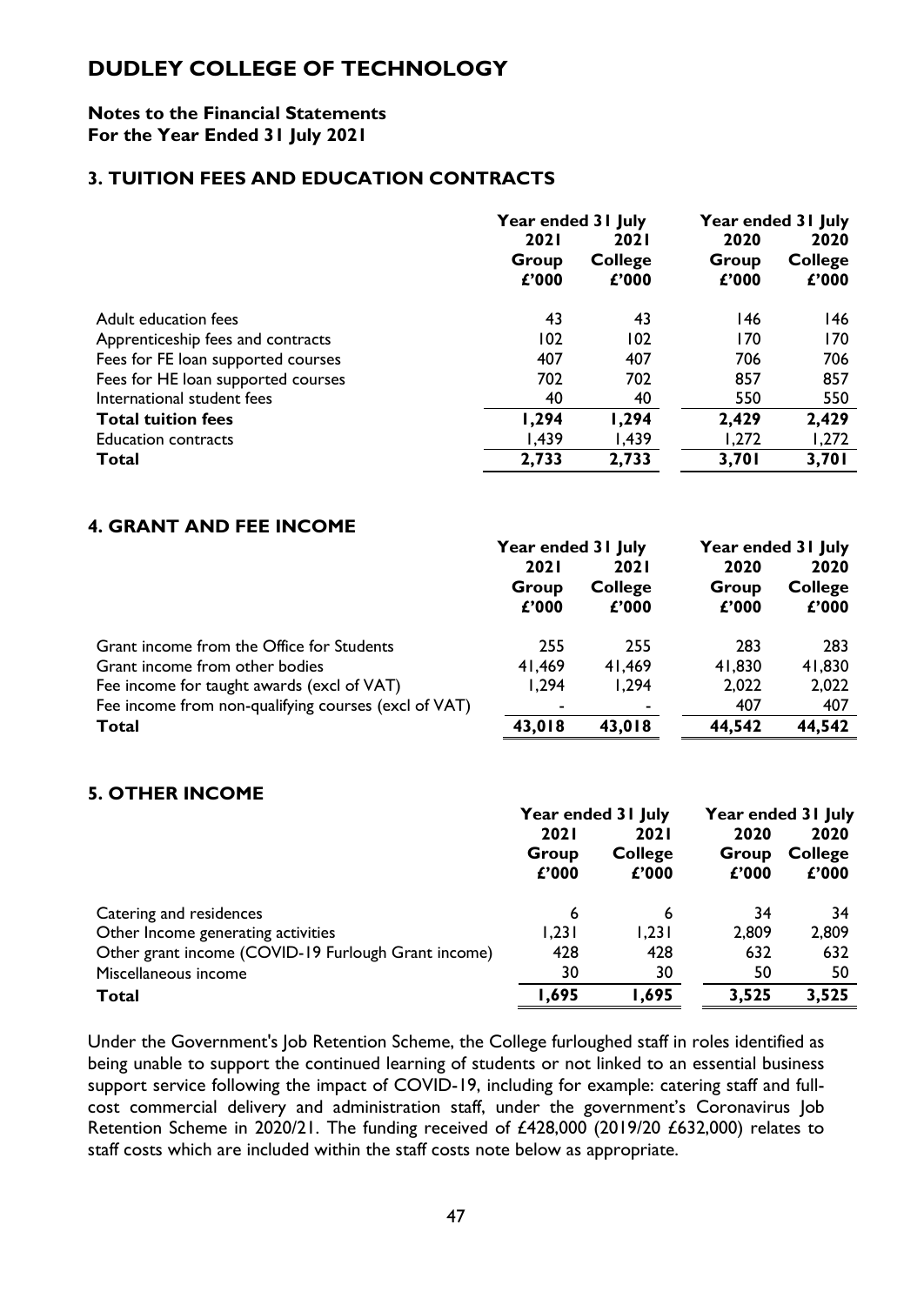#### **Notes to the Financial Statements For the Year Ended 31 July 2021**

### **6. INVESTMENT INCOME**

|                           | Year ended 3 I July |                         | Year ended 31 July |                         |
|---------------------------|---------------------|-------------------------|--------------------|-------------------------|
|                           | <b>2021</b>         | <b>2021</b>             | 2020               | 2020                    |
|                           | Group<br>£'000      | <b>College</b><br>£'000 | Group<br>£'000     | <b>College</b><br>£'000 |
| Other interest receivable | $\sim$              | $\sim$                  |                    |                         |
| Total                     | ٠                   |                         |                    |                         |
|                           |                     |                         |                    |                         |

### **7. STAFF COSTS – Group and College**

The average number of persons (including senior post-holders) employed by the College during the year, during the year, on an average headcount basis, was:

|                                   | 2021        | 2020   |
|-----------------------------------|-------------|--------|
|                                   | No.         | No.    |
| Teaching staff                    | 328         | 353    |
| Non-teaching staff                | 347         | 395    |
|                                   | 675         | 748    |
| Staff costs for the above persons |             |        |
|                                   | <b>2021</b> | 2020   |
|                                   | £'000       | £'000  |
| Wages and salaries                | 23,028      | 24,289 |
| Social security costs             | 2,148       | 2,285  |
| Other pension costs               | 7,444       | 8,131  |
| Payroll sub total                 | 32,620      | 34,705 |
| Restructuring costs               | 804         | 647    |
| <b>Total staff costs</b>          | 33,424      | 35,352 |

The number of staff the restructuring costs related to was 52 (2020: 42)

#### **Key Management Personnel**

Key management personnel are those persons having authority and responsibility for planning, directing and controlling the activities of the College and are represented by the College Leadership Team which comprises the Chief Executive Officer and Principal, Deputy Principal, Vice Principals and Executive Director of Estates and Capital Projects.

|                                                                                 | 202 I<br>No. | 2020<br>No. |
|---------------------------------------------------------------------------------|--------------|-------------|
| The number of key management personnel including the Accounting<br>Officer was: | 8            | 10.         |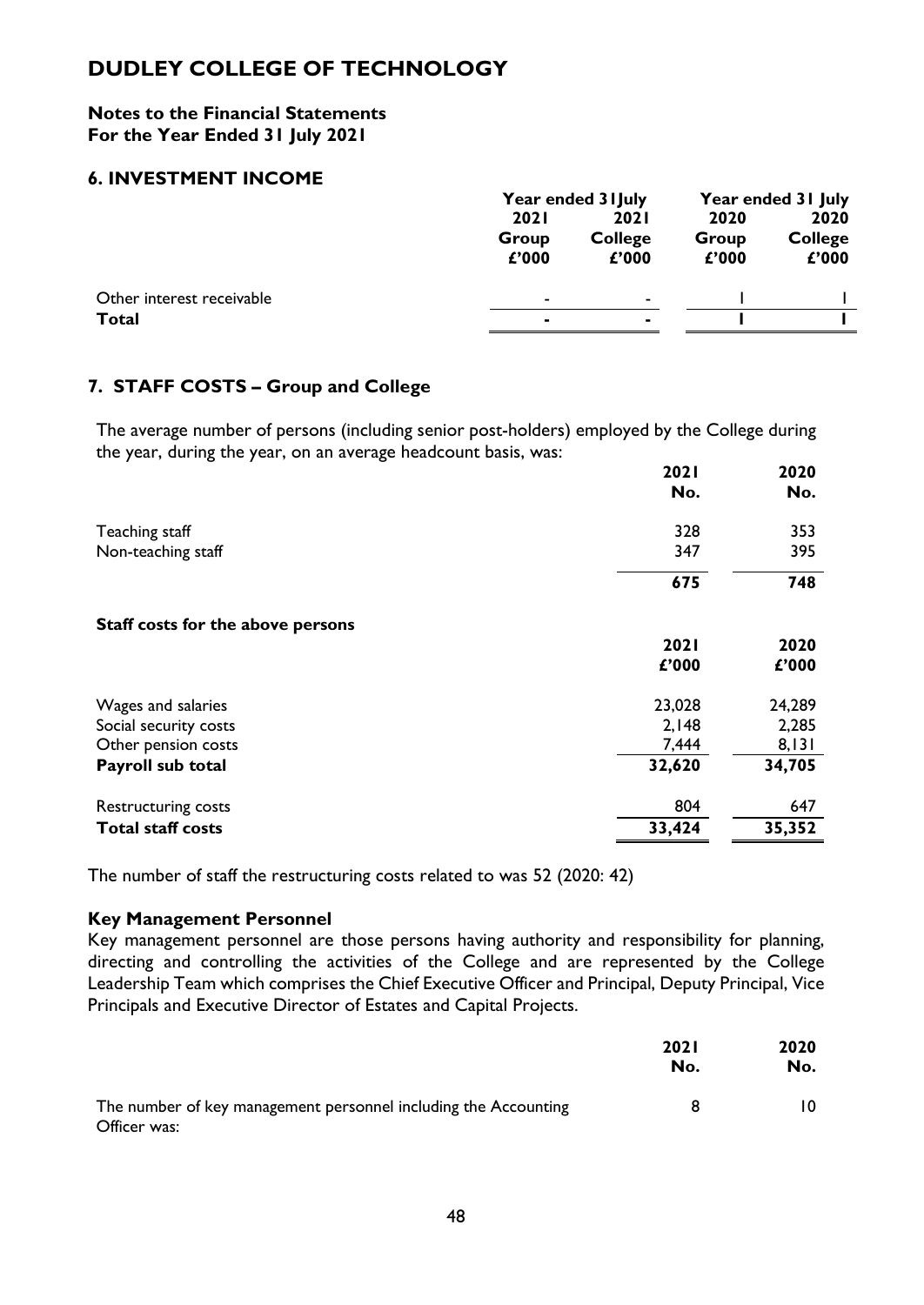#### **Notes to the Financial Statements For the Year Ended 31 July 2021**

### **7. STAFF COSTS – Group and College (continued)**

The number of key management personnel and other staff who received emoluments, excluding pension contributions and benefits in kind, in the following ranges was:

|                      | <b>Key Management</b><br><b>Personnel</b> |             | Other staff        |             |
|----------------------|-------------------------------------------|-------------|--------------------|-------------|
|                      | <b>2021</b><br>No.                        | 2020<br>No. | <b>2021</b><br>No. | 2020<br>No. |
| £60,001 to £65,000   |                                           |             |                    |             |
| £65,001 to £70,000   |                                           |             |                    |             |
| £70,001 to £75,000   |                                           |             |                    |             |
| £80,001 to £85,000   |                                           |             |                    |             |
| £85,001 to £90,000   |                                           |             |                    |             |
| £95,001 to £100,000  |                                           |             |                    |             |
| £115,001 to £120,000 |                                           |             |                    |             |
| £130,001 to £135,000 |                                           |             |                    |             |
| £140,001 to £145,000 |                                           |             |                    |             |
| £150,001 to £155,000 |                                           |             |                    |             |
| £155,001 to £160,000 |                                           |             |                    |             |
|                      | 8                                         | 10          | 5                  |             |

Key management personnel emoluments are made up as follows:

|                                     | <b>2021</b><br>£'000 | 2020<br>£'000 |
|-------------------------------------|----------------------|---------------|
| <b>Salaries</b>                     | 766                  | 929           |
| Payment in lieu of notice           | 144                  |               |
| <b>Employers National Insurance</b> | 106                  | l I 7         |
|                                     | 1,016                | 1,046         |
| Pension contributions               | 156                  | 149           |
| <b>Total emoluments</b>             | 1,172                | <b>I, 195</b> |

The above emoluments include amounts payable to the Accounting Officer (who is also the highest paid senior post-holder) of:

Current post holder (from 1st January 2020)

|                       | 2021<br>£'000 | 2020<br>£'000 |
|-----------------------|---------------|---------------|
| <b>Salaries</b>       | 153           | 88            |
| Pension contributions | 31            | 17            |
|                       | 184           | 105           |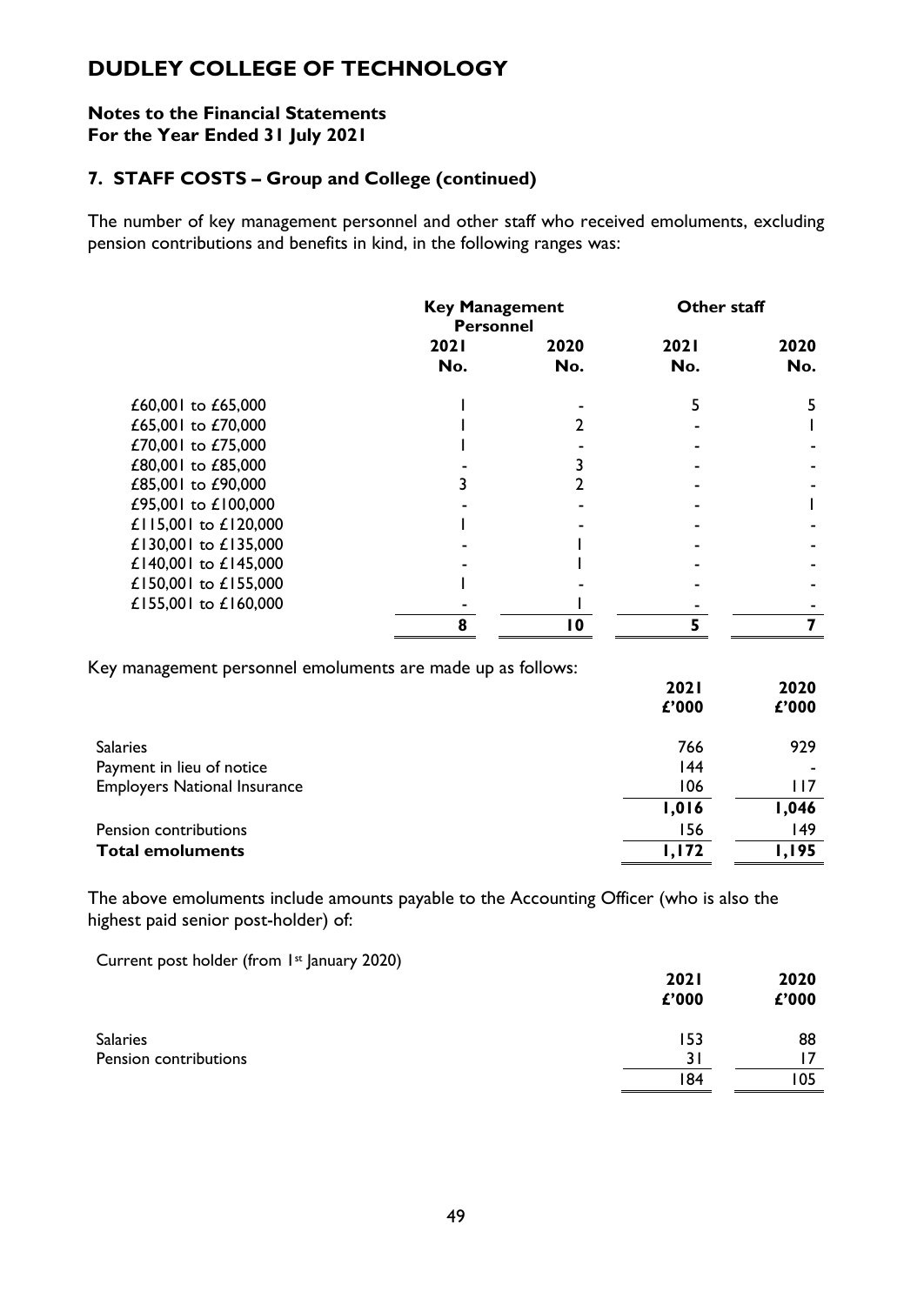#### **Notes to the Financial Statements For the Year Ended 31 July 2021**

# **7. STAFF COSTS – Group and College (continued)**

Previous post holder (to 1<sup>st</sup> January 2020)

|                           | 2021  | 2020  |
|---------------------------|-------|-------|
|                           | £'000 | £'000 |
| <b>Salaries</b>           | ۰     | 105   |
| Payment in lieu of notice |       | 54    |
| Pension contributions     |       | ۰     |
|                           | ۰     | .59   |

The pension contributions in respect of the Accounting Officer and senior post-holders are in respect of employer's contributions to the Teachers' Pension Scheme and the West Midlands Metropolitan Authorities' Superannuation Scheme and are paid at the same rate as for other employees.

The members of the Corporation other than the Accounting Officer and the staff members did not receive any payment from the College other than the reimbursement of travel and subsistence expenses incurred in the course of their duties.

### **Approach to Remuneration**

The College's remuneration committee is concerned with all aspects of the employment of senior post holders, including recruitment, promotion, retention, setting and reviewing performance targets. The committee is also responsible for reviewing and making decisions on the remuneration, terms and conditions of employment of senior post holders, taking account of affordability, comparative information on the remuneration, benefits and conditions of employment from within the further education sector and other organisations of a comparable size/turnover. The Corporation has adopted the AoC's Colleges' Senior Post Holder Remuneration Code and considers that it is compliant with its guidelines.

The Performance Management Policy sets out the framework under which performance reviews for all staff are carried out three times per year and explains the alignment of individual objectives with the College's strategic priorities and plans. In respect of senior post holders, the performance objectives are agreed by the remuneration committee and reports on the termly reviews, including summative reviews, are provided to the committee to inform their decision making in respect of the consideration of salary progression.

The College's Pay Policy, which was last reviewed in January 2020, applies to all staff including senior post holders and in addition the College has adopted a Senior Post Holder Remuneration Policy, which was approved the Corporation in July 2021. In conjunction with the performance management policy, these policies are designed to motivate staff to achieve the College's strategic objectives.

As set out in the Senior Post Holder Remuneration Policy, decisions on the salaries of the Accounting Officer and senior post holders are informed by market data including data on other further education Colleges of a comparable size, institutional and personal performance and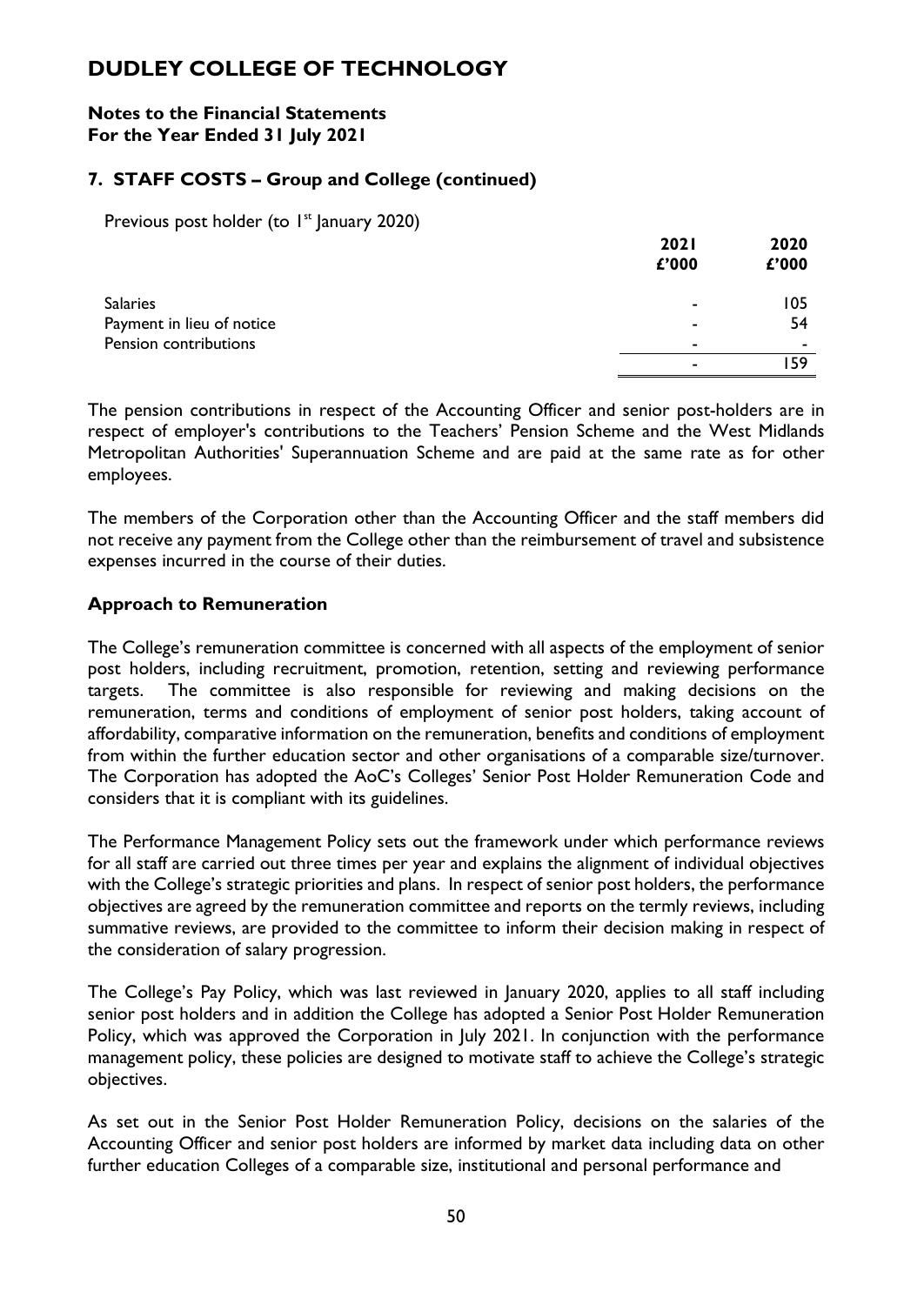#### **Notes to the Financial Statements For the Year Ended 31 July 2021**

# **7. STAFF COSTS – Group and College (continued)**

affordability. The committee's aim is to pay a competitive salary but a significant part of this is dependent upon performance.

The Chief Executive and Principal has performed very well during 2020/21, with increased challenges posed by the COVID-19 pandemic, meeting the College's objectives and ensuring robust financial health and management, as well as, maintaining quality teaching and learning provision, excellent support for learners and ensuring positive positioning of the College locally, regionally and nationally.

The College does not expect to make special recruitment arrangements outside the standard policy but may do so in exceptional circumstances in order to secure the appointment of the right candidate.

### **Ratio to median pay of all employees**

In addition, in accordance with the College's Senior Post Holder Remuneration Code and the College Accounts Direction, the Corporation is required to disclose the relationship between the Chief Executive and Principal emoluments and that of all other employees as a pay multiple, expressed as follows:

- Chief Executive and Principal's basic salary divided by the median pay of all other Corporation employees (all on a full-time equivalent basis); and
- Chief Executive and Principal's total emoluments divided by the median pay of all other Corporation employees (all on a full-time equivalent basis).

The College's median pay for all other Corporation employees in 2020/21 was £30,652 per annum (2019/20: £32,508).

The Fair Pay Review published in the Hutton Report for the public sector recommended that an organisation's pay multiple should be no greater than 1:20.

Relationship of Chief Executive and Principal's pay and remuneration expressed as a multiple:

|                                                                                                | <b>2021</b> | 2020 |
|------------------------------------------------------------------------------------------------|-------------|------|
| Chief Executive and Principal's basic salary as a multiple<br>of the median of all staff       | 5.0         | 4.6  |
| Chief Executive and Principal's total remuneration as<br>a multiple of the median of all staff | 6.6         | 5.4  |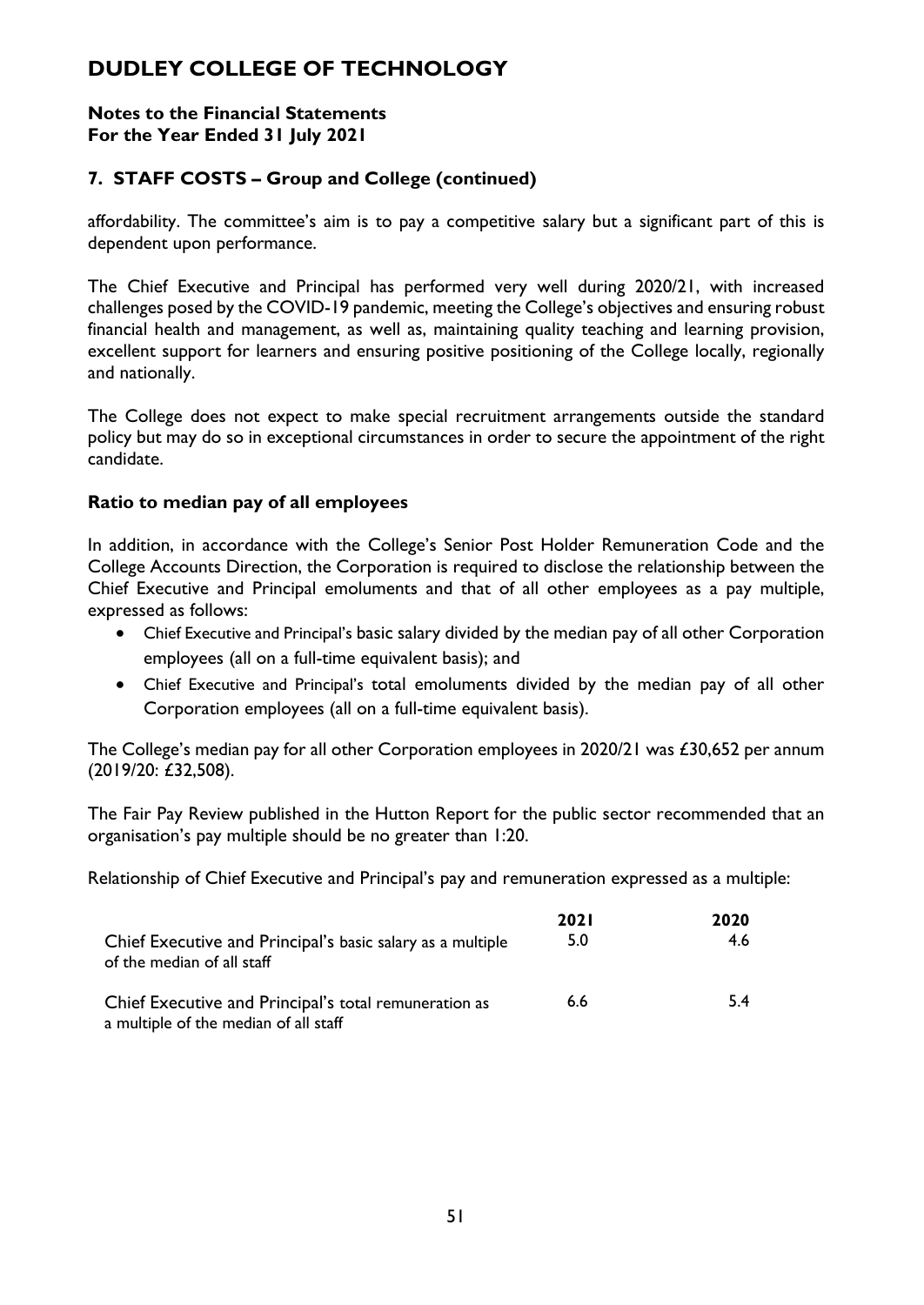#### **Notes to the Financial Statements For the Year Ended 31 July 2021**

### **8. OTHER OPERATING EXPENSES**

| . .                | Year ended 31 July            |                                        | Year ended 31 July     |                                 |  |
|--------------------|-------------------------------|----------------------------------------|------------------------|---------------------------------|--|
|                    | <b>2021</b><br>Group<br>£'000 | <b>2021</b><br><b>College</b><br>£'000 | 2020<br>Group<br>£'000 | 2020<br><b>College</b><br>£'000 |  |
| Teaching costs     | 1,295                         | 1,295                                  | 3,227                  | 3,227                           |  |
| Non-teaching costs | 7,903                         | 7,903                                  | 7,734                  | 7,734                           |  |
| Premises costs     | 2,984                         | 2,984                                  | 3,388                  | 3,388                           |  |
| <b>Total</b>       | 12,182                        | 12,182                                 | 14,349                 | 14,349                          |  |

| Other operating expenses include:                | <b>2021</b><br>f'000 | 2020<br>£'000 |
|--------------------------------------------------|----------------------|---------------|
| Auditors' remuneration:                          |                      |               |
| Financial statements audit*                      | -47                  | 46            |
| Internal audit <sup>**</sup>                     | 30                   | 30            |
| Other services provided by the internal auditors |                      |               |

\* includes £47,000 in respect of the College (2019/20 £46,200)

 $**$  includes £29,556 in respect of the College (2019/20 £30,484)

### **9. INTEREST PAYABLE – GROUP AND COLLEGE**

|                                                             | <b>2021</b><br>£'000 | 2020<br>£'000 |
|-------------------------------------------------------------|----------------------|---------------|
| On bank loans, overdrafts and other loans:                  |                      |               |
| Ordinary repayable wholly or partly in more than five years | 584                  | 643           |
|                                                             | 584                  | 643           |
| Pension finance costs (note 20)                             | 557                  | 403           |
| Interest on provision for Enhanced pension payments         | 25                   | 37            |
| On finance leases                                           | 41                   | 31            |
| <b>Total</b>                                                | 207. ا               | I.II4         |

# **10. TAXATION**

The members do not believe the College was liable for any corporation tax arising out of its activities during either period.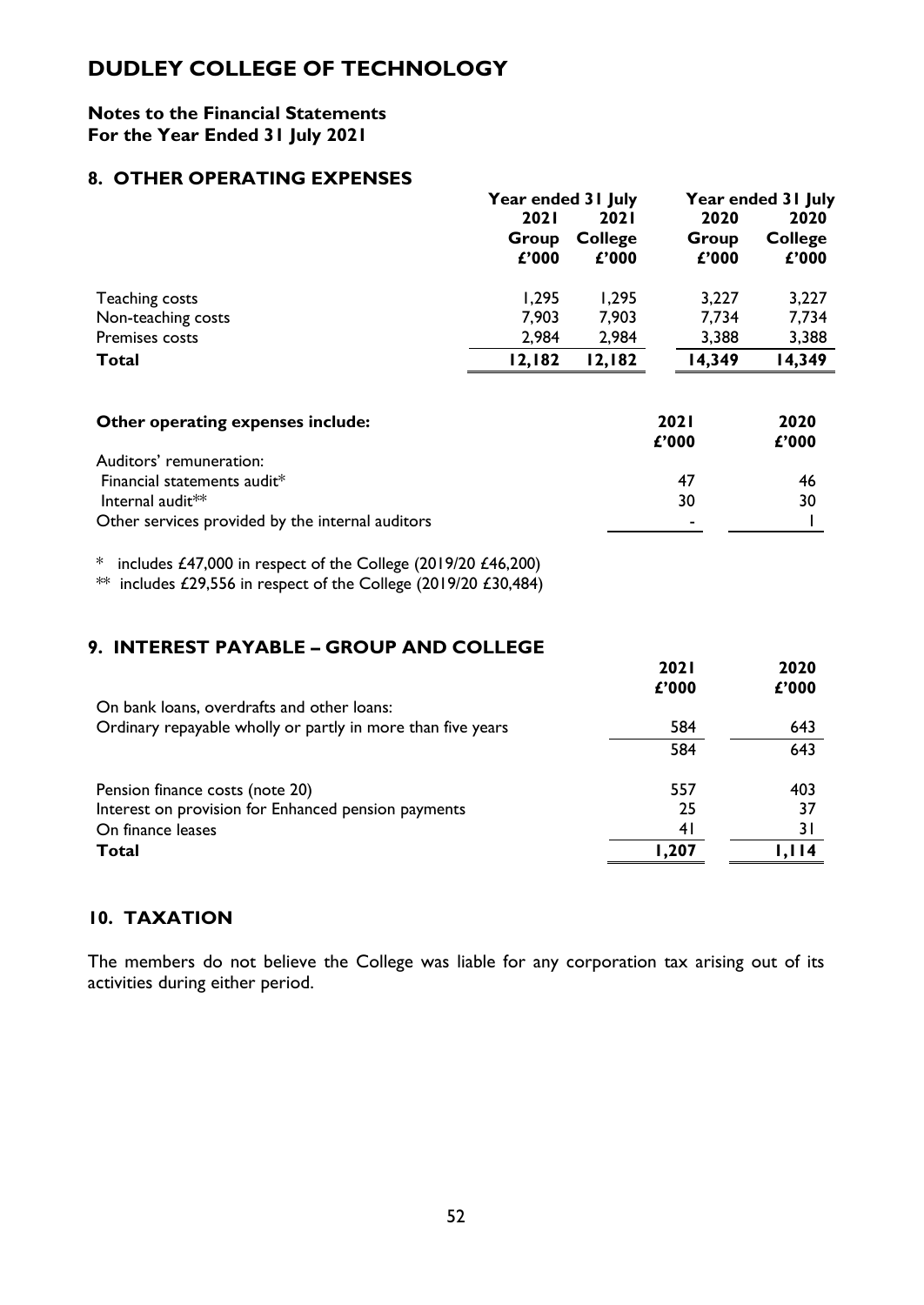#### **Notes to the Financial Statements For the Year Ended 31 July 2021**

# **11. TANGIBLE FIXED ASSETS**

#### **Cost or Valuation**

|                                | <b>Freehold</b><br>land and<br>buildings | <b>Equipment</b> | <b>Assets in the</b><br>course of<br>construction | <b>Total</b> |
|--------------------------------|------------------------------------------|------------------|---------------------------------------------------|--------------|
|                                | £'000                                    | £'000            | £'000                                             | £'000        |
| At I August 2020               | 67,101                                   | 19,350           | 5,379                                             | 91,830       |
| <b>Additions</b>               | 2,046                                    | 2,475            | 14,203                                            | 18,724       |
| <b>Disposals</b>               |                                          | (204)            |                                                   | (204)        |
| At 31 July 2021                | 69,147                                   | 21,621           | 19,582                                            | 110,350      |
| <b>Depreciation</b>            |                                          |                  |                                                   |              |
| At I August 2020               | 11,644                                   | 11,720           |                                                   | 23,364       |
| Charge<br>for<br>the<br>year   | 1,397                                    | 2,417            |                                                   | 3,814        |
| <b>Disposals</b>               |                                          | (60)             |                                                   | (60)         |
| At July 2021                   | 13,041                                   | 14,077           |                                                   | 27,118       |
| Net book value at 31 July 2021 | 56,106                                   | 7,544            | 19,582                                            | 83,232       |
| Net book value at 31 July 2020 | 55,457                                   | 7,630            | 5,379                                             | 68,466       |

The depreciation charge for the year shown in the Consolidated Income and Expenditure Account comprises:

|                                                       | <b>2021</b> | 2020  |
|-------------------------------------------------------|-------------|-------|
|                                                       | £'000       | £'000 |
| Depreciation charge on tangible fixed assets as above | 3.814       | 3,403 |

Inherited Land and Buildings and other Tangible Fixed Assets inherited from the LEA were valued for the purposes of the Financial Statements at depreciated replacement cost by the Valuation Office.

Land and buildings with a net book value of £146,748 (2020: £151,345) have been partly financed by exchequer funds, through for example the receipt of capital grants. Should these assets be sold, the College may be liable, under the terms of the Funding Agreement with the ESFA, to surrender the proceeds.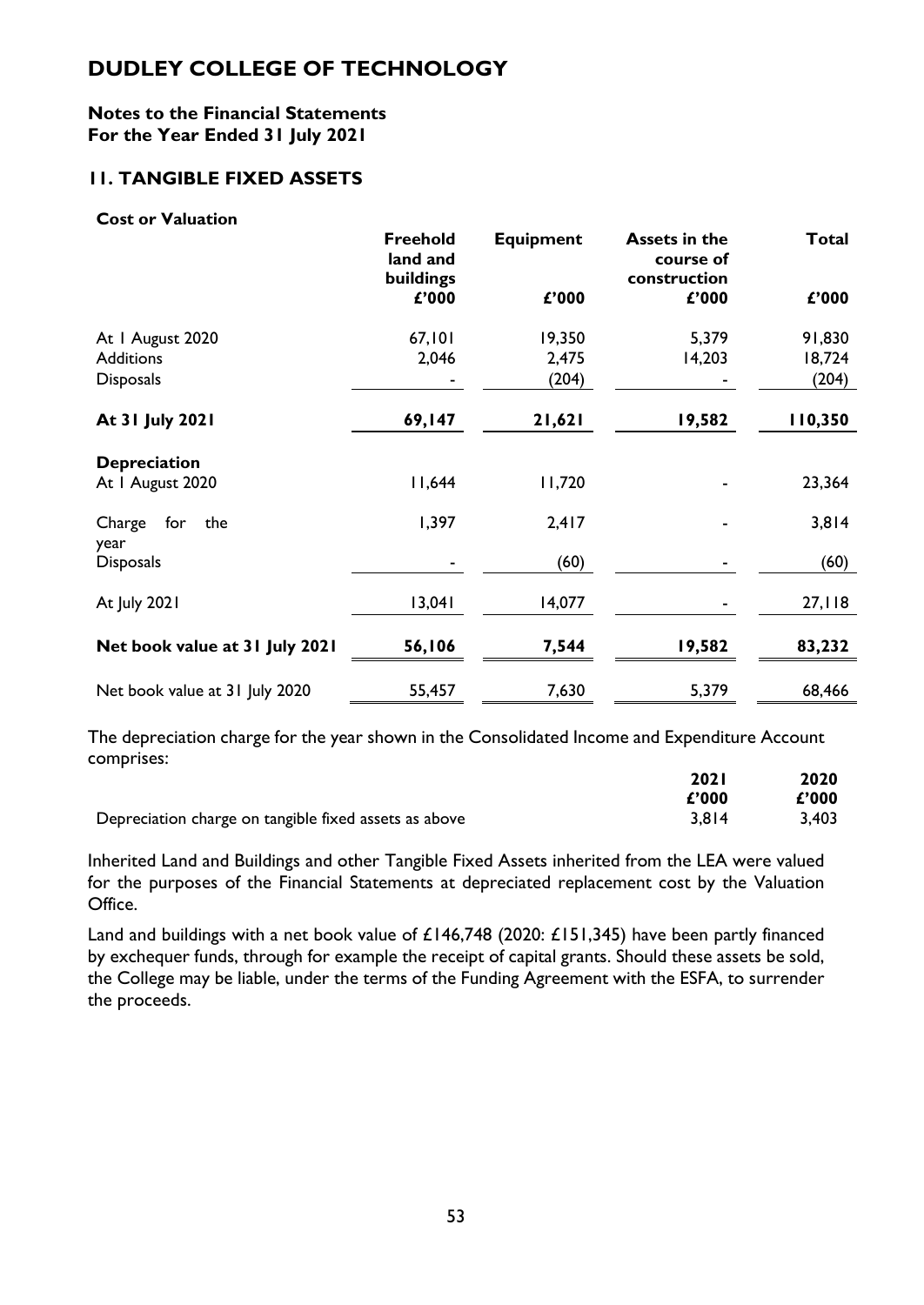#### **Notes to the Financial Statements For the Year Ended 31 July 2021**

### **11. TANGIBLE FIXED ASSETS (continued)**

If the inherited Land and Buildings had not been valued, they would have been included at the following amounts: **£'000**

| Cost                                 | Nil        |
|--------------------------------------|------------|
| Aggregate depreciation based on cost | Nil        |
| Net book value based on cost         | <b>Nil</b> |

The net book value of tangible fixed assets includes an amount of £2,392,778 (2020: £1,572,839) in respect of assets held under finance leases. The depreciation charge on these assets for the year was £660,938 (2020: £436,441).

### **12. INVESTMENTS**

The College owns 100% of the issued £1 shares of Dudley College Enterprises Limited, a company incorporated in England and Wales. This company does not actively trade and is effectively dormant.

The College owns 100% of the issued shares of Dudley Borough College Limited, Dudley Business School Limited, Dudley Metropolitan College Limited, Dudley Sixth Partnership Limited, and Transformational Technologies Partnership Limited. These companies are non-trading and effectively dormant.

### **13. DEBTORS**

|                                      | Group<br>2021<br>£'000 | <b>College</b><br><b>2021</b><br>£'000 | Group<br>2020<br>£'000 | <b>College</b><br>2020<br>£'000 |
|--------------------------------------|------------------------|----------------------------------------|------------------------|---------------------------------|
| Amounts falling due within one year: |                        |                                        |                        |                                 |
| Trade receivables                    | 734                    | 734                                    | 753                    | 753                             |
| Amounts owed by group undertakings:  |                        |                                        |                        |                                 |
| Subsidiary undertakings              |                        | 39                                     |                        | 39                              |
| Amounts owed by the ESFA             | 671                    | 671                                    | 803                    | 803                             |
| Sundry debtors                       | 1,275                  | 1,275                                  | 687                    | 687                             |
| Prepayments and accrued income       | 422                    | 422                                    | 543                    | 543                             |
| <b>Total</b>                         | 3,102                  | 3,141                                  | 2,786                  | 2,825                           |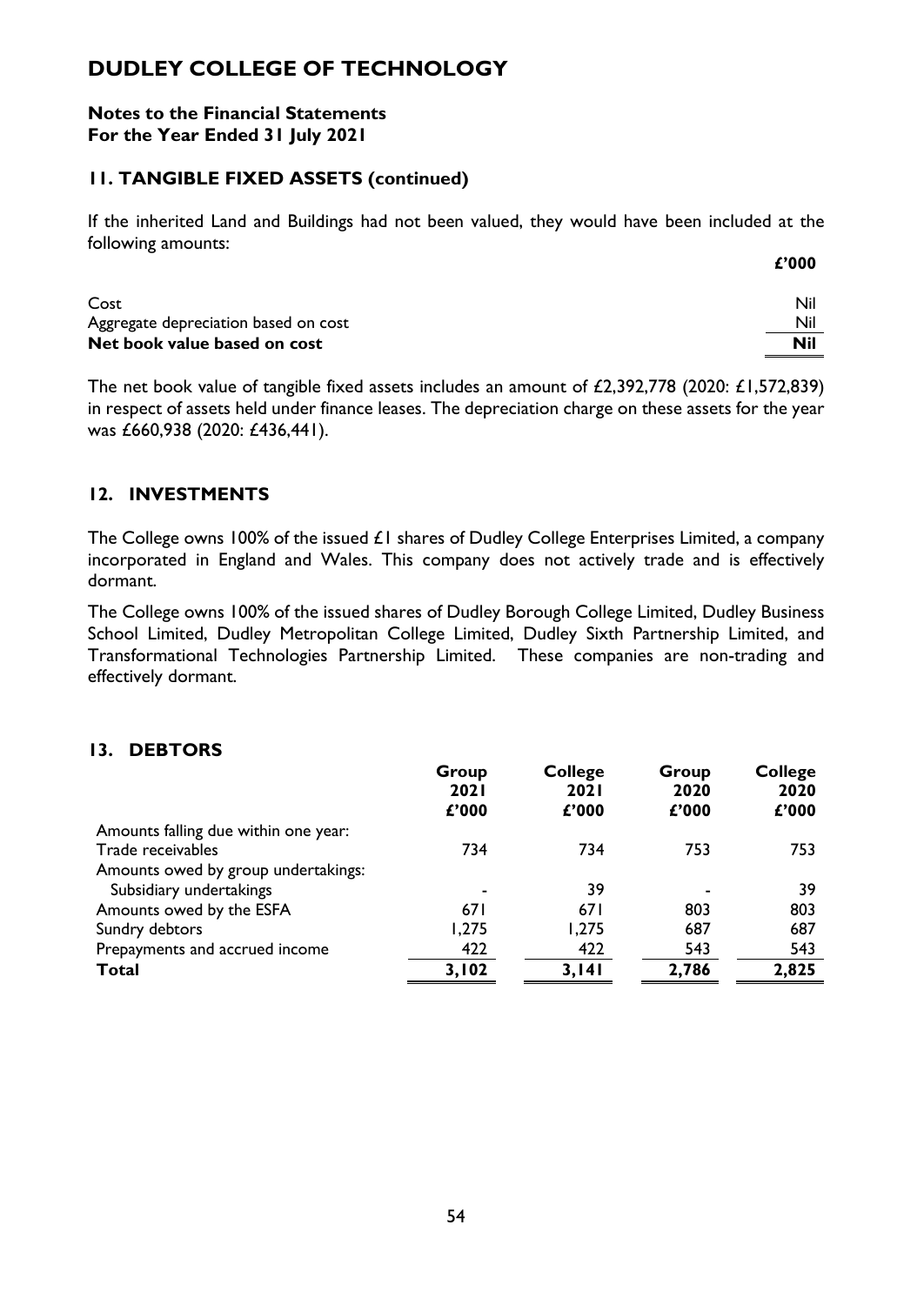### **Notes to the Financial Statements For the Year Ended 31 July 2021**

### **14. CREDITORS: AMOUNTS FALLING DUE WITHIN ONE YEAR**

|                                      | Group<br><b>2021</b><br>£'000 | <b>College</b><br><b>2021</b><br>£'000 | Group<br>2020<br>£'000 | <b>College</b><br>2020<br>£'000 |
|--------------------------------------|-------------------------------|----------------------------------------|------------------------|---------------------------------|
| <b>Bank loans and overdrafts</b>     | 568                           | 568                                    | 568                    | 568                             |
| Obligations under finance leases     | 586                           | 586                                    | 428                    | 428                             |
| Trade payables                       | $\mathbf{H}$                  | Ш                                      | 756                    | 756                             |
| Sundry creditors                     | 1,309                         | 1,309                                  | 1,069                  | 1,069                           |
| Other taxation and social security   | 486                           | 486                                    | 547                    | 547                             |
| Accruals and deferred income         | 6,550                         | 6,550                                  | 4,114                  | 4,114                           |
| Deferred income - government capital | 883                           | 883                                    | 418                    | 418                             |
| grants                               |                               |                                        |                        |                                 |
| <b>Total</b>                         | 10,493                        | 10,493                                 | 7,900                  | 7,900                           |

### **15. CREDITORS: AMOUNTS FALLING DUE AFTER MORE THAN ONE YEAR**

|                                                | Group<br><b>2021</b><br>£'000 | <b>College</b><br><b>2021</b><br>£'000 | Group<br>2020<br>£'000 | <b>College</b><br>2020<br>£'000 |
|------------------------------------------------|-------------------------------|----------------------------------------|------------------------|---------------------------------|
| Bank loans                                     | 16,529                        | 16,529                                 | 17, 112                | 17, 112                         |
| Obligations under finance leases               | 783                           | 783                                    | 333                    | 333                             |
| Deferred income - government capital<br>grants | 33,615                        | 33,615                                 | 18,510                 | 18,510                          |
| Accruals and deferred income                   | 160                           | 160                                    | 73                     | 73                              |
| <b>Sundry Creditors</b>                        |                               |                                        | 24                     | 24                              |
| <b>Total</b>                                   | 51,087                        | 51,087                                 | 36,052                 | 36,052                          |

### **16. BORROWINGS**

### **(a) Bank loans and overdrafts**

Bank loans and overdrafts are repayable as follows:

|                            | Group<br><b>2021</b><br>£'000 | <b>College</b><br><b>2021</b><br>£'000 | Group<br>2020<br>£'000 | <b>College</b><br>2020<br>£'000 |
|----------------------------|-------------------------------|----------------------------------------|------------------------|---------------------------------|
| In one year or less        | 568                           | 568                                    | 568                    | 568                             |
| Between one and two years  | 568                           | 568                                    | 568                    | 568                             |
| Between two and five years | 5,703                         | 5,703                                  | 5,703                  | 5,703                           |
| In five years or more      | 10,258                        | 10,258                                 | 10,841                 | 10,841                          |
| <b>Total</b>               | 17,097                        | 17,097                                 | 17,680                 | 17,680                          |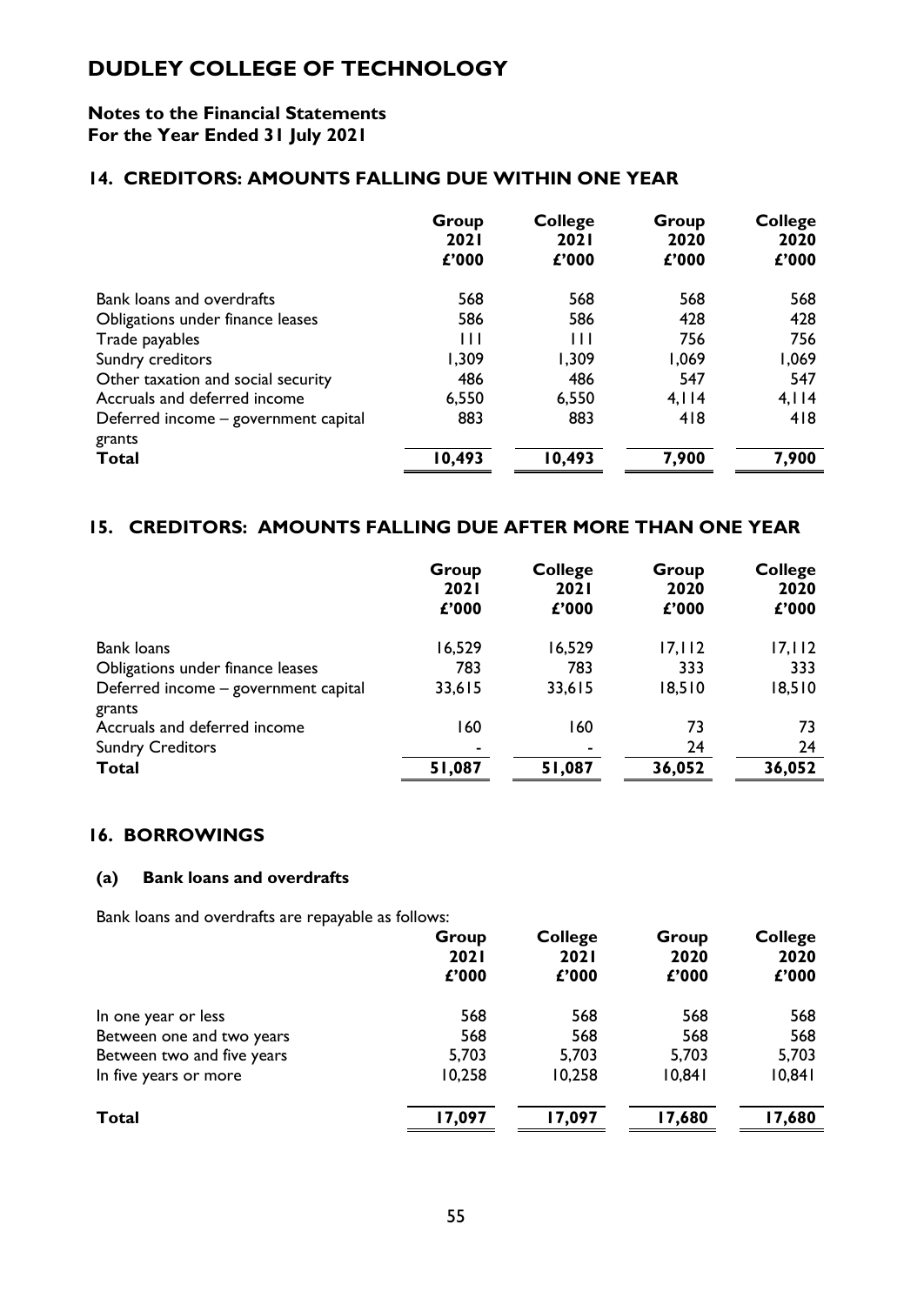#### **Notes to the Financial Statements For the Year Ended 31 July 2021**

# **16. BORROWINGS (continued)**

Bank loans totalling £17.097m (2020: £17.680m), repayable from 2015, are secured as follows: - £7.348m fixed rate, repayable over 5 years (£1.820m), 10 years (£1.820m), 15 years

- $(L1.820m)$  and more than 15 years  $(L1.888m)$ ;
	- £5.748m variable rate at 1.75% over LIBOR.
- Revolving Credit Facility £4.0m.

### **(b) Finance leases**

The net finance lease obligations to which the institution is committed are:

|                            | Group<br>2021<br>£'000 | <b>College</b><br><b>2021</b><br>£'000 | Group<br>2020<br>£'000 | <b>College</b><br>2020<br>£'000 |
|----------------------------|------------------------|----------------------------------------|------------------------|---------------------------------|
| In one year or less        | 586                    | 586                                    | 428                    | 428                             |
| Between two and five years | 783                    | 783                                    | 333                    | 333                             |
| <b>Total</b>               | 1,369                  | 1,369                                  | 76 I                   | 76 I                            |

Finance lease obligations are secured on the assets to which they relate.

# **17. PROVISIONS FOR LIABILITIES**

| <b>Group and College</b>                           | <b>Defined</b><br>benefit<br><b>Obligations</b> | <b>Enhanced</b><br><b>Pensions</b> | Total  |
|----------------------------------------------------|-------------------------------------------------|------------------------------------|--------|
|                                                    | £'000                                           | £'000                              | £'000  |
| At I August 2020                                   | 40,849                                          | 1,953                              | 42,802 |
| Expenditure in the period                          | 3,277                                           | (89)                               | 3,188  |
| Transferred from income and expenditure<br>account | (664)                                           | (2)                                | (666)  |
| At 31 July 2021                                    | 43,462                                          | 1,862                              | 45,324 |

Defined benefit obligations relate to the liabilities under the College's membership of the Local Government Pension Scheme. Further details are given in note 20.

The enhanced pension provision relates to the cost of staff who have already left the College's employment. This provision has been recalculated in accordance with guidance issued by the funding bodies.

The principal assumption for the calculations are:

|                | 2021    | 2020 |
|----------------|---------|------|
| Interest rate  | $1.6\%$ | .3%  |
| Inflation rate | 2.6%    | 2.2% |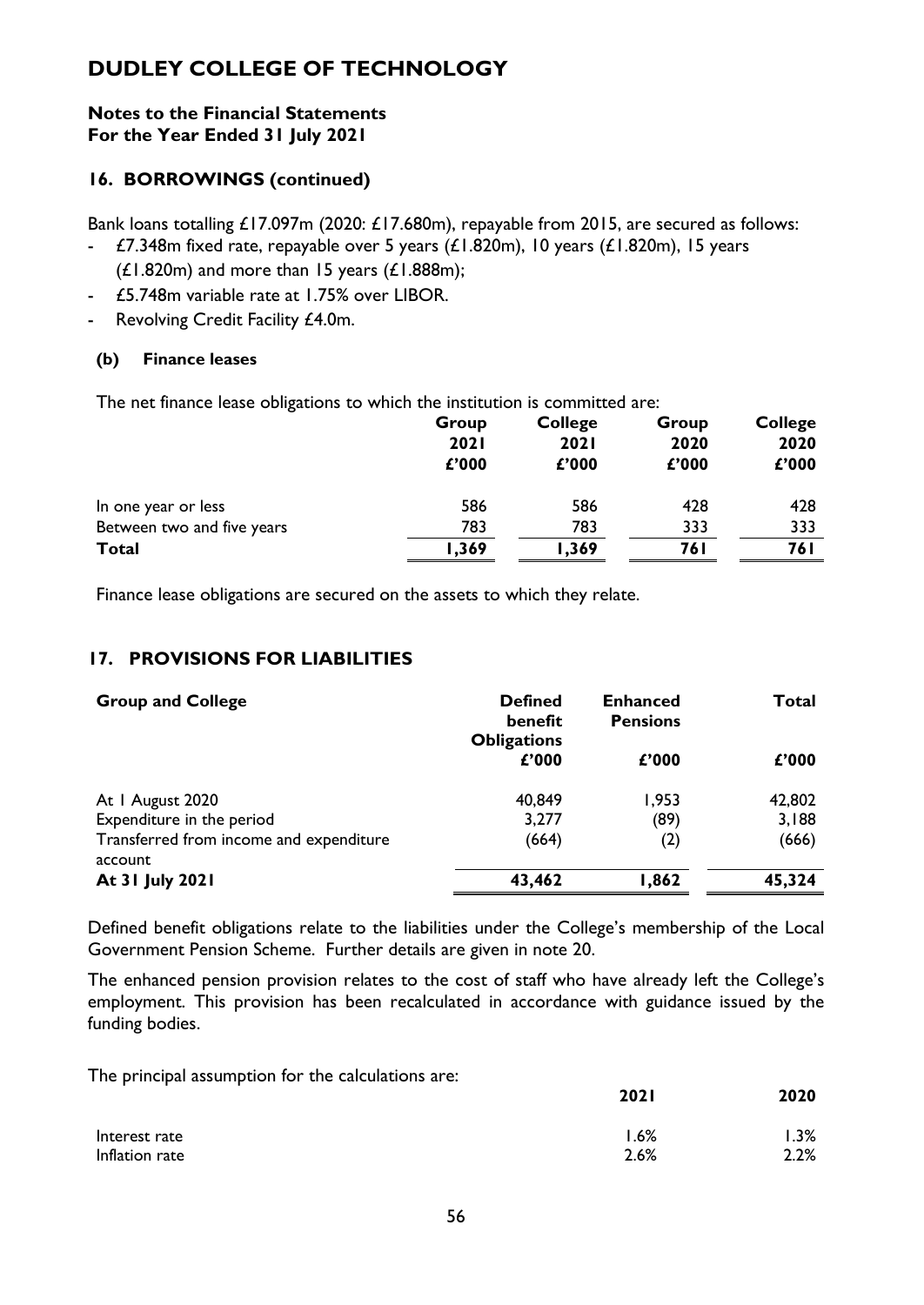#### **Notes to the Financial Statements For the Year Ended 31 July 2021**

### **18. CASH AND CASH EQUIVALENTS**

| <b>Group and College</b>                                        | At I<br><b>August</b><br>2020<br>£'000 | Cash<br>flows<br>£'000         | At $31$<br>July<br>2021<br>£'000 |
|-----------------------------------------------------------------|----------------------------------------|--------------------------------|----------------------------------|
| Cash and cash equivalents                                       | 3,668                                  | 1,288                          | 4,956                            |
| Debt due within I year<br>Debt due after I year<br><b>Total</b> | (568)<br>(17, 112)<br>(14, 012)        | $\blacksquare$<br>584<br>1,872 | (568)<br>16,528<br>(12, 140)     |

#### **19. CAPITAL COMMITMENTS**

|                                       |             | <b>Group and College</b> |  |
|---------------------------------------|-------------|--------------------------|--|
|                                       | <b>2021</b> | 2020                     |  |
|                                       | £'000       | £'000                    |  |
| Commitments contracted for at 31 July | I.47 I      | I, 13 I                  |  |
|                                       |             |                          |  |

### **20. DEFINED BENEFIT OBLIGATIONS**

The College's employees belong to two principal pension schemes: the Teachers' Pensions Scheme England and Wales (TPS) for academic and related staff; and Local Government Pension Scheme (LGPS) for non-teaching staff, which is managed by West Midlands Pension Fund. Both are definedbenefit schemes.

| Total pension cost for the year                                                  |               | <b>2021</b><br>£'000 |              | 2020<br>£'000 |
|----------------------------------------------------------------------------------|---------------|----------------------|--------------|---------------|
| Teachers' Pension Scheme: contributions paid<br>Local Government Pension Scheme: |               | 2,744                |              | 2,839         |
| Contributions paid                                                               | 2,053         |                      | 1,963        |               |
| Deficit recovery/other movement<br>FRS 102 (28) charge                           | (81)<br>2,720 |                      | 120<br>3,003 |               |
| Charge to the Statement of Comprehensive Income                                  |               | 4,692                |              | 5,086         |
| Enhanced pension charge to Statement of<br>Comprehensive Income                  |               | 8                    |              | 206           |
|                                                                                  |               | 7,444                |              | 8,131         |

The pension costs are assessed in accordance with the advice of independent qualified actuaries. The latest actuarial valuation of the TPS was 31 March 2016 and of the LGPS 31 March 2019.

Contributions amounting to £205,000 (2020: £235,000) were payable to the LGPS scheme and are included within creditors.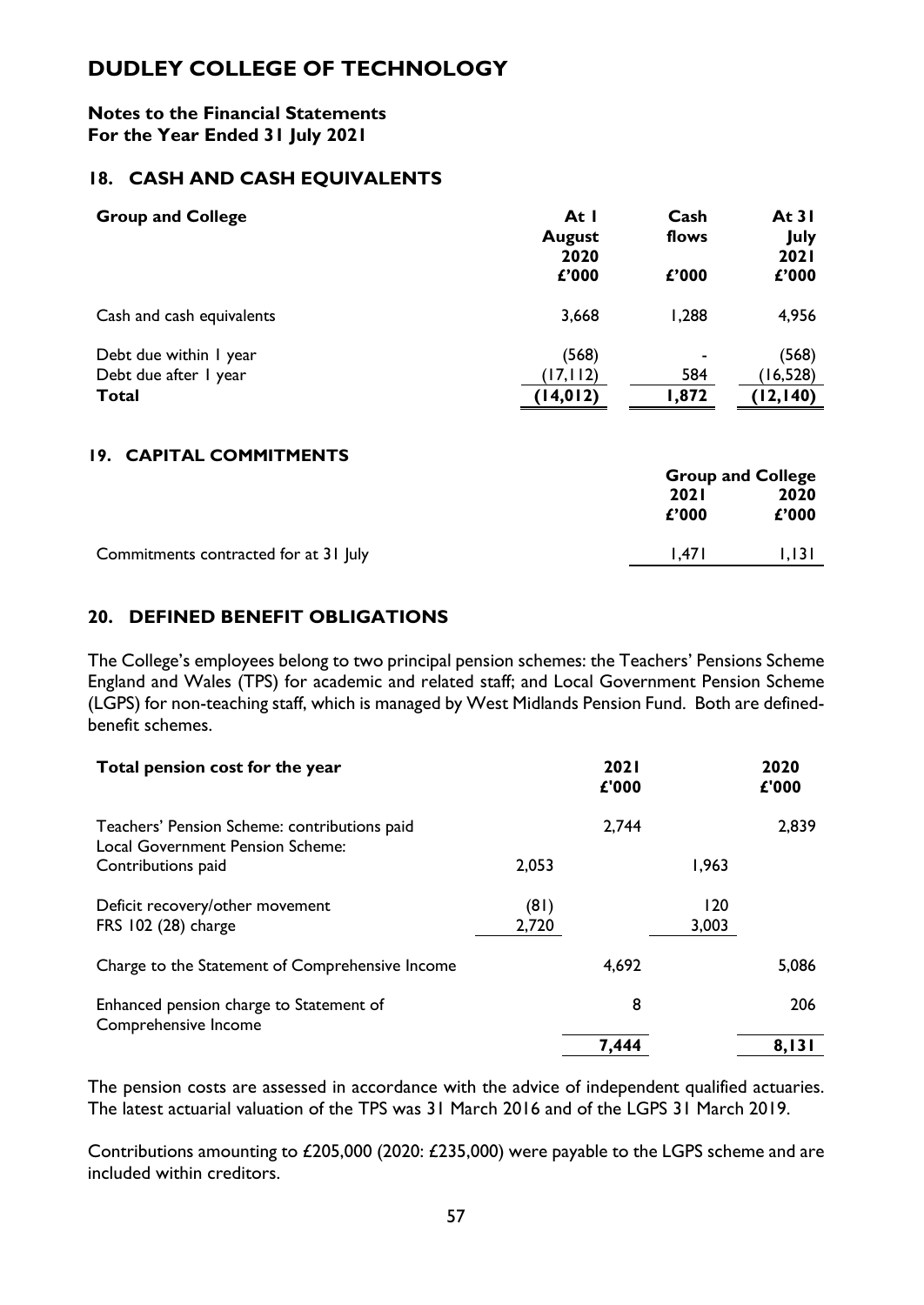#### **Notes to the Financial Statements For the Year Ended 31 July 2021**

# **20. DEFINED BENEFIT OBLIGATIONS (continued)**

### **Teachers' Pension Scheme**

The Teachers' Pension Scheme (TPS) is a statutory, contributory, defined benefit scheme, governed by the Teachers' Pension Scheme Regulations 2014. These regulations apply to teachers in schools, Colleges and other educational establishments. Membership is automatic for teachers and lecturers at eligible institutions. Teachers and lecturers are able to opt out of the TPS.

The TPS is an unfunded scheme and members contribute on a 'pay as you go' basis – these contributions, along with those made by employers, are credited to the Exchequer under arrangements governed by the above Act. Retirement and other pension benefits are paid by public funds provided by Parliament.

Under the definitions set out in FRS 102 (28.11), the TPS is a multi-employer pension plan. The College is unable to identify its share of the underlying assets and liabilities of the plan.

Accordingly, the College has taken advantage of the exemption in FRS 102 and has accounted for its contributions to the scheme as if it were a defined-contribution plan. The College has set out above the information available on the plan and the implications for the College in terms of the anticipated contribution rates.

The valuation of the TPS is carried out in line with regulations made under the Public Service Pension Act 2013. Valuations credit the teachers' pension account with a real rate of return assuming funds are invested in notional investments that produce that real rate of return.

The latest actuarial review of the TPS was carried out as at 31 March 2016. The valuation report was published by the Department for Education (the Department) in April 2019. The valuation reported total scheme liabilities (pensions currently in payment and the estimated cost of future benefits) for service to the effective date of  $E218$  billion, and notional assets (estimated future contributions together with the notional investments held at the valuation date) of  $£198$  billion giving a notional past service deficit of £22 billion.

As a result of the valuation, new employer contribution rates were set at 23.68% of pensionable pay from September 2019 onwards (compared to 16.48% during 2018/19). DfE has agreed to pay a teacher pension employer contribution grant to cover the additional costs during the 2020-21 academic year.

A full copy of the valuation report and supporting documentation can be found on the Teachers' Pension Scheme website.

The pension costs paid to TPS in the year amounted to  $\text{\textsterling}2,744,000$  (2020:  $\text{\textsterling}2,839,000$ ).

### **Local Government Pension Scheme**

The LGPS is a funded defined-benefit scheme, with the assets held in separate funds administered by Wolverhampton City Council. The total contribution made for the year ended 31 July 2021 was £2,579,339 (of which employer's contributions totalled £2,015,053 and employees' contributions totalled £564,286). The agreed contribution rates for future years are 20.3% for employers and range from 5.5% to 12.5% for employees, depending on salary.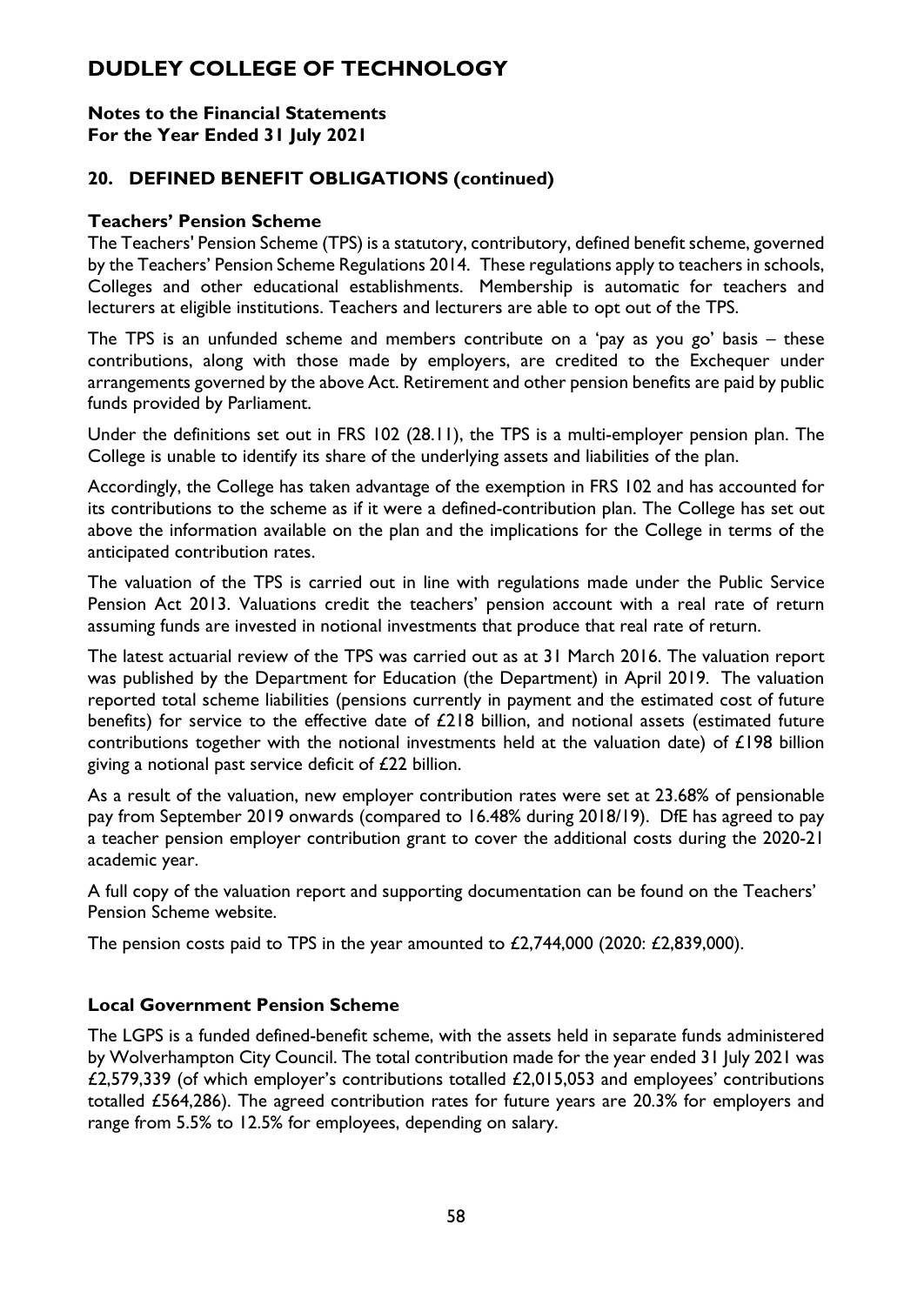#### **Notes to the Financial Statements For the Year Ended 31 July 2021**

### **20. DEFINED BENEFIT OBLIGATIONS (continued)**

#### **Deficit contributions**

The College has entered into an agreement with the LGPS to make additional contributions of £278,000 per annum in addition to normal funding levels until the next full valuation at which point the situation will be reviewed.

### **Principal Actuarial Assumptions**

The following information is based upon a full actuarial valuation of the fund at 31 March 2019 updated to 31 July 2021 by a qualified independent actuary:

|                                                    | At $31$          | At $31$          |
|----------------------------------------------------|------------------|------------------|
|                                                    | <b>July 2021</b> | <b>July 2020</b> |
| Rate of increase in salaries                       | 3.9%             | 3.2%             |
| Rate of increase for pensions in payment/inflation | 2.9%             | 2.2%             |
| Discount rate for scheme liabilities               | 1.6%             | 1.4%             |
| Inflation assumption                               | 2.9%             | 2.2%             |
| Commutation of pensions to lump sums               | 50.%             | 50%              |

In response to the ongoing reform of RPI, Barnett Waddingham have changed their approach to setting the CPI assumption: an increase in the Inflation Risk Premium and a reduction in the longterm difference between RPI and CPI. The combined impact of this change is circa £5.694m increase to the defined benefit obligation at 31 July 2021.

The current mortality assumptions include sufficient allowance for future improvements in mortality rates. The assumed life expectations on retirement age 65 are:

|                         | At 31 July<br><b>2021</b> | At 31 July<br>2020 |
|-------------------------|---------------------------|--------------------|
| Retiring today<br>Males |                           |                    |
|                         | 21.60                     | 21.90              |
| Females                 | 24.00                     | 24.10              |
| Retiring in 20 years    |                           |                    |
| Males                   | 23.40                     | 23.80              |
| Females                 | 25.80                     | 26.00              |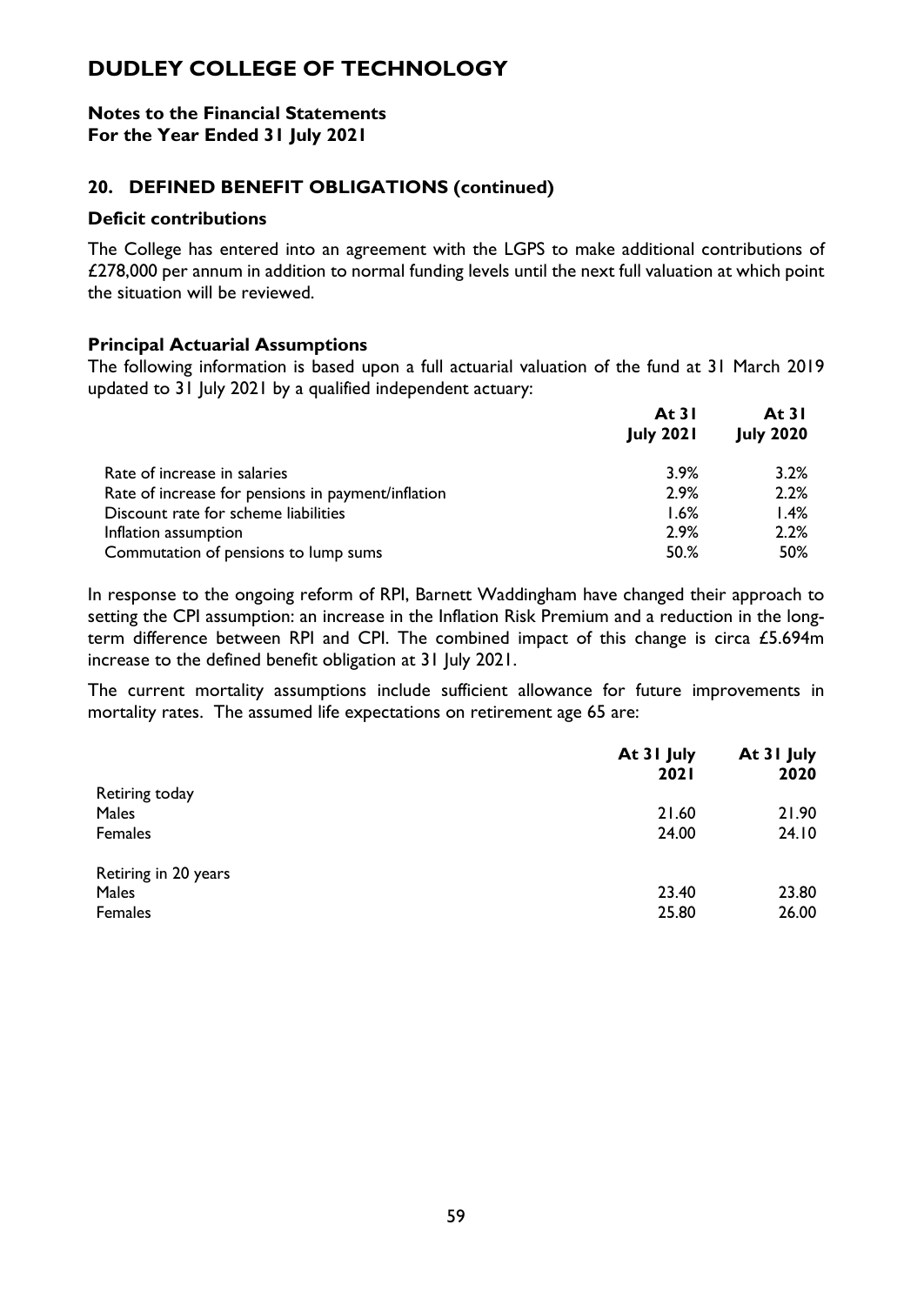#### **Notes to the Financial Statements For the Year Ended 31 July 2021**

### **20. DEFINED BENEFIT OBLIGATIONS (continued)**

The College's share of assets and liabilities in the scheme were:

|                              | Percentage of<br>fund assets at<br>31 July 2021 | Value at<br>31 July<br><b>2021</b><br>£'000 | Percentage of<br>fund assets at<br>31 July 2020 | Value at<br>31 July<br>2020<br>£'000 |
|------------------------------|-------------------------------------------------|---------------------------------------------|-------------------------------------------------|--------------------------------------|
| Equities                     | 61%                                             | 35,346                                      | 56%                                             | 27,344                               |
| <b>Government Bonds</b>      | 8%                                              | 4,795                                       | 11%                                             | 5,281                                |
| Other Bonds                  | 6%                                              | 3,552                                       | 4%                                              | 1,888                                |
| Property                     | 7%                                              | 4,076                                       | 8%                                              | 3,669                                |
| Cash                         | 4%                                              | 2,137                                       | 7%                                              | 3,229                                |
| Other                        | 14%                                             | 8,120                                       | 15%                                             | 7,264                                |
| Total market value of assets |                                                 | 58,026                                      |                                                 | 48,675                               |
| Actual return on plan assets |                                                 | 8,186                                       |                                                 | 1,025                                |

**The amount included in the balance sheet in respect of the defined pension plan (and enhanced pensions benefits) is as follows:**

|                                       | <b>2021</b> | 2020      |
|---------------------------------------|-------------|-----------|
|                                       | £'000       | £'000     |
| Fair value of plan assets             | 58,026      | 48,675    |
| Present value of plan liabilities     | (101, 429)  | (89, 458) |
| Present value of unfunded liabilities | (59)        | (66)      |
| <b>Net pensions liability</b>         | (43, 462)   | (40,849)  |

**Amounts recognised in the Statement of Comprehensive Income in respect of the plan are as follows:**

|                                           | <b>2021</b><br>£'000 | 2020<br>£'000 |
|-------------------------------------------|----------------------|---------------|
| Current service cost<br>Past service cost | 4,766<br>183         | 3,621<br>۰    |
| <b>Total operating charge</b>             | 4,949                | 3,621         |

Past service costs above include £Nil (2020: £Nil) in relation to the estimated impact of the recent McCloud judgement. This represents approximately Nil% (2020: Nil%) of total liabilities.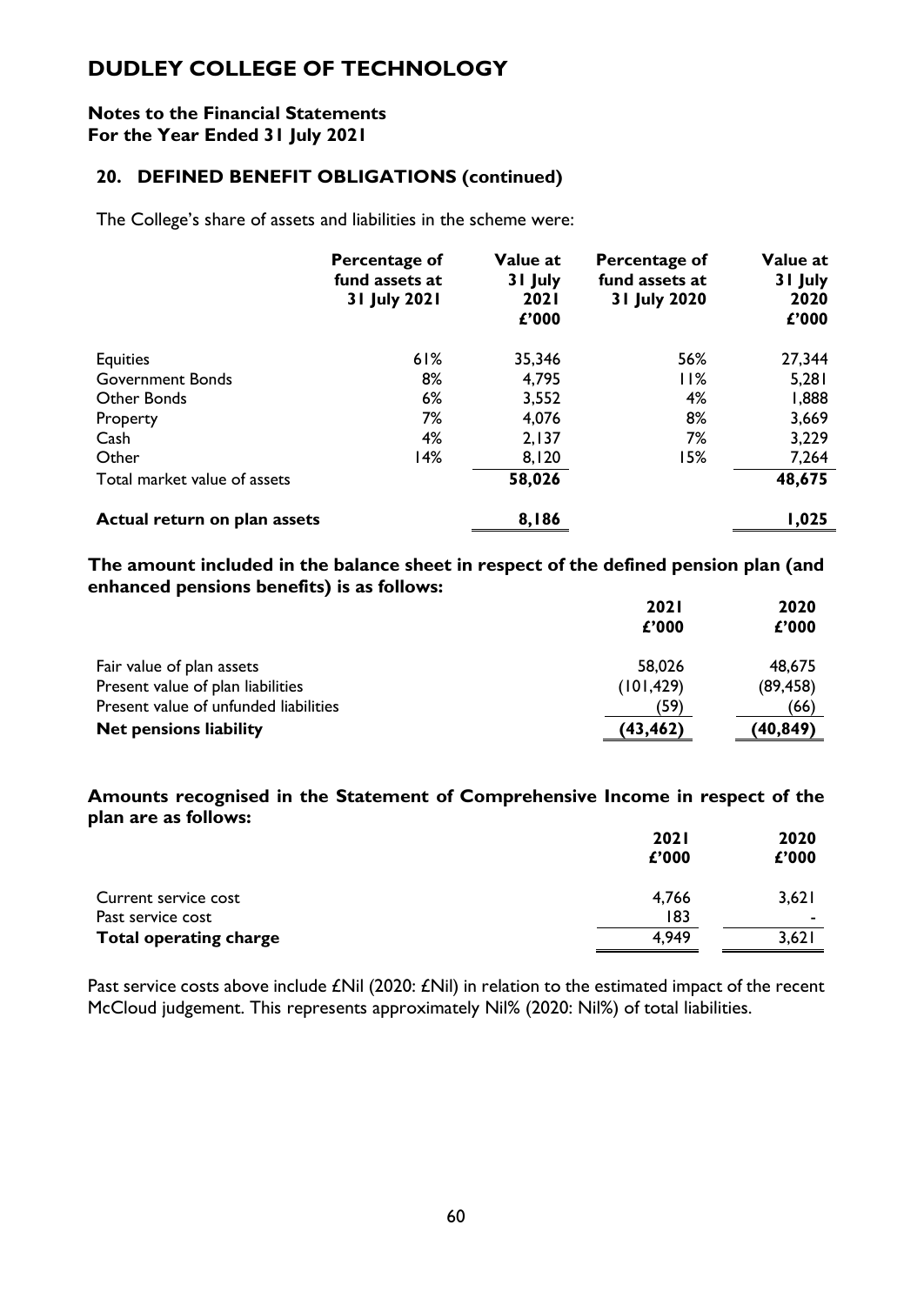### **Notes to the Financial Statements For the Year Ended 31 July 2021**

# **20. DEFINED BENEFIT OBLIGATIONS (continued)**

#### **Amounts included in investment income**

|                                                                        | 2021<br>£'000        | 2020<br>£'000 |
|------------------------------------------------------------------------|----------------------|---------------|
| Net interest income                                                    | (557)                | (403)         |
| Amounts recognised in other comprehensive income                       |                      |               |
|                                                                        | <b>2021</b><br>£'000 | 2020<br>£'000 |
| Return on pension plan assets                                          | 7,496                | (26)          |
| Experience losses arising defined benefit obligations                  | 1,531                | (3,349)       |
| Changes in assumption underlying the present value of plan liabilities | (8, 363)             | (12,025)      |
| Liabilities assumed on settlements                                     |                      | (3,186)       |
| <b>Amount recognised in Other Comprehensive Income</b>                 | 664                  | (18, 586)     |
| Movement in net defined benefit liability during the year              | 2021<br>£'000        | 2020<br>£'000 |
| Deficit in scheme at I August<br>Movement in year:                     | (40, 849)            | (18, 857)     |
| Current service cost                                                   | (4,766)              | (3,621)       |
| <b>Employer contributions</b>                                          | 2,236                | 1,963         |
| Past service cost                                                      | (183)                |               |
| Admin expenses                                                         | (7)                  | (28)          |
| Net interest on the defined benefit liability                          | (557)                | (403)         |
| Actuarial gain/(loss)                                                  | 664                  | (18, 586)     |
| Liabilities assumed on settlements                                     |                      | (1,317)       |
| Net defined benefit liability at 31 July                               | (43, 462)            | (40, 849)     |

### **Asset and Liability Reconciliation**

| Movement in the present value of defined benefit obligations were as follows: |             |        |
|-------------------------------------------------------------------------------|-------------|--------|
|                                                                               | <b>2021</b> | 2020   |
|                                                                               | £'000       | £'000  |
| Defined benefit obligations at start of period                                | 89,524      | 66,631 |
| Current service cost                                                          | 4,766       | 3,621  |
| Interest cost                                                                 | 1,247       | 1,454  |
| Contributions by Scheme participants                                          | 581         | 610    |
| Changes if financial assumptions                                              | 9,710       | 10,169 |
| Changes in demographic assumptions                                            | (1, 347)    | 1,856  |
| Experience loss on defined benefit obligation                                 | (1, 531)    | 3,349  |
| Estimated benefits paid                                                       | (1,638)     | (937)  |
| Past Service costs including curtailments                                     | 183         |        |
| Curtailments and unfunded pension payments                                    | (1)         |        |
| Liabilities assumed on settlements                                            |             | 2,771  |
|                                                                               | 101,488     | 89,524 |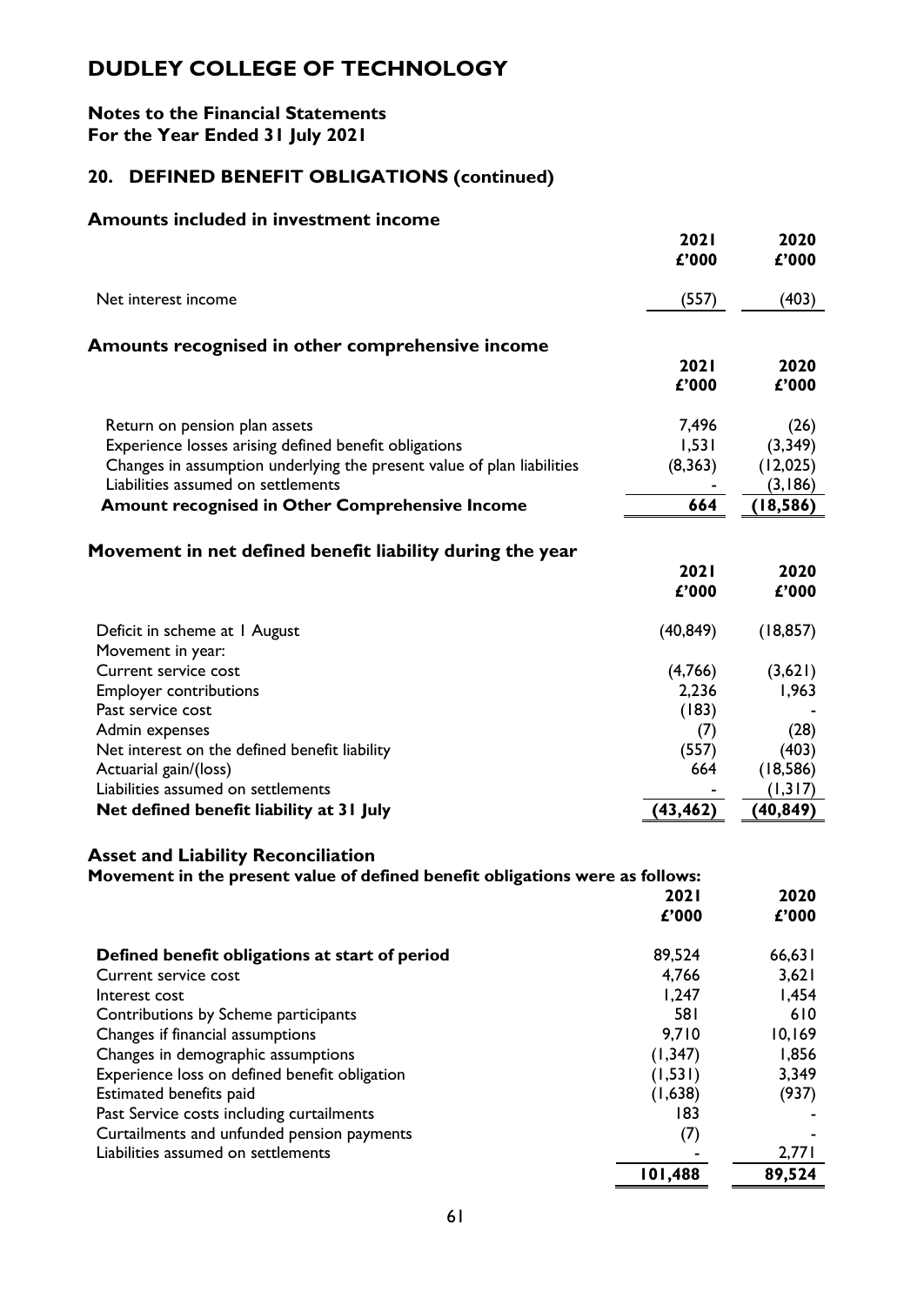#### **Notes to the Financial Statements For the Year Ended 31 July 2021**

#### **20. DEFINED BENEFIT OBLIGATIONS (continued)**

|                                              | <b>2021</b> | 2020    |
|----------------------------------------------|-------------|---------|
|                                              | £'000       | £'000   |
| Fair value of plan assets at start of period | 48,675      | 47,774  |
| Interest on plan assets                      | 690         | 1,051   |
| Return on plan assets less interest          | 7,496       | (26)    |
| Other actuarial loss                         |             | (3,186) |
| Administration expenses                      | (7)         | (28)    |
| <b>Employer contributions</b>                | 2,236       | 1,963   |
| Contributions by Scheme participants         | 581         | 610     |
| Estimated benefits paid                      | (1,645)     | (937)   |
| Settlement prices received                   |             | 1,454   |
| Assets at end of period                      | 58,026      | 48,675  |

The estimated value of employer contributions for the year ended 31 July 2022 is £2,055,000.

# **21. POST-BALANCE SHEET EVENTS**

There are no post balance sheet events to report.

# **22. LEASE OBLIGATIONS**

The Group and College has no operating leases at 31 July 2021 (2020: £Nil)

# **23. CONTINGENT LIABILITIES**

The Group and College had no contingent liabilities at 31 July 2021 (2020: £Nil)

# **24. RELATED PARTY TRANSACTIONS**

Owing to the nature of the College's operations and the composition of the board of governors being drawn from local public and private sector organisations, it is inevitable that transactions will take place with organisations in which a member of the board of governors may have an interest. All transactions involving such organisations are conducted at arm's length and in accordance with the College's financial regulations and normal procurement procedures.

The total expenses paid to or on behalf of the Governors during the year was £Nil; Nil governors (2020: £194;15 governors). This represents travel and subsistence expenses and other out of pocket expenses incurred in attending Governor meetings and charity events in their official capacity.

No Governor has received any remuneration or waived payments from the College or its subsidiaries during the year (2020: None).